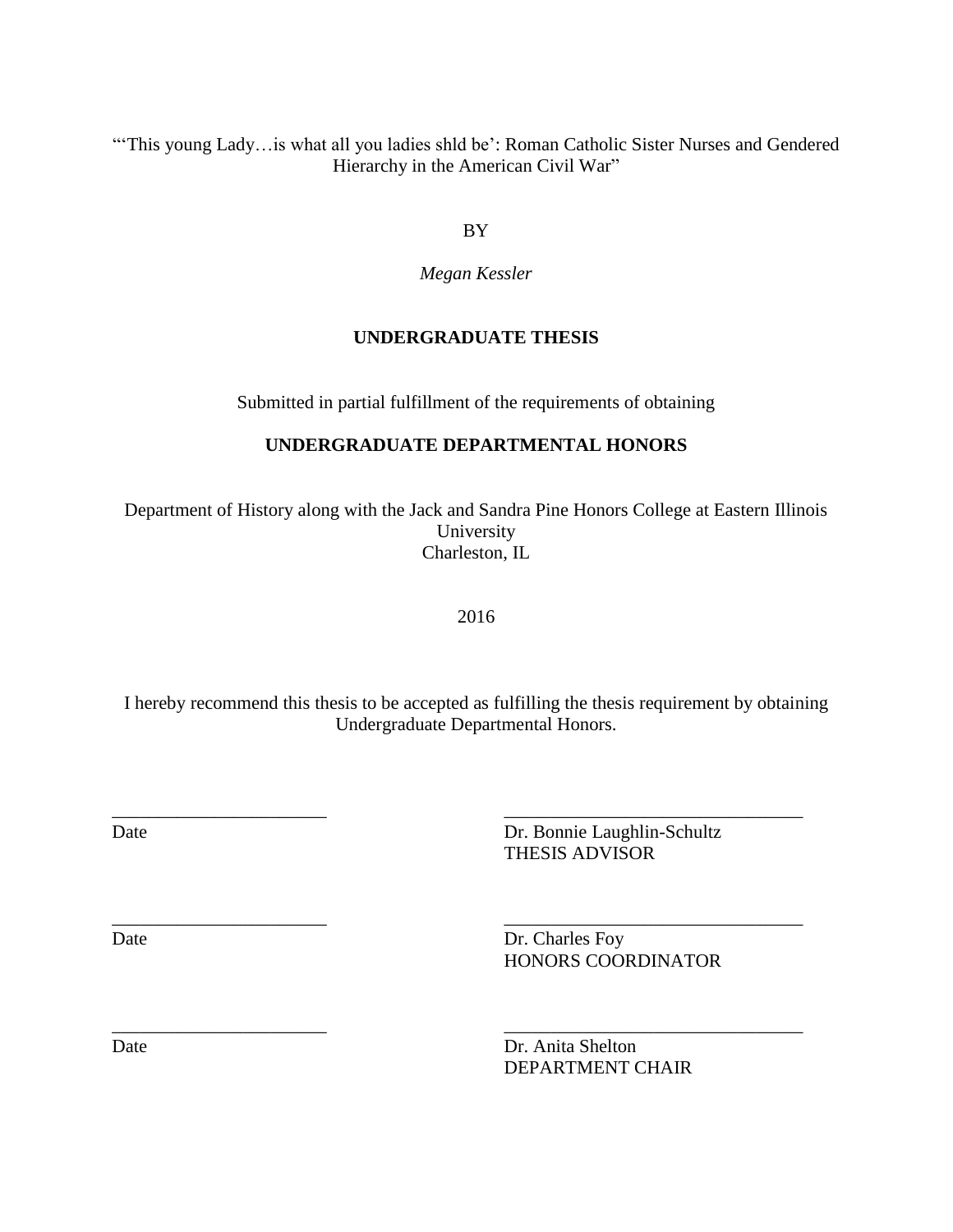Table of Contents

## I. Acknowledgements

II. Introduction and Historiographical Treatment

III. Chapter One: Precious Jewelry Twofold: Roman Catholic Sisters and Perfect Womanhood in the Nineteenth Century

IV. Chapter Two: "We found in the Sisters…a corps of faithful, devoted, and trained nurses": Roman Catholic Sister Nurses enter the American Civil War

V. Chapter Three: "[Oh] you are just like my mother to me!": Hospital Men and Civil War Citizens Perceive the Sister Nurses

VI. Chapter Four : "It should not be lost to posterity": Sister Nurses and Civil War Memory

VII. Conclusion

VIII. Bibliography

\*\*\*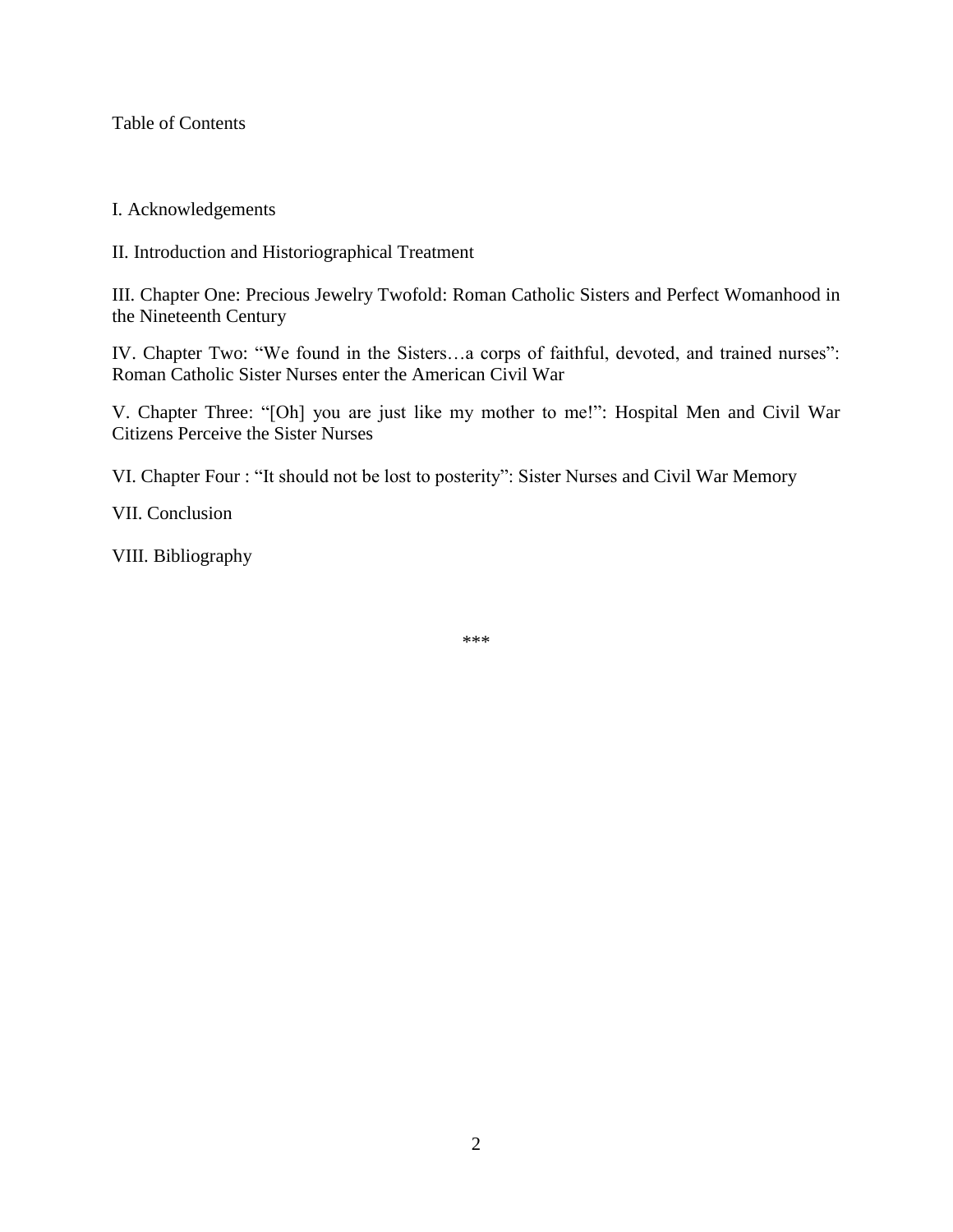#### Acknowledgements

Two years ago I watched a documentary about the history of women religious in the United States. The questions cultivated by that short documentary led me on a research journey to multiple archives and libraries. The journey was not a solo one, however. I had more guidance and well-wishers than most can hope for. I owe thanks to the many archivists and reference librarians who hunted down sources, answered questions, and inspired new ways of thinking about my research questions. Sister Marie Grace and Sister Marianne Mader at the Archives of the Sisters of Providence offered encouragement and lunch to a young historian on her first trip to the archives. Thank you both for generously giving me books and pamphlets I later used in my research. Sister Joanne and Sister Fettig at the Archives of the Sisters of the Holy Cross pointed me toward a crucial source—the Lew Wallace letter that made a prominent appearance in Chapter Three of this work. I would also like to thank Carole Prietto, Associate Archivist at the Daughters of Charity Archives, for answering multiple email queries even months after my trip to Emmitsburg. Additionally, I have Carole to thank for carrying my laptop to and from the reading room daily as I struggled to stay upright on a pair of crutches. The kindness and genuine helpfulness I found on each research trip helped sustain my project to its completion. I also offer thanks to Adonna Thompson, Charles Lamb, Kevin Cawley, and Kathy Hertel-Baker. Finally, I cannot forget to thank the EIU Honors College, who supported my archival research with a generous URSCA grant.

In the months spent outside the archives I received even more support. My professors at Eastern Illinois University offered advice and words of encouragement on what felt like a daily basis. In the very beginning of this project Dr. Curry offered the first lessons on thinking about

3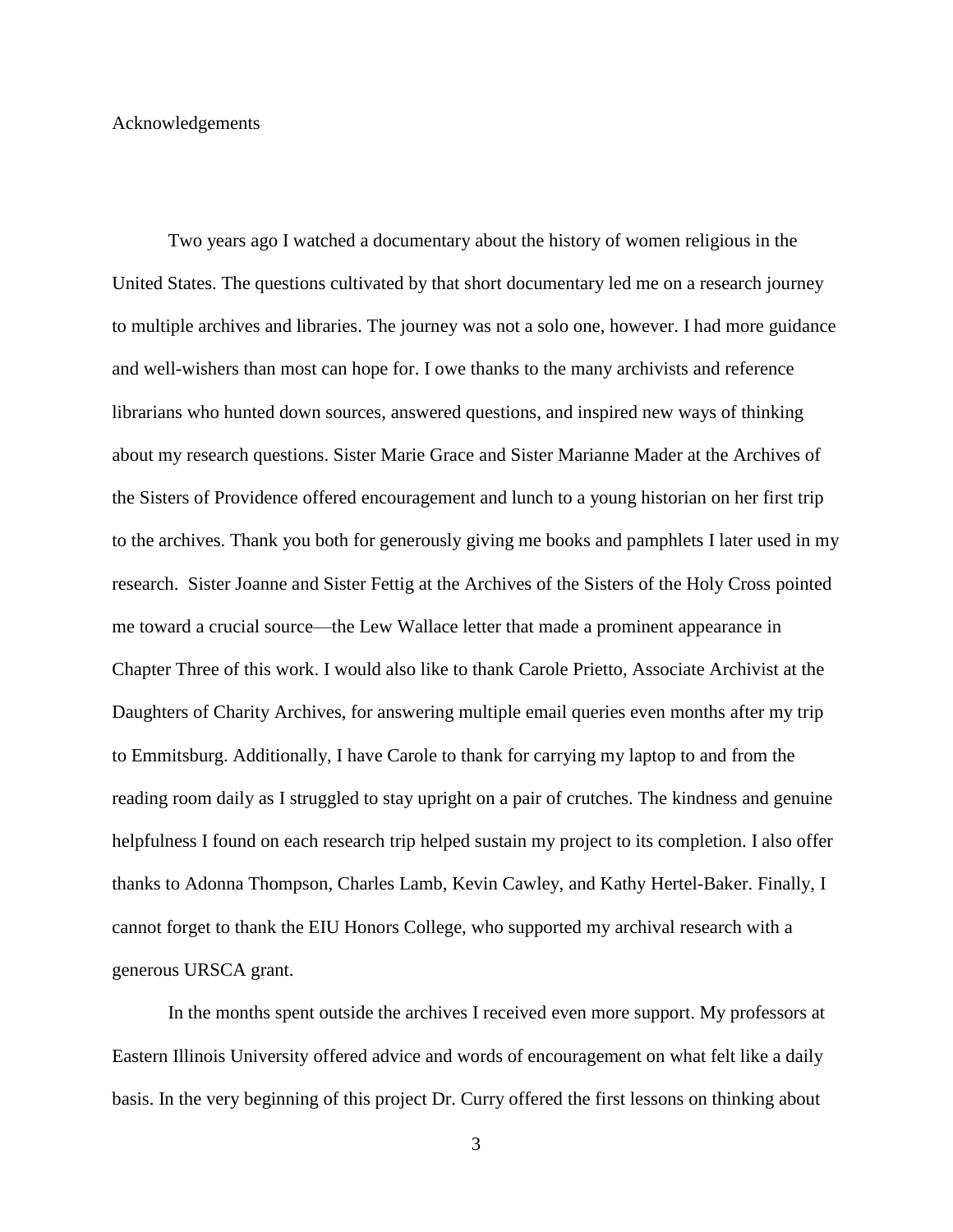the intersections of medicine, Catholicism, and gender from a historian's viewpoint. Near the end of my writing I also benefited from her training in historiography. Dr. Laughlin-Schultz's support has been the steadiest constant during the past two years. Without her encouragement to get to the archives, my project would have carried on lacking the integral sources that form my argument. Thank you, Dr. L-S, for reading draft after draft, assuaging every fear, pointing me towards useful primary and secondary sources, and honing my skills as a historian. Your devotion to students' work does not go unnoticed. Finally, I owe thanks to Dr. Hubbard for supporting my project and preparing me to present at the National Conference on Undergraduate Research.

I cannot put away this project without thanking my friends and family for the emotional and financial support they provide. Courtney, Helen, and Cole: Thank you for letting me talk through my research questions multiple times over multiple months. Mom and Dad: Thank you for being as excited about my work and interests as I am. You taught me tenacity—a scholar's most-needed friend. On to the next step!

\*\*\*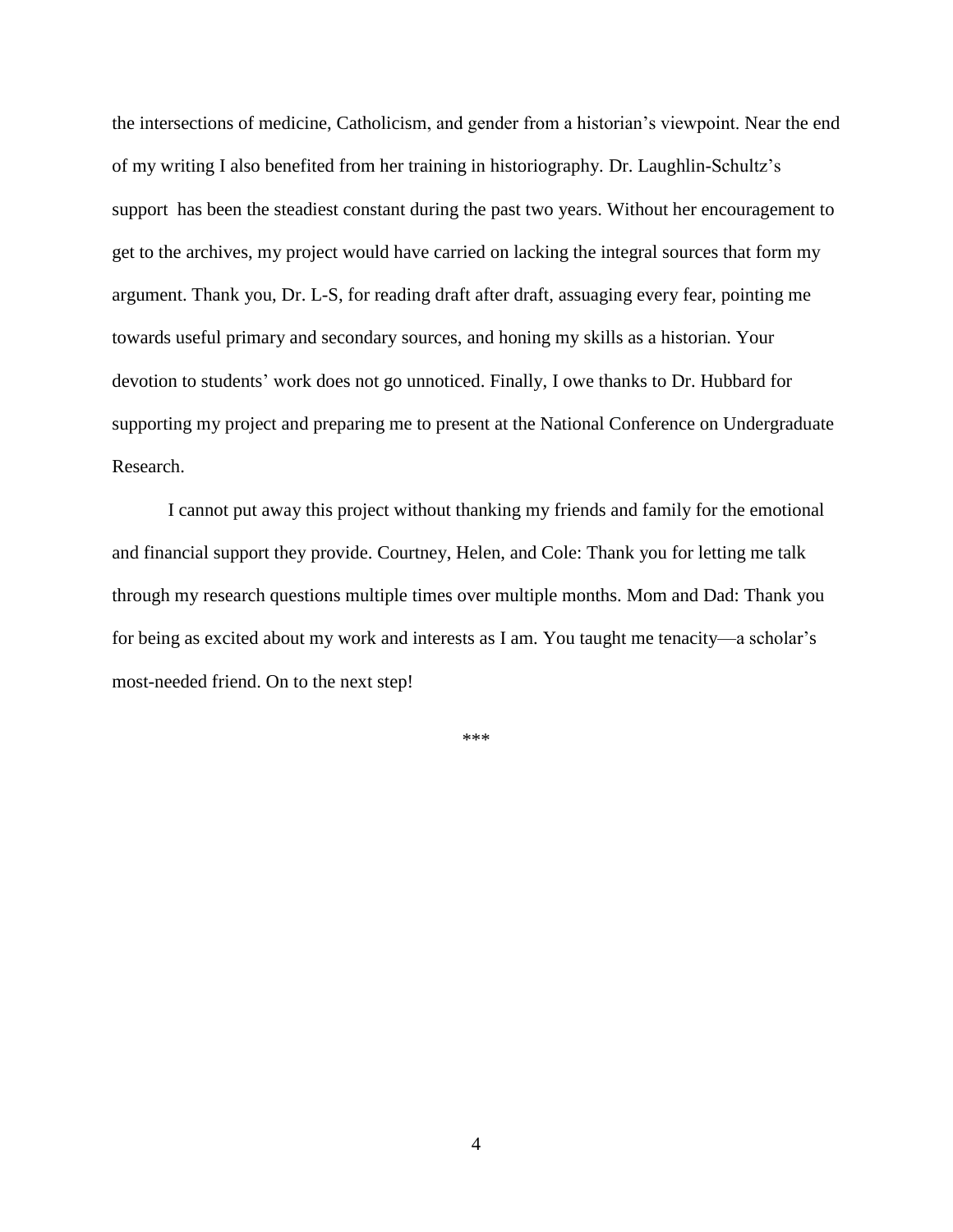#### **Introduction**

 $\overline{a}$ 

On November 29, 1859, twenty-year-old Barbara Dosh became a novitiate of the Sisters of Charity of Nazareth in Nazareth, Kentucky. She took the religious name Mary Lucy.<sup>1</sup> Orphaned at a young age, Dosh had always relied on the local sisters' benevolent service. First at St. Vincent's Orphan Asylum, where she became one of "near sixty destitute little beings who [had] few to think of or love them," and later at St. Vincent's Academy, where she comported herself as the "star pupil" in music and "all kinds of domestic work that a female should know."<sup>2, 3, 4</sup> In August 1861, with a new habit, she missioned to Paducah, Kentucky to care for soldiers fallen ill in the first months of the Civil War. Her assigned charges all had typhoid fever. By late fall, Mary Lucy joined them. She succumbed to the fever on December 29, 1861—the first and youngest sister nurse to die in the Civil War.<sup>5</sup>

Like many, Mary Lucy Dosh's life was cut short by the war between the states. Her death and burial, however, offer insight to how hospital men and Civil War citizens perceived the Catholic sister nurses thrust into their daily sight by the illness and injury of war. Four days after Dosh's death, an honor guard of Confederate and Union soldiers called a truce and accompanied the young nun's body up the Ohio River on a U.S. gunboat. They carried her on to St. Vincent's Academy, her final resting place, and attended her burial.<sup>6</sup> So powerful were the soldiers' sentiments of reverence for Dosh that, for a short time, men from both sides of the divided

<sup>1</sup> Anna Blanche McGill, *Sisters of Charity of Nazareth* (New York: The Encyclopedia Press, 1917), 82-83.

<sup>&</sup>lt;sup>2</sup> Sister Catherine Spalding to Mrs. Maria Crozier, 25 February 1846, Folder 19, Letters of Mother Catherine Spalding, The Sisters of Charity of Nazareth Archival Center, Nazareth, Kentucky.

<sup>&</sup>lt;sup>3</sup> Sister Lauretta Maher, "Recollections of Sister Mary Lucy Dosh" 1929, Folder 21, The Sisters of Charity of Nazareth Archival Center, Nazareth, Kentucky.

<sup>4</sup> Sister Catherine Spalding to Mrs. Harbison, 3 March 1857, Folder 19, Letters of Mother Catherine Spalding, The Sisters of Charity of Nazareth Archival Center, Nazareth, Kentucky.

<sup>5</sup> Anna Blanche McGill, *The Sisters of Charity of Nazareth, Kentucky* (New York: The Encyclopedia Press Inc., 1917), 151.

<sup>6</sup> Ellen Ryan Jolly, *Nuns of the Battlefield* (Providence: The Providence Visitor Press, 1927) 8-9.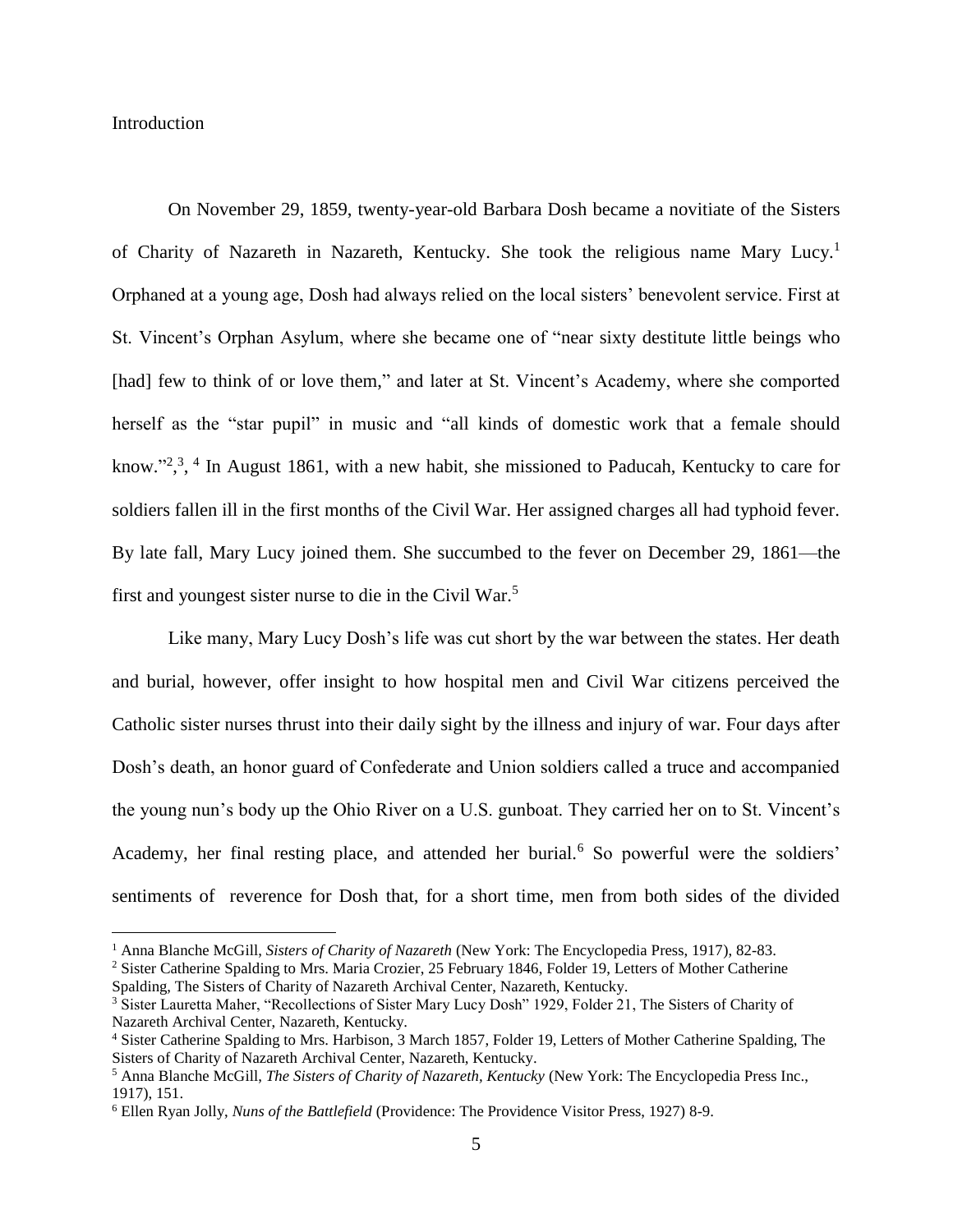country halted the Civil War. So deep were their convictions of Sister Dosh's goodness and merit that the soldiers provided her a military funeral.<sup>7</sup>

In this work, I offer that the veneration and praise received by Mary Lucy Dosh were not confined to a single hospital or a single sister nurse. Throughout the American Civil War, over 600 Roman Catholic sister nurses spread themselves across the divided country's war hospitals.<sup>8</sup> Their tradition of benevolent service secured them room in a space alongside white, middleclass, Protestant women just entering the public nursing scene. As both sets of women navigated the cultural and martial expectations of their posts, hospital men and Civil War citizens compared and contrasted the two groups and categorized them in a gendered manner most familiar to nineteenth-century citizens thinking of femininity—a model of perfect womanhood. In the end, Roman Catholic sisters sat at the apex. As Protestant women were upsetting the status quo in their newfound entrance to public nursing, Catholic nuns simply continued their expected work while demonstrating hyper-feminine qualities.<sup>9</sup>

Secondary literature about Civil War sister nurses is sparse compared to the expansive study of Civil War medicine. Very few works about sister nurses contain critical analysis; even fewer venture into a gendered analysis of the sister nurse experience. The first full length book to address sister nurses' Civil War service was *Angels of the Battlefield: A History of the Labors of the Catholic Sisterhoods in the Late Civil War,* published in 1897 by George Barton. Barton, like many of the historians who followed him, wrote extensively of the "good work" done by sister nurses in the final years of the war. This hagiographic approach allowed him to contend that anti-

<sup>7</sup> Sister Lauretta Maher, "Untitled Affidavit" 30 December 1929, in Davis Studio, LLC, 2013, "Civil War Truce" Mobile application software.

<sup>&</sup>lt;sup>8</sup> Mary Denis Maher, *To Bind Up the Wounds: Catholic Sister Nurses in the U.S. Civil War (Baton Rouge, Louisiana* State University Press, 1989), 69.

<sup>&</sup>lt;sup>9</sup> In this work, the terms "nun" and "sister" are used interchangeably to denote a woman religious of the Roman Catholic church. This is a stylistic choice. However, it is important to note that until 1983 these terms had separate and distinct meanings. "Nuns" had stricter vows of obedience, poverty, and enclosure while "sisters" had simple vows and were more engaged in charitable works and community life.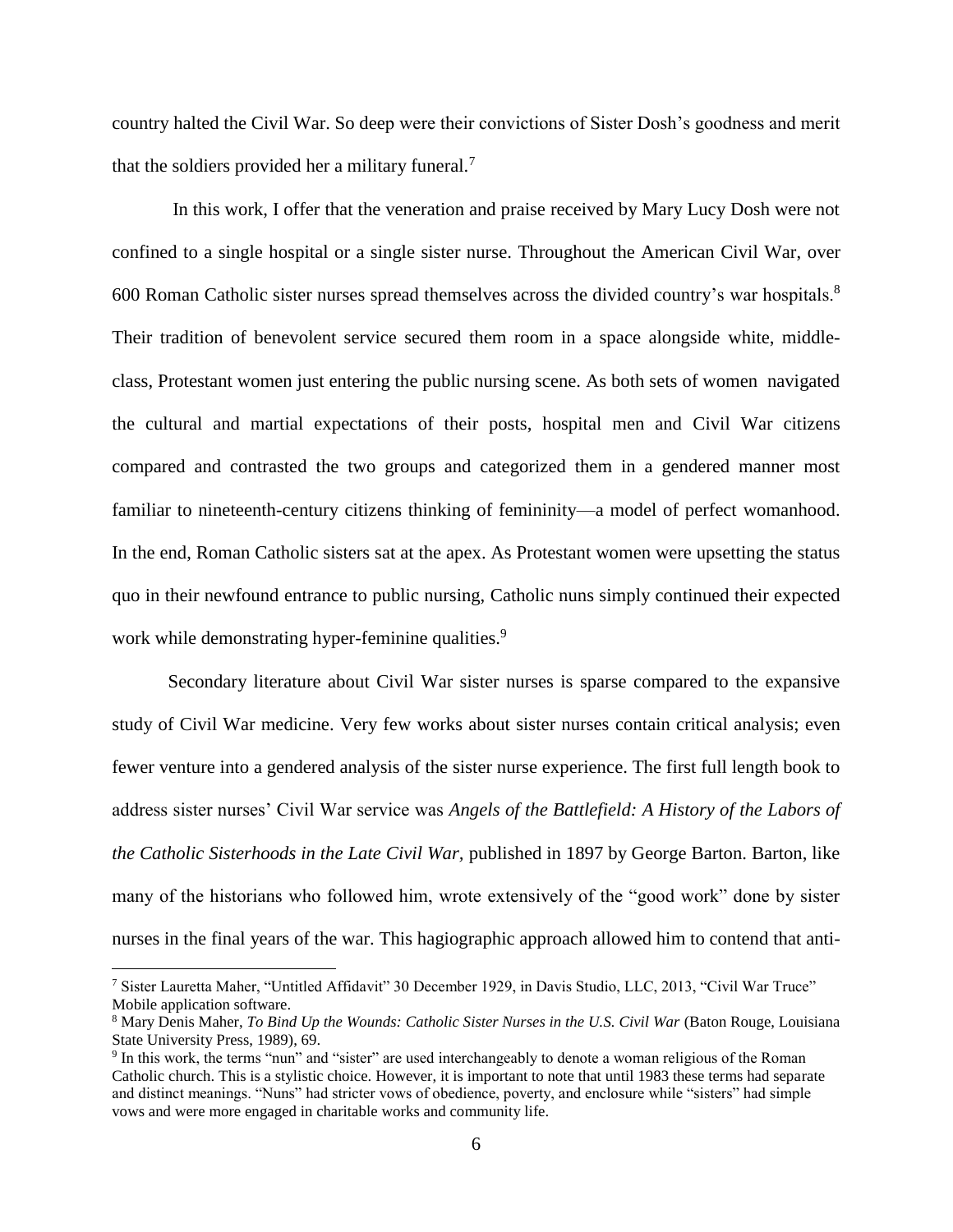Catholic sentiment peaked in the years leading up to the war, but the courage, skills, and compassion exhibited by Civil War sister nurses reversed many derogatory assumptions about the Catholic Church. While I agree with Barton's assertion that "self-denial was a feature of their daily life, and the fact that they had taken vows of poverty, chastity, and obedience peculiarly fitted them for a duty that demanded personal sacrifices," his declaration that sister nurses erased some or all of the United States' mistrust toward Catholicism leans on no substantive evidence.<sup>10</sup> Still, Barton's realization that the difference between how soldiers and hospital men perceived sister nurses and their Protestant colleagues lay in their very dissimilar lifestyles is key to my research.

In 1927 Ellen Ryan Jolly published the next comprehensive history of Civil War sister nurses, *Nuns of the Battlefield,* after a nearly ten year mission to erect a national monument in their honor. In this work, Jolly sought to depict the honorable service and sacrifice of all orders that provided sister nurses to serve in the war . While Barton had contended there were only four large orders of sister nurses, Jolly proved the collaboration of 21 orders. Still Jolly, writing to secure a congressional monument, wove a narrative of sister nurse self-sacrifice, skilled labor, and deference. She had to prove to Congress that these women so positively affected Americans during their wartime service that they deserved their own monument. Most important of Jolly's work is the tremendous source trail she left for future researchers. Today, even the smallest convent archives contain folder after folder of Ellen Ryan Jolly's correspondences and requests for documents. Her mission's place in Civil War memory is further discussed in chapter four.

Many other early works about Catholic sister nurses also follow the above models of glorification. James Walsh's *These Splendid Sisters* (1970) is one example; another sample is

<sup>10</sup> George Barton. *Angels of the Battlefield: A History of the Labors of the Catholic Sisterhoods in the Late Civil War. (*Philadelphia: Catholic Art Pub. Co., 1897), 3.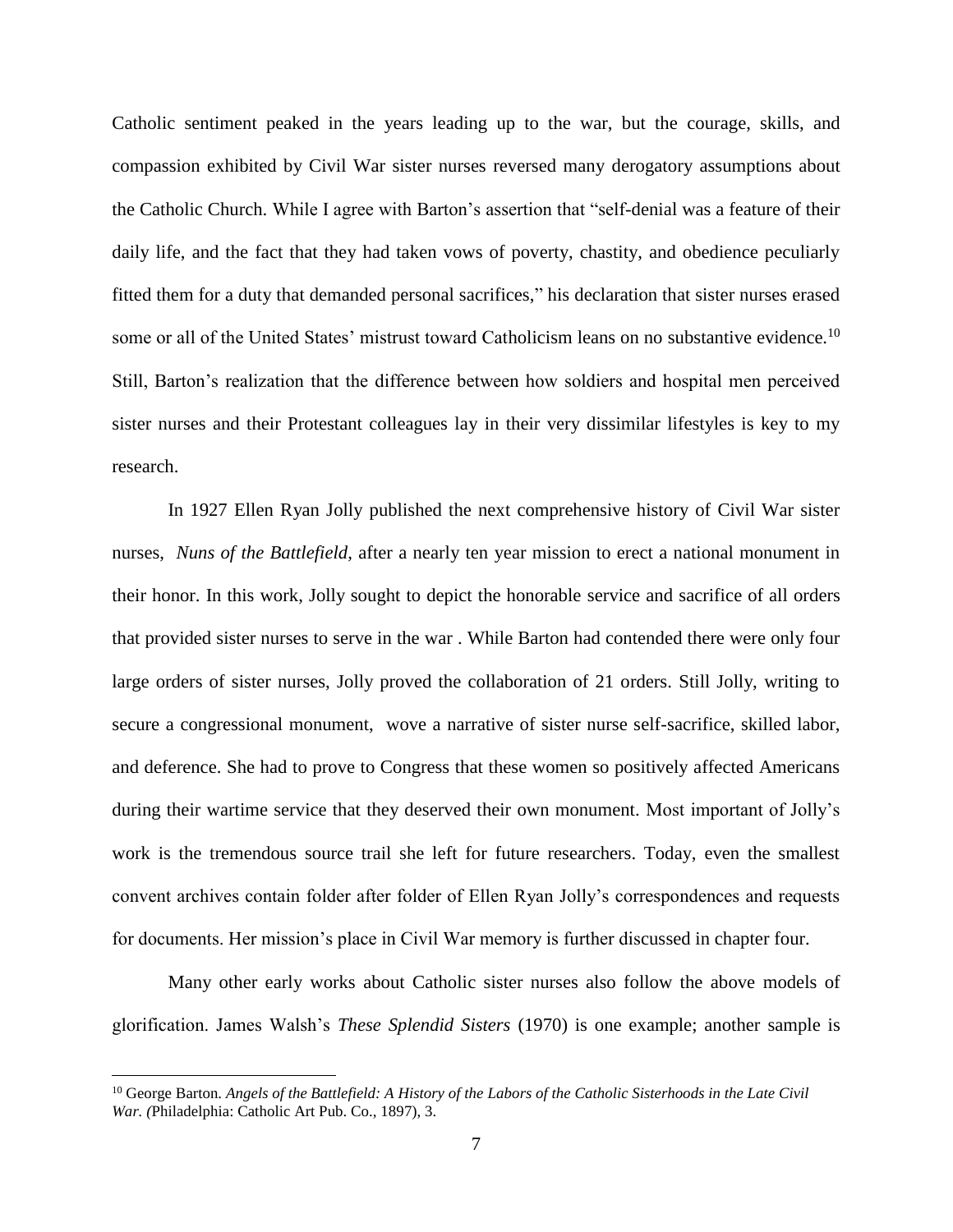Michael Fitzpatrick's "The Mercy Brigade" (1997). While I agree with and appreciate these scholars' attempts to record the charitable service of sister nurses in the Civil War, early historical works on these women lack critical analysis. Even some works published after the emergence of women's or gender history do not attempt to undergo any type of gendered analysis to better understand the experience of sister nurses as females in the Civil War.

Oppositely, since the emergence of women's and gender history, gender-centered analysis has dominated works about Protestant nurses in the Civil War. In the 1972 article "The War within a War: Women Nurses in the Union Army," Ann Douglas Wood argues that female Civil War nurses, who entered professional relief work due to their domestic attributes, acted deliberately to assume authority in military medicine. Their previous exemption from professional medicine combined with a domestic goal to make war hospitals more like nurturing homes justified their attempts to "cut through the red tape"<sup>11</sup> that men had placed around medical service and assure for themselves a permanent place in the profession. Other books and articles follow her lead, transforming over time as the field evolved.<sup>12</sup> Wood's work focused on northern, elite, white nurses, but later scholarship pays more attention to black and white nurses of all socioeconomic classes, and on both sides of the Mason-Dixon line.

The leading example of this transformation is Jane Schultz's 2004 *Women at the Front: Hospital Workers in Civil War America.* Schultz provides a full history of the women who served as nurses, laundresses, cooks, matrons, and a variety of other jobs in Civil War hospitals. While working to augment the original two-hundred word paragraph noting the medical service of women in *Medical and Surgical History of the War of the Rebellion*, Schultz pays close

<sup>11</sup> Ann Douglas Wood, "The War within a War: Women Nurses in the Union Army." *Civil War History* 18 (1972). <sup>12</sup> See: Mary Elizabeth Massey, *Bonnet Brigades: American Women and the Civil War* (Iowa City: University of Iowa Press, 1967), also Kristie R. Ross, "'Women are needed here': Northern Protestant Women as Nurses During the Civil War 1861-1865" Ph.D. Diss. Columbia University, 1993.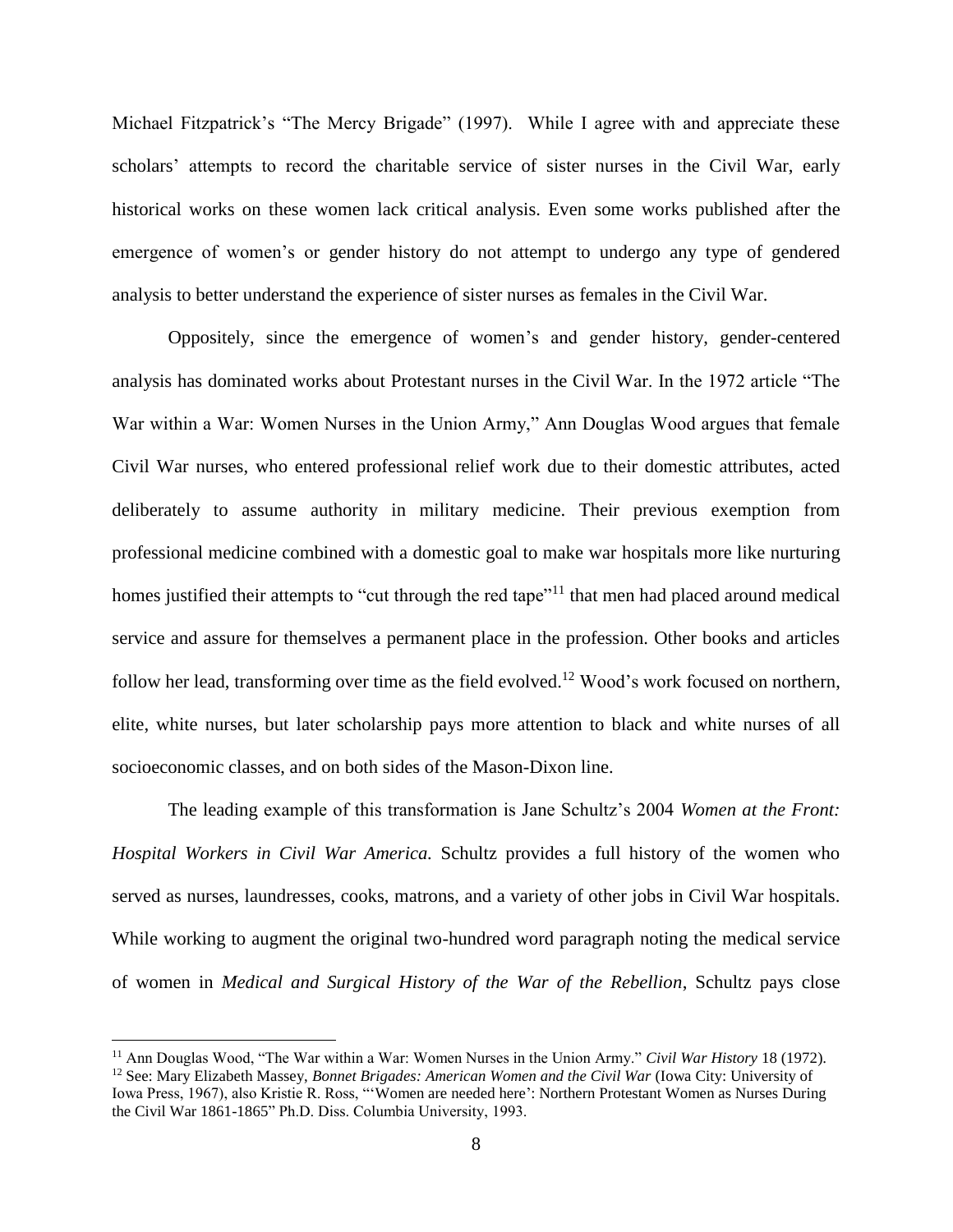attention to race, class, and region. In doing so, her narrative sharply contrasts with earlier Civil War nursing works that only explore northern medical care or white women's work in medical care. Overall, she argues that the varied backgrounds of female nurses and hospital workers fueled conflict among nurses and between hospital women and doctors. In doing so, Schultz exemplifies how class, race, and gender work together to reveal encompassing themes in hospital life.

While it is easy to see this transformation in the history of Protestant Civil War nursing, a gender-centered analysis is still rare in works detailing sister nurse service. In 1989 Mary Denis Maher wrote *To Bind Up the Wounds: Catholic Sister Nurses in the U.S. Civil War.* Widely considered to be the most encompassing work on Civil War sister nursing, Maher argues that the Catholic sister nurses of the Civil War set a standard for nursing in the United States, reversed negative attitudes towards nuns and female Catholics, and won understanding for the Catholic Church in America. It offers what feels like a more modern revision of earlier works. Maher is excellent in her discussions about the experience of sister nurses, but her overall argument is very close to the theses offered by earlier historians.

Still, a few articles on nineteenth century nuns strive to really use gender as a category of analysis. The article "Maternity of the Spirit: Nuns and Domesticity in Antebellum America" by Joseph Mannard is a great example. Mannard studied the relationship of nuns and the nineteenth century definition of domesticity to conclude that though sisters did not run household or live a necessarily domestic life, they promoted an ideal definition of domesticity among the women and girls they cared for in hospitals, orphanages, and schools. Additionally, Mannard points out that although nuns were free from the constraints of domesticity, there is no evidence to suggest they challenged their submissive role to male officials in the church.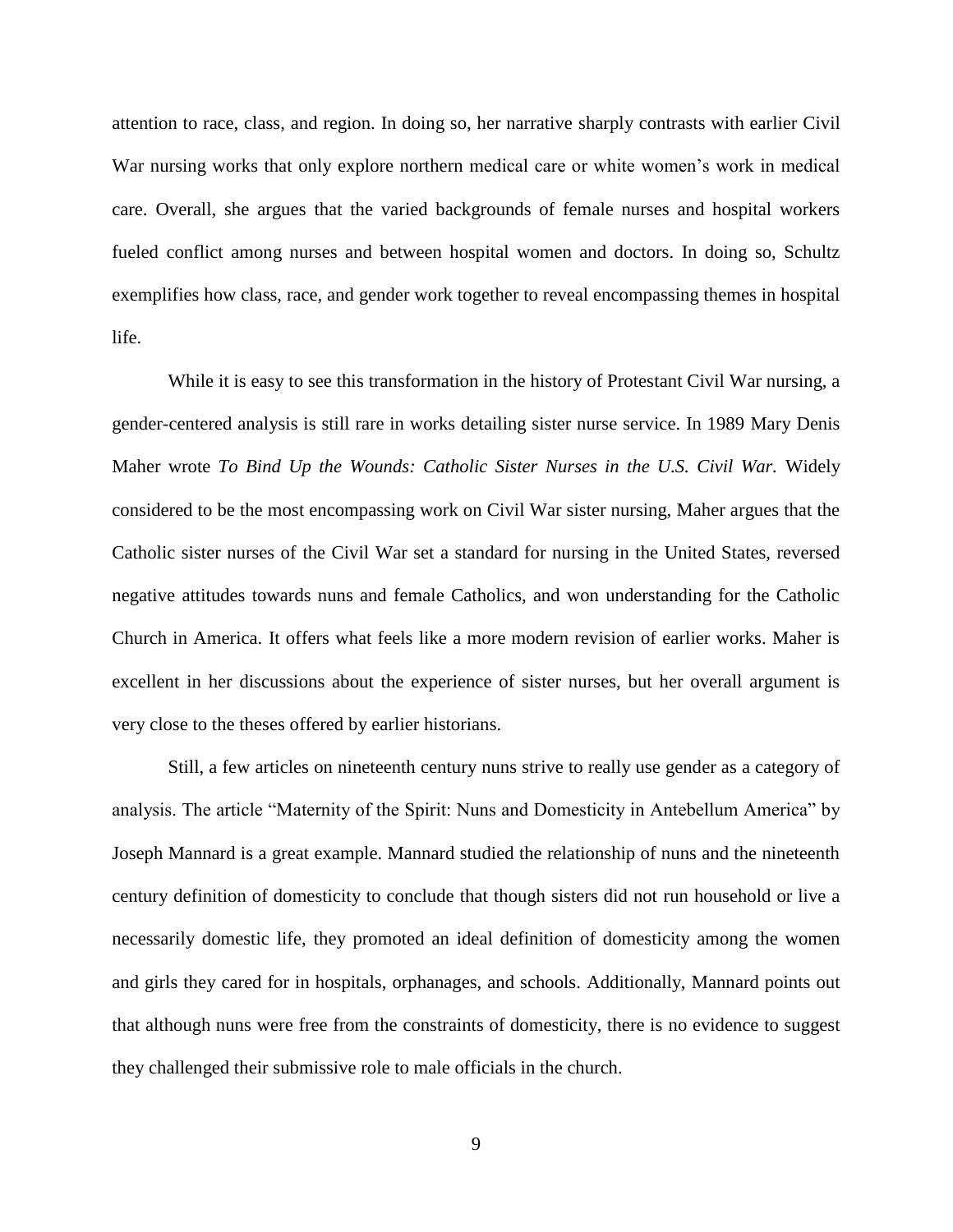While Mannard's work attempts to show intersections of gender and the experience of the nineteenth-century nun, it is an exception. Many more recent articles and books still stick to a generic re-telling of the ideas that Barton and Jolly introduced. While the study of Protestant nursing in the American Civil War has expanded under a gendered—as well as racial and socioeconomic—analysis, scholarship on sister nurses has remained almost as it was in 1897. It is past time to reassess the history of Civil War sister nursing.

This study consists of four chapters. The first chapter discusses the training, charitable work, and way of life of Catholic nuns in the nineteenth century. This allows a better understanding of how sisters' traditions, vows, and training formulated a way of life that many nineteenth-century citizens might associate with perfect womanhood. Nuns provided free, benevolent services to the poor or ill in their communities; took vows of obedience, chastity, and poverty; and lived in communal settings with long-established hierarchies of authority. Sources and descriptions from nineteenth-century convents reveal here that the traits required of nuns by their way of life matched cultural expectations communicated to all white, middle to upper-class nineteenth-century women in domestic guides, religious tracts, and women's magazines.

Chapter two discusses sister nurses' entrance to Civil War nursing. Most importantly, it demonstrates that after a brief period of initial shock or aversion caused by the mid-nineteenth century's rampant anti-Catholic literature, doctors and soldiers happily welcomed Catholic nursing sisters to war hospitals. In contrast to the sister nurse experience, Protestant women's entrance to war nursing is also discussed. By all accounts, Protestant nurses faced much more pushback from military men than the sister nurses at hand.

 Chapter three further explores the experience of sister nurses in Civil War hospitals. It focuses heavily on how doctors, patients, and citizens perceived, praised, and held up the sister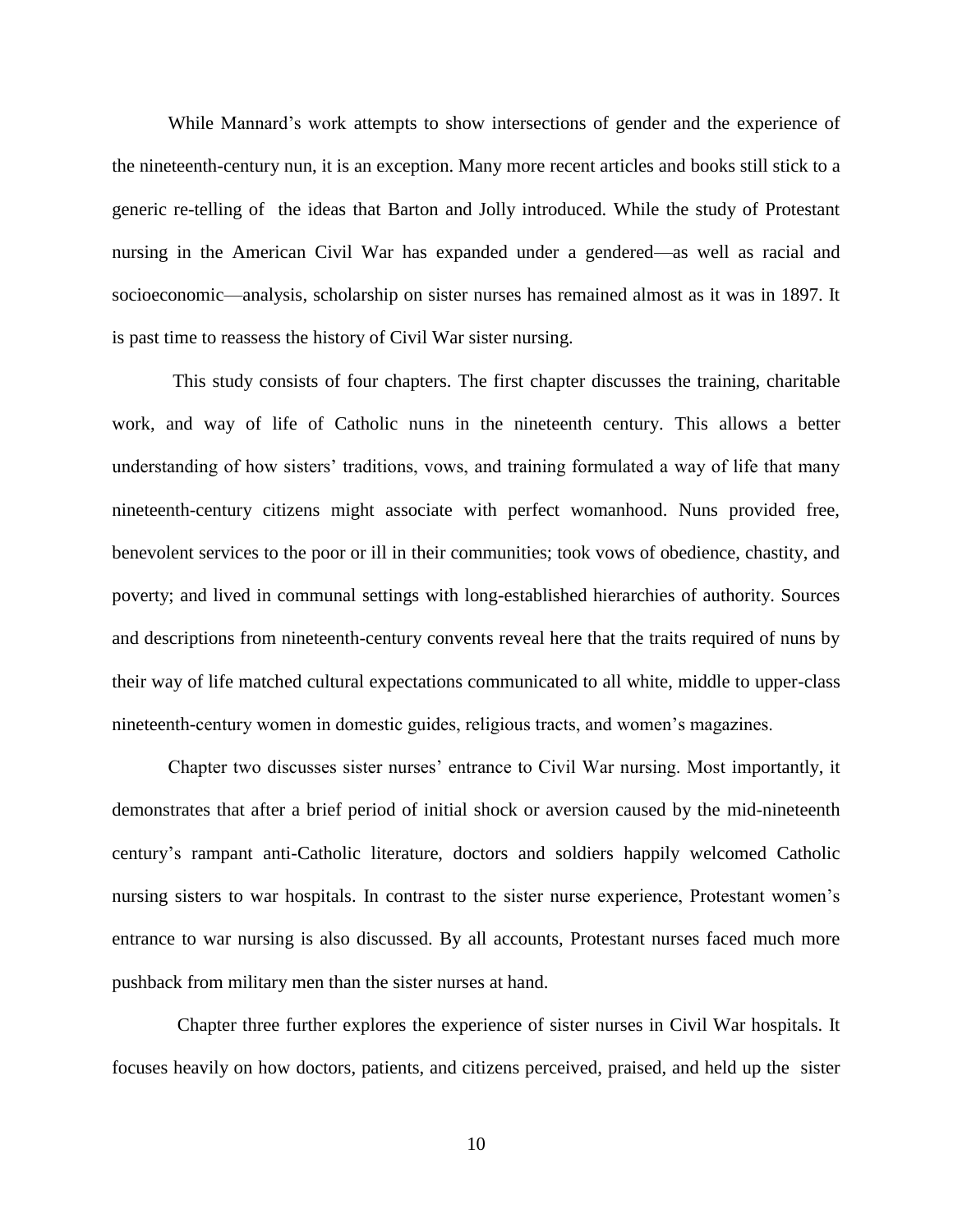nurses in their presence. Hospital men's comparisons of sister nurses and Protestant nurses paint a clear picture in this chapter of the gendered hierarchy that established itself as the war went on.

Finally, chapter four travels ahead to a relevant account in Civil War memory. At the close of the Civil War, sister nurses returned home and continued their quiet pre-war work. Meanwhile, many Protestant nurses chose to write and publish war memoirs. By exploring this phenomenon, historians can begin to understand how constructions of Civil War memory "forgot" the sister nurses that once occupied a hierarchized space above Protestant nurses. Additionally, chapter four recounts the Nuns of the Battlefield monument's voyage to fruition in the early twentieth century.

In addition to secondary literature, this senior thesis makes extensive use of letters, diaries, memoirs, newspapers, and government and military documents. Most of the primary sources come from six archives in Missouri, Indiana, Maryland, and Kentucky. The following chapters offer a counter to the typically hagiographic nature of sister nurse scholarship while simultaneously suggesting a new approach when considering the importance of gender expectations in nineteenth-century America. Through this comprehensive investigation, we can begin to understand the northern surgeon who entreated his female attendants to embody the zeal of a Sister of Charity, saying "This young Lady…is what all you ladies [should] be."

Chapter One: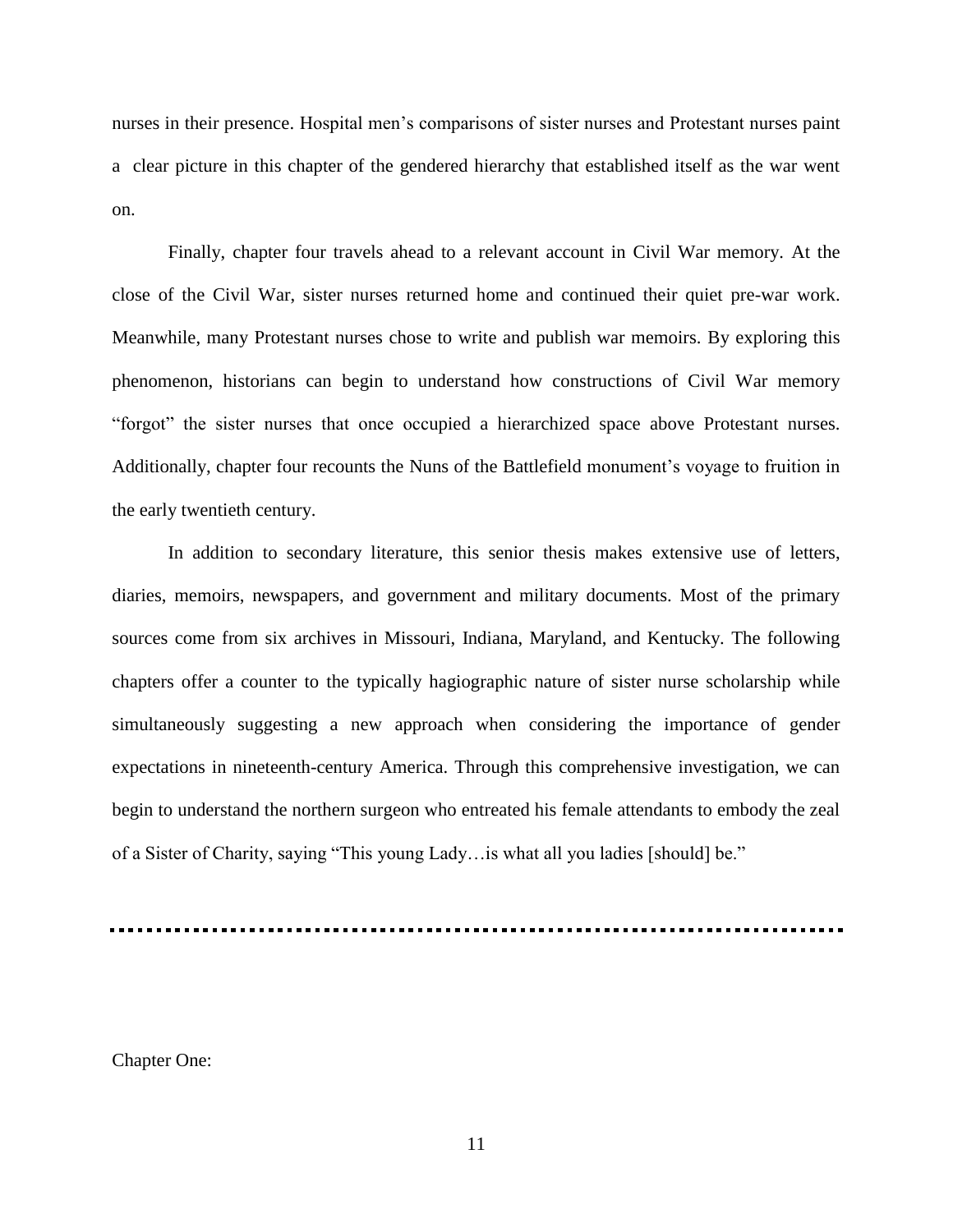Precious Jewelry Twofold: Roman Catholic Sisters and Perfect Womanhood in the Nineteenth **Century** 

On October 17, 1860 young Adeline Bayly wrote home to her brother, Josiah Muse. "The girls are learning 'housekeeping,'" she reported, "The senior and first class young ladies made some nice ginger cakes and 12iscuit. The second class, some baked tomatoes, and the third some short cakes and baked potatoes." <sup>13</sup>Bayly was a student at St. Joseph's Academy, a Catholic school for girls in Emmitsburg, Maryland. Founded by Elizabeth Seton in 1809 as the nation's first free parochial school for girls, the Academy served as an example of the Catholic Church's devotion to service.<sup>14</sup> If asked about her school's defining factor, Adeline Bayly might have mentioned her teachers—the Daughters of Charity. Clad in stark white cornettes adopted from their fellow sisters in France, the Emmitsburg nuns were the hands, eyes, and feet of Catholic benevolence in the area.

Throughout the nineteenth century, Catholic sisterhoods like the Daughters of Charity served in hospitals, orphanages, schools, asylums, kitchens, and of course, churches throughout the country. Though teaching, nursing, childcare, and other types of private and domestic labor were part of the nineteenth-century prescription for ideal women, Catholic nuns filled these roles in the public arena. As women without normative homes, they justified their work outside the home as gender-appropriate charity.<sup>15</sup> Despite this distinction, nuns ascribed to cultural ideals of nineteenth-century womanhood and trained girls and women like Bayly in housewifery and

<sup>&</sup>lt;sup>13</sup> Adeline Bayly to Josiah Muse, 17 October 1860, Box 3 (7-5-1), Folder 18, Civil War Collection. Provincial Archives of the Daughters of Charity, Emmitsburg, Maryland.

<sup>14</sup> Mary Agnes McCann, *The History of Mother Seton's Daughters* (New York: Longmans, Green, and Company, 1917), 28.

<sup>15</sup> Carol Coburn and Martha Smith, *Spirited Lives: How Nuns Shaped Catholic Culture and American Life, 1836- 1920* (Chapel Hill: The University of North Carolina Press, 1999), 7.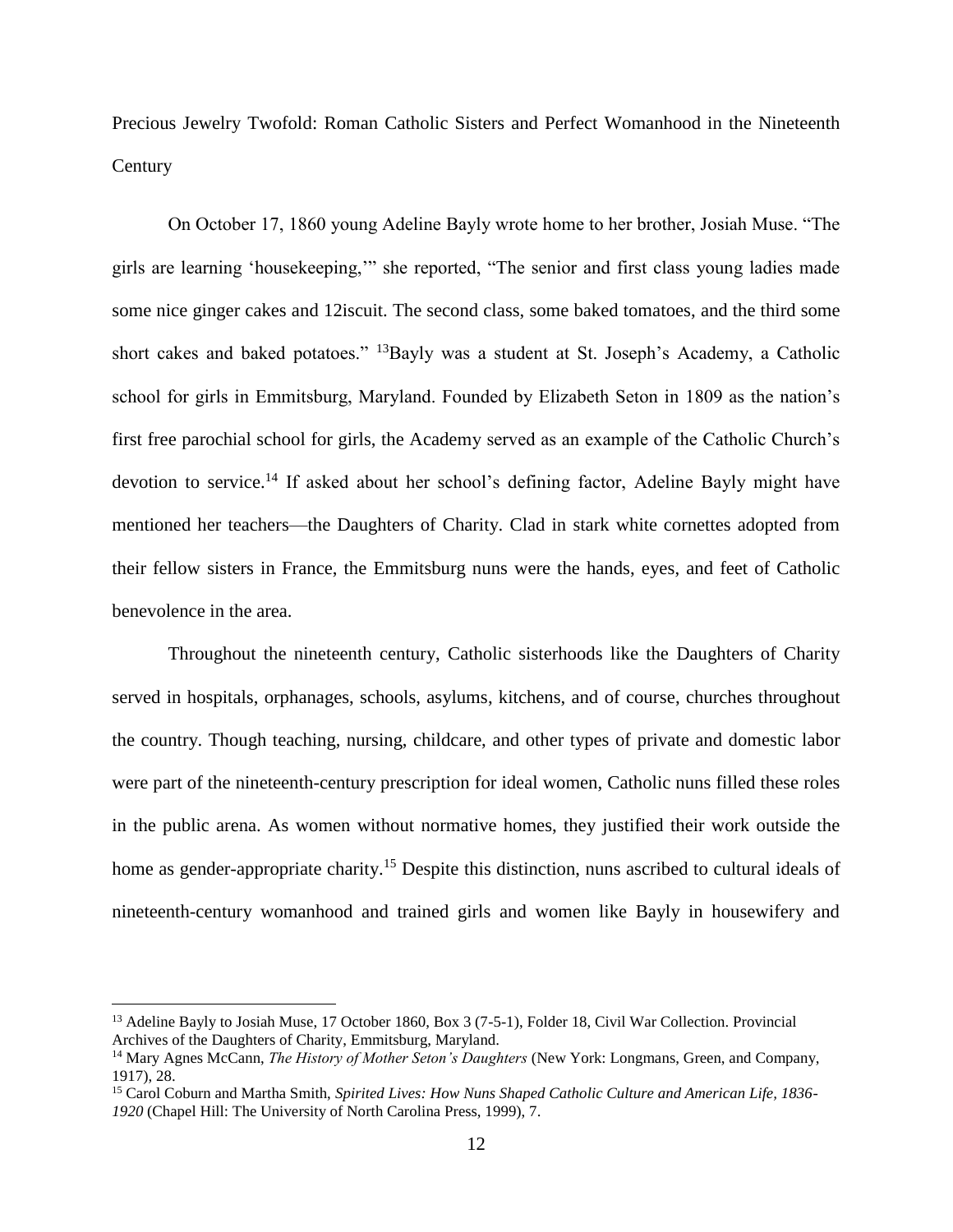proper female conduct.<sup>16</sup> Compounding on the cultural ideals that shaped nuns' behavior were additional religious vows. Understanding how nineteenth-century Roman Catholic nuns worked through a model of Victorian womanhood paired with complimentary expectations that required heightened humility, obedience, chastity, and selflessness can help us consider how these sisters were seen as "perfect women" in the Civil War hospital.

The January 1856 issue of *Godey's Lady's Book* described the character traits necessary for every good woman in a poem titled "The Young Ladies Toilet." To fulfill her womanly promise, ladies needed to possess qualities like "Attention and Obedience—[A] matchless set of earrings," "Neatness and Industry—[An] indispensable pair of bracelets," "Principle—[A] ring of tried gold," and "Piety—A precious diadem."<sup>17</sup> With such charms, a woman could expect value, dignity, admiration, respect, and everlasting life. If a woman chose daily to wear these embellishments, she could live as the epitome of womanhood. This poem demonstrates the cultural expectations placed on white, middle to upper-class women in the nineteenth century. While we know that cultural ideals don't necessarily illustrate most women's historical reality, these expectations highlight the widespread archetypes that this class of women were oft compared against in nineteenth-century culture.

Historian Barbara Welter outlined these cardinal virtues—which she called piety, purity, submissiveness, and domesticity, in her 1966 work "The Cult of True Womanhood."<sup>18</sup> After analyzing women's magazines, ladies' guides, gift annuals, and religious literature of the time, Welter concluded that these virtues " spelled mother, daughter, sister, wife—woman. Without

<sup>16</sup> Joseph Mannard, "Maternity of the Spirit: Nuns and Domesticity in Antebellum America." *U.S. Catholic Historian* 5 (Summer/Fall 1986): 305-324.

<sup>17</sup> "The Young Lady's Toilet," *Godey's Lady's Book,* January 1856,

http://www.accessible.com.proxy1.library.eiu.edu/accessible/docButton?AAWhat=doc&AAWhere=11&AABeanNa me=toc1&AANextPage=/printFullDocFromXML.jsp&AACheck=2.230.10.0.0 (accessed February 12, 2016).

<sup>&</sup>lt;sup>18</sup> For complications on "The Cult of True Womanhood," see Carol Lasser, "Beyond Separate Spheres: The Power of Public Opinion," *Journal of the Early Republic* 21 (Spring 2001): 115-123. Also see Mary Kelley, "Beyond the Boundaries," *Journal of the Early Republic* 21 (Spring 2001): 73-78.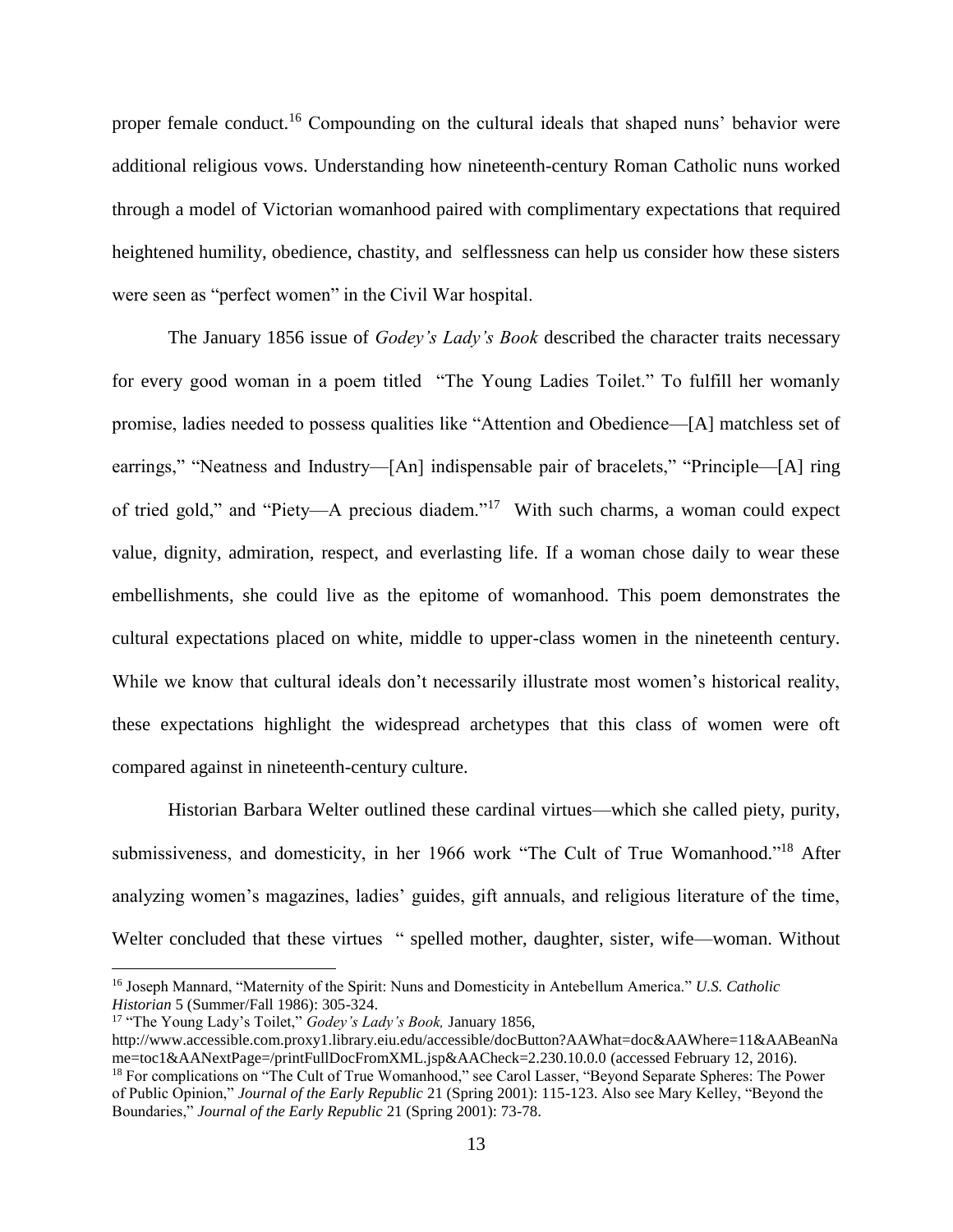them, no matter whether there was fame, achievement or wealth, all was ashes."<sup>19</sup> Though critique of Welter's separate spheres ideology has abounded since the article's release, I hold that the ideas presented in her work are relevant and useful in understanding these expectations' widespread pervasiveness. Focusing on the era's prescriptive literature is key as I attempt to understand how widely circulated and accepted ideas about what it meant to be a "true woman" affected the perception of nuns in Civil War hospitals.<sup>20</sup>

American nuns in the nineteenth century lived up to the virtues of "true womanhood" doubly. First, as women and second as women religious. Growing up in traditional households, all nineteenth-century sisters had a typical gender socialization. However, after entering religious life, sisters took vows requiring interminable religiosity, purity, and obedience. The next pages will explore how the above discussed traits—represented as treasured jewelry in the *Godey's Lady's Book* poem—manifested themselves in the religious training and lifestyle of nineteenthcentury American nuns.

Piety or religiosity, the "precious diadem" that "secured [women] an everlasting crown" defined Catholic sisters' way of life.<sup>21</sup> For nineteenth-century nuns, service and faithfulness to God and the church was the *raison d'etre.* With the piety of the Virgin Mary as their exemplar, nuns followed strenuous prayer and praise rituals, took multiple religious vows, and practiced austere denial of worldly comforts.<sup>22</sup> An 1848 manual originally published for the Sisters of Charity outlines the hyper-religious "rule of life" that guided everyday life for nuns. They were to pray while rising and dressing; before and after eating; before participating in recreation; before, during, and after mass; before and after confession; upon retiring for the evening; and, of

<sup>19</sup> Barbara Welter, "The Cult of True Womanhood: 1820-1860" *American Quarterly* 18 (Summer 1966): 151-174.

<sup>21</sup> "The Young Lady's Toilet," *Godey's Lady's Book,* January 1856,

<sup>22</sup> Mary Denis Maher, *To Bind Up the Wounds: Catholic Sister Nurses in the U.S. Civil War* (Baton Rouge: Louisiana State University, 1989), 19-20.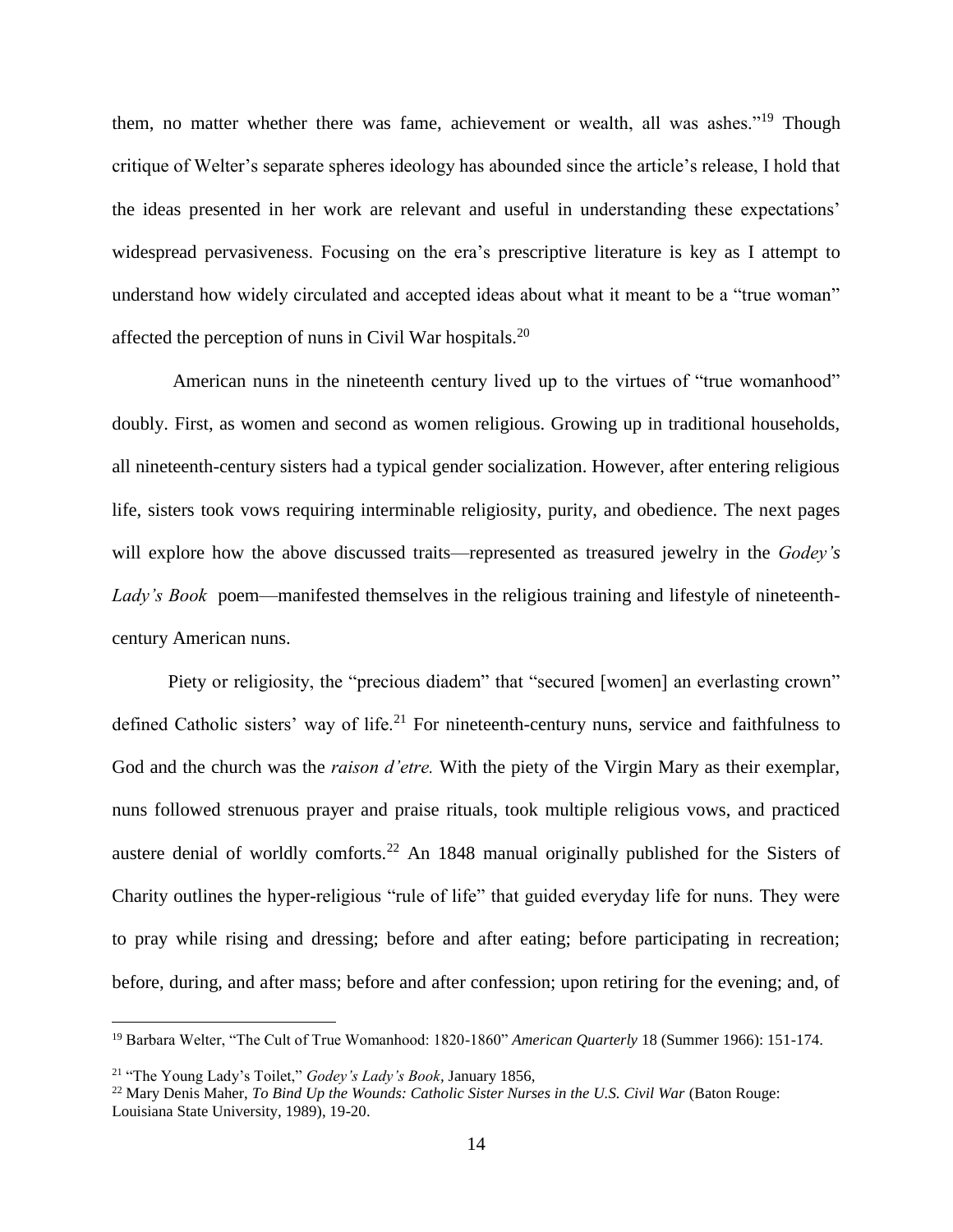course, in a multitude of other situations. A closer look at the many stages of this lifestyle illustrates the piety that characterized nineteenth-century nuns.

Upon entering religious life, young sisters underwent three to six months of postulancy, a trial period of convent life. Postulants lived and worked with professed sisters so they could begin to grasp an understanding of living a strictly religious life. After this brief introduction, prospective sisters received their habits and chose a specific religious name.<sup>23</sup> Adoption of a new name came from the biblical example of Abram, whose name was changed after entering a covenant with the Lord.<sup>24</sup> For postulants, taking a religious name signified entrance into a new life—one of mindful piety and steadfast religiosity. It also signified their transition into the next stage of sisterhood, the novitiate. For the next two years, novitiates underwent serious study of theology, church history, and their order's history. They also received instruction about proper prayer and religious ritual, and how to behave properly as religious women.<sup>25</sup> Through postulancy and the novitiate, soon-to-be sisters reinforced the gendered lessons on piety they received while growing up outside convent walls. After two and a half years assimilating to sisterhood, novitiates took their first set of vows. The vows promised temporary chastity, poverty, and obedience for a set number of years living and working as a full member of the order. After those years, the sister could choose to leave the community or make the final profession.<sup>26</sup>

The extreme piety required by nineteenth-century Roman Catholic nuns is evident in examining their training and assimilation practices, but religious women's lives after vows could

<sup>23</sup> Coburn and Smith, *Spirited Lives,* 72.

<sup>24</sup> George Stewart, *Marvels of Charity: History of American Sisters and Nuns* (Huntington, IN: Our Sunday Visitor, Inc., 1994), 29.

<sup>25</sup> Coburn and Smith, *Spirited Lives,* 73.

<sup>&</sup>lt;sup>26</sup> Eileen Brewer, *Nuns and the Education of American Catholic Women 1860-1920* (Chicago: Loyola University Press, 1987), 18.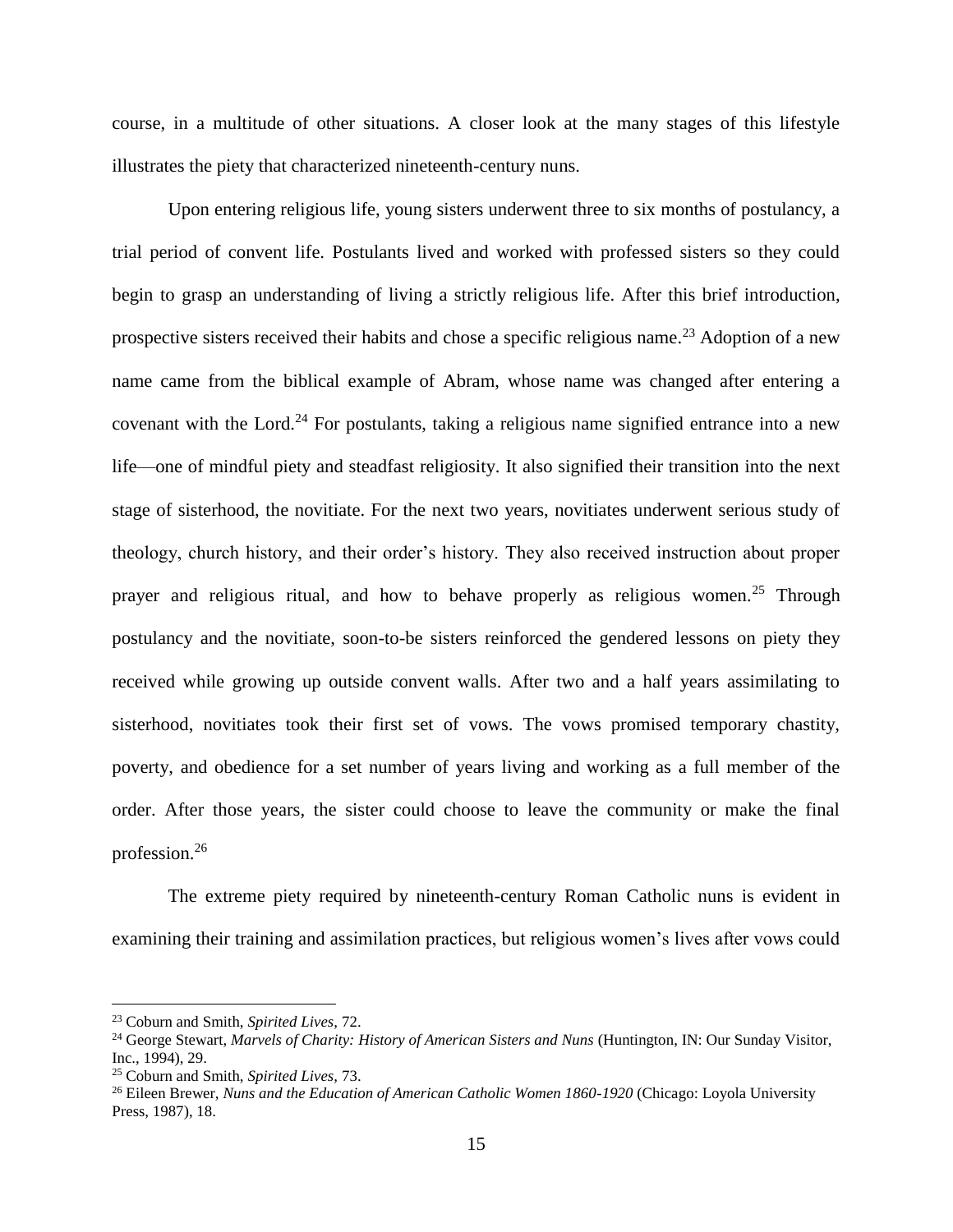be considered even more pious. For entire lifetimes, professed women religious arose from sleep nightly for midnight prayers and chants, sometimes even spending the entire night praying in chapel.<sup>27</sup> Days were often spent observing "strict silence" in the name of religion.<sup>28</sup> At least once a month, some orders set aside a special time to "prepare for death."<sup>29</sup> In fact, Sisters lived according to a schedule that revolved entirely around religious practice. Days started with prayer followed by meditation and morning mass. At meal times, sisters listened to spiritual readings. After the allotted hour of recreation each day, there would be more time for rosaries, penance, chapel, and night prayers. Many women religious also spent time in theological study each day.<sup>30</sup> Sometimes, the sisters' level of piety was so great it had a negative influence on their health. In writing about the daily activities of nineteenth-century nuns, Mary Ewens adds that "the combination of long hours of prayer and strenuous activities for the neighbor caused severe tension in early American religious houses…causing detriment to [sisters'] health."<sup>31</sup> Though cultural idealism named all white, middle-class women as "angels" in their homes, nineteenthcentury women religious certainly projected a heightened level of piety in their daily lives.

If piety was first in directing and defining the lives of nineteenth-century sisters and nuns, obedience—the "Matchless pair of Ear-rings" that gave "attentive lessons"—came in at a close second.<sup>32</sup> Life in a convent reflected the hierarchical and patriarchal nature of the Catholic Church.<sup>33</sup> As mentioned earlier, women religious took vows of obedience when entering full

<sup>27</sup> Mary Ewens, *The Role of the Nun in Nineteenth-Century America* (New York: Arno Press, 1978),

<sup>28</sup> Coburn and Smith, *Spirited Lives,* 74.

<sup>29</sup> Daughters of Charity of St. Vincent de Paul, *St. Vincent's Manual: Containing a Selection of Prayers and Devotional Exercises, Originally Prepared for Use of the Sisters of Charity in the United States of America* (Baltimore, John Murphy: 1848), 602.

<sup>30</sup> Brewer, *Nuns and the Education of American Catholic Women,* 19.

<sup>31</sup> Ewens, *The Role of the Nun,* 113.

<sup>32</sup> "The Young Lady's Toilet," *Godey's Lady's Book,* January 1856,

http://www.accessible.com.proxy1.library.eiu.edu/accessible/docButton?AAWhat=doc&AAWhere=11&AABeanNa me=toc1&AANextPage=/printFullDocFromXML.jsp&AACheck=2.230.10.0.0 (accessed February 12, 2016).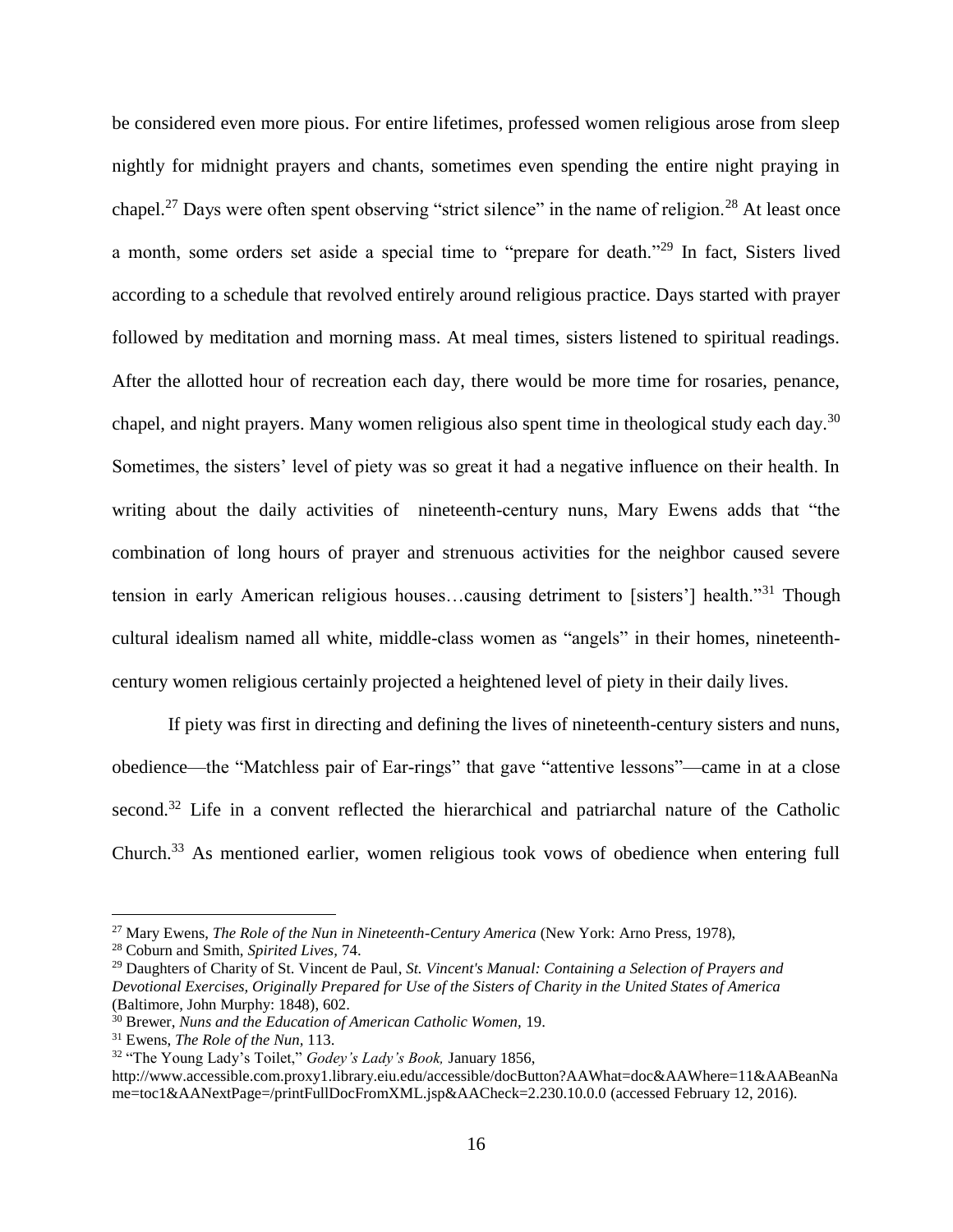religious life. From postulancy or novitiate to the rising ranks of Mother or Provincial, women religious always occupied a subordinate position to higher-ranking sisters or the convent's overseeing priests or bishop.<sup>34</sup> In their subordinate role, "a sister immediately obeyed her superior, humbly and without complaint or murmur," whether the command was "important or trivial, agreeable or disagreeable."<sup>35</sup> One Sister of Mercy put this concept very plainly: "Obedience makes us religious."<sup>36</sup>

In "The Cult of True Womanhood," Welter writes: "Woman understood her position if she was the right kind of woman, a true woman."<sup>37</sup> For nuns, this position meant total acquiescence to all authority figures and avoiding any type of singularity that would make one stand out among the others. Sisters were dissuaded from showcasing any special talents or acting out in a manner different from the other sisters, as these behaviors indicated that a nun was not totally subsumed in her work and role. This mindset also contributes to the sparse amount of personal writings produced by sisters during the nineteenth century. Keeping a diary of personal feelings and thoughts would not have been seen as self-effacing behavior.<sup>38</sup> Notable works like *The Civil War Annals* only exist because male church officials directly requested that the sisters record their Civil War experience.<sup>39</sup> During the war, sister nurses' obedience to the war hospital hierarchy shone as one of their most pleasing behaviors to the male doctors they worked with. Sister nurses' inability to subvert doctors' orders will be addressed more thoroughly in chapter three.

<sup>34</sup> Stewart, *Marvels of Charity,* 29.

<sup>35</sup> Brewer, *Nuns and the Education of American Catholic Women*, 19.

<sup>36</sup> The Sisters of Mercy of Chicago, *Reminiscences of Seventy Years (1846-1916)*(Chicago: F.J. Ringley, 1916), 192.

<sup>37</sup> Welter, "The Cult of True Womanhood," 159.

<sup>38</sup> Coburn and Smith, *Spirited Lives,* 80-81.

<sup>&</sup>lt;sup>39</sup> Father Francis Burlando to the Daughters of Charity, Emmitsburg, Maryland, 30 October 1866, Box 1 (7-5-1). Folder 13, Civil War Collection. Provincial Archives of the Daughters of Charity, Emmitsburg, Maryland.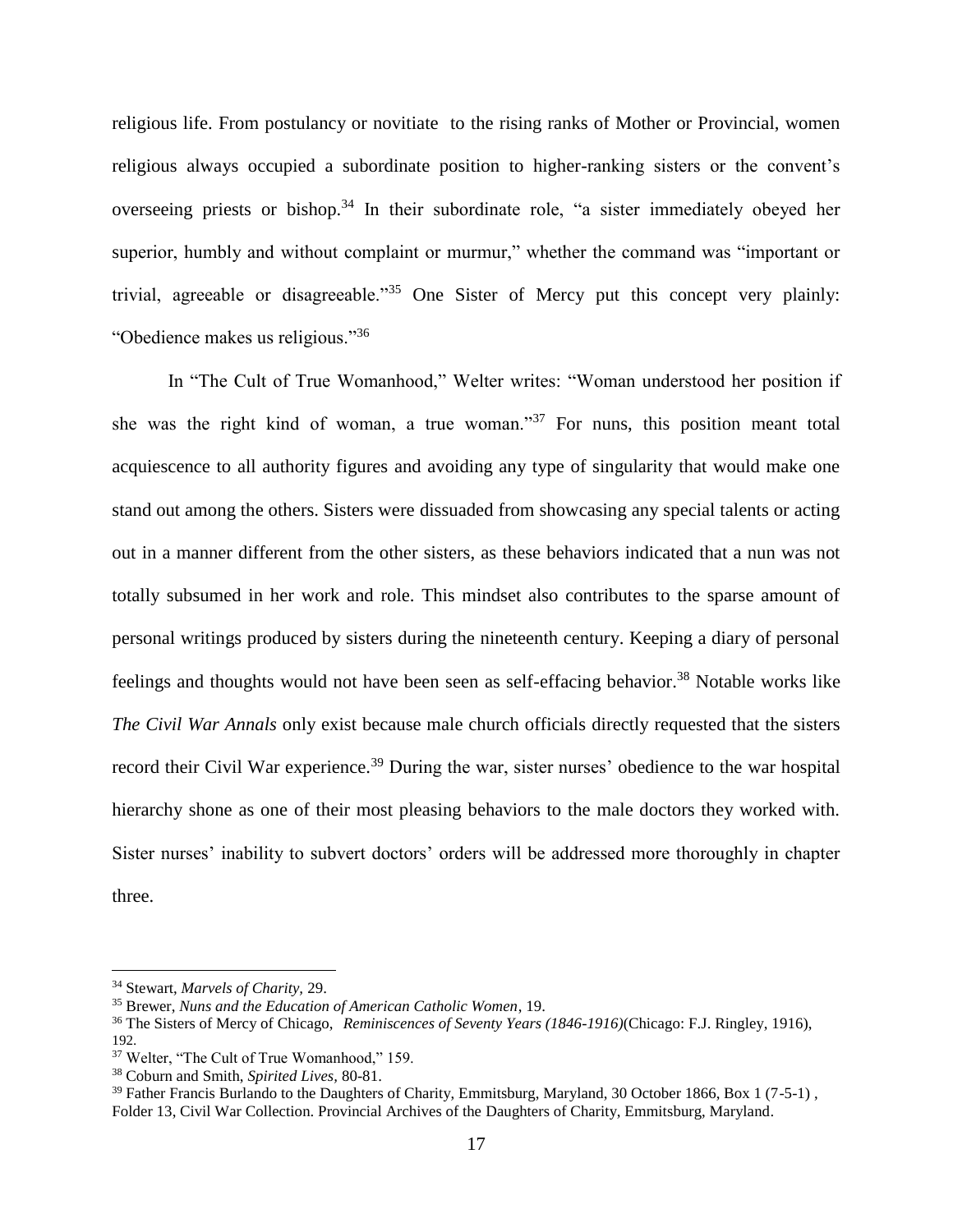Principle, the "ring of tried gold [that] 'twill sin restrain and peace of conscience give," was another important and relevant part in the life of nineteenth-century women religious.<sup>40</sup> Bound by vows of chastity and society's expectations for unmarried females, women religious were exceptionally safe from the tears that accompanied a "loss of purity."<sup>41</sup> Much like piety, purity or "principle" was stressed from the moment girls or women entered convent life. In church history, a veil or habit symbolized a woman's unavailability for marriage.<sup>42</sup> As discussed earlier, electing to receive the habit and become a novitiate was a monumental step for women religious, signifying their piousness and also, their unavailability for sex. In some orders, candidates for sisterhood received a wedding band along with the habit and paid a dowry, representing their celibate "marriage" to Christ or the church.<sup>43</sup>

As discussed by Eileen Brewer in *Nuns and the Education of American Catholic Women,*  avowing chastity did not only refer to abstaining from sexual intercourse, but also to maintaining proper and chaste conduct in all company. For this reason superiors limited sisters' contact with males who weren't priests or bishops. When sisters had to be totally alone with priests or other male church officials, such as in confession, a grate or lattice was placed between the two parties.<sup>44</sup> According to Brewer, "one who so much as 'fixed her gaze' upon a man received admonitions and penance."<sup>45</sup>

In Welter's discussion on purity, she brings up the moral dilemma faced by women in their attempts to safeguard their purity:

Purity, considered as a moral imperative, set up a dilemma which was hard to resolve. Woman must preserve her virtue until marriage and marriage was

<sup>40</sup> "The Young Lady's Toilet," *Godey's Lady's Book,* January 1856.

<sup>41</sup> Welter, "The Cult of True Womanhood.," 154.

<sup>42</sup> Ewens, *The Role of the Nun,* 90.

<sup>43</sup> Stewart, *Marvels of Charity,* 29.

<sup>44</sup> Ewens, *The Role of the Nun,* 191.

<sup>45</sup> Brewer, *Nuns and the Education of American Catholic Women,* 19.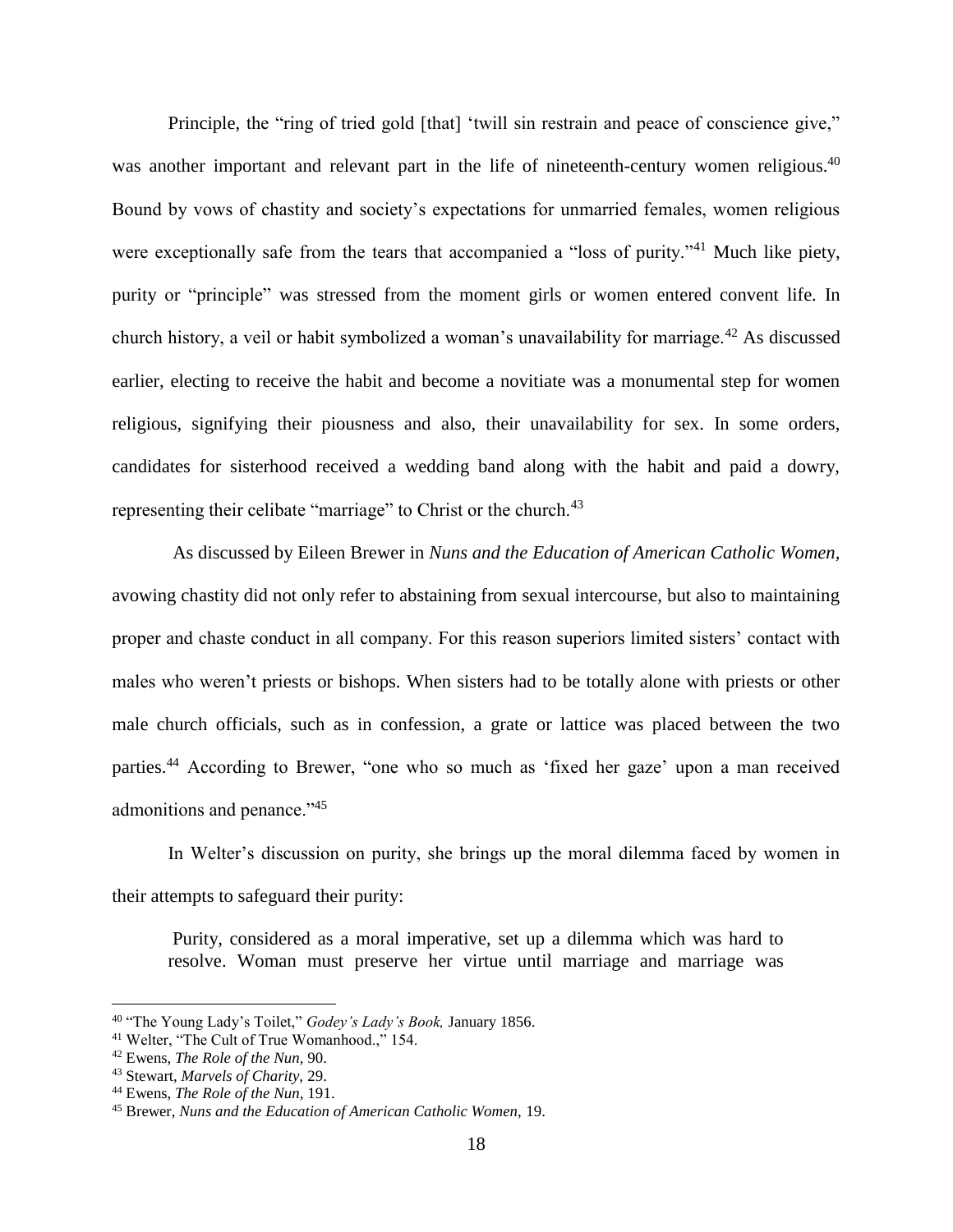necessary for her happiness. Yet marriage was, literally, an end to innocence. She was told not to question this dilemma, but simply to accept it.<sup>46</sup>

As women who never entered traditional marriage, sisters did not face the repercussions of this moral dilemma. Additionally, though unmarried, they were not viewed in the same harsh light as "spinsters" in nineteenth-century society. Living chaste, charitable lives, they could been seen as perpetually wholesome women, capable of being pure while still fulfilling society's expectations of them as women religious. Later in Civil War hospitals, sister nurses were welcomed while Protestant women who were not considered "matronly" were discouraged from nursing service.<sup>47</sup>

The final virtue of nineteenth-century womanhood recognized by scholars is domesticity or "Neatness and Industry"—the pair of bracelets worn together.<sup>48</sup> Without normative homes, women religious fit into the realm of domesticity differently than they did religiosity, purity, and obedience. Still, they can be seen as promoters of and prescribers to this nineteenth-century virtue. Joseph Mannard, author of "Maternity of the Spirit: Nuns and Domesticity in Antebellum America" argues that though nuns could not fit wholly into the realm themselves, they untiringly taught proper domestic roles to the girls and women they ministered to in schools, orphanages, hospitals, and asylums.<sup>49</sup> Thus, young female students like the aforementioned Adeline Bayly learned "housekeeping" skills like how to bake ginger cakes and cook baked potatoes. Additionally, academy curriculum included domestic subjects like classical languages, drawing, instrumental music, vocal music, and needle-work.<sup>50</sup> Despite sisters' unique way of life, Mannard argues that they promoted traditional family structure and gender roles.<sup>51</sup> While

<sup>46</sup> Welter, "The Cult of True Womanhood.," 158.

<sup>47</sup> Dorothea Dix, "Circular No. 8" (Washington, D.C.: U.S. Surgeon General's Office, 1862).

<sup>48</sup> "The Young Lady's Toilet," *Godey's Lady's Book,* January 1856.

<sup>49</sup> Joseph Mannard, "Maternity of the Spirit: Nuns and Domesticity in Antebellum America." *U.S. Catholic Historian* 5 (Summer/Fall 1986): 305-324.

<sup>5050</sup> Brewer, *Nuns and the Educations of American Catholic Women,* 48-60.

<sup>51</sup> Mannard, "Maternity of the Spirit: Nuns and Domesticity in Antebellum America.," 305-324.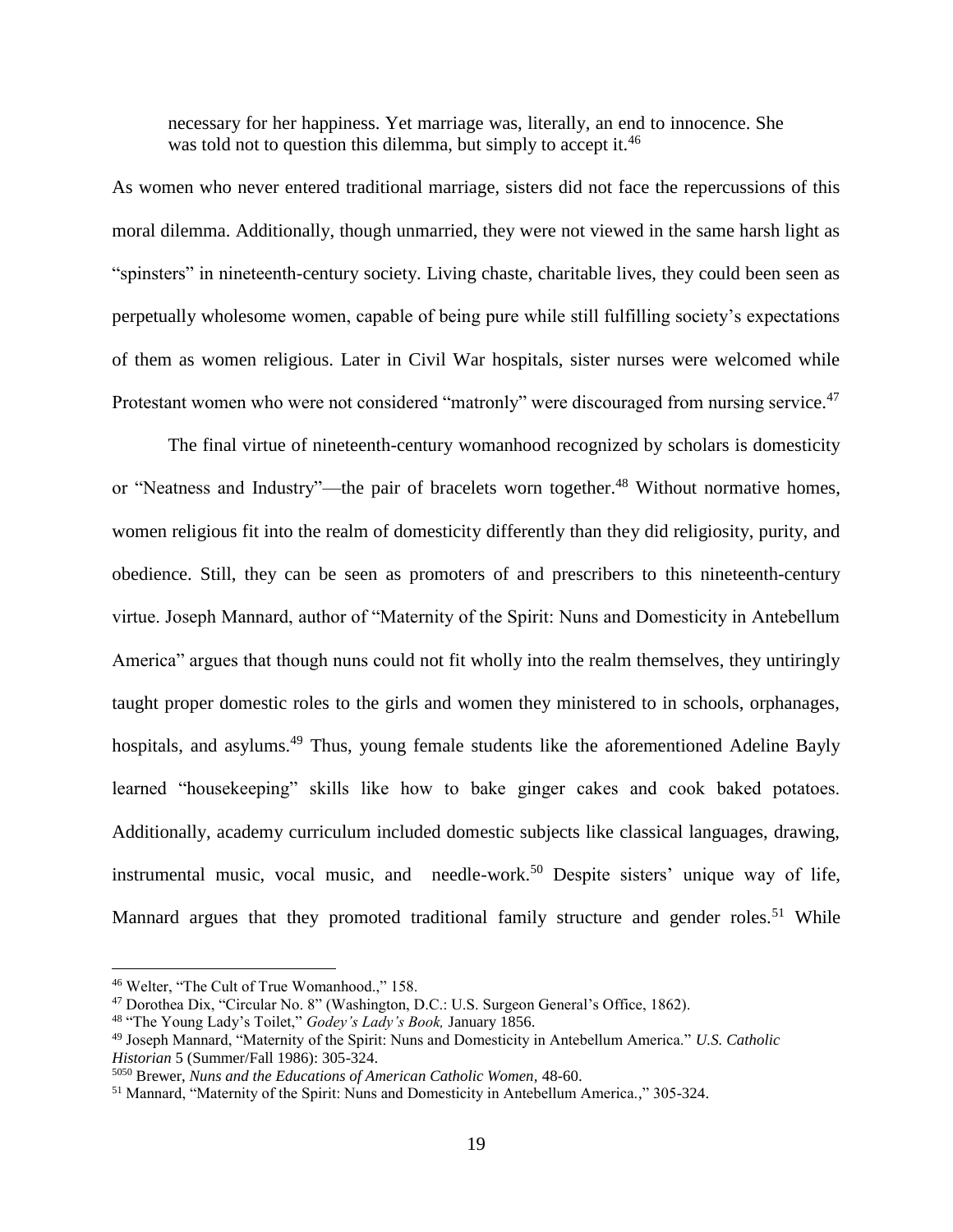Protestant women were expected to be nursing their families in the home and teaching their daughters housewifery, nuns were performing these same labors, unpaid, in a domestic extension.

As Roman Catholic nuns continued their nursing service at the outbreak of the Civil War, they were compared to the white, middle class Protestant women who were just entering the nursing profession. As women governed both by societal gender prescriptions and the requirements of religious life, sister nurses were seen as possessing advanced or perfect qualities of a "true woman" in comparison to their Protestant counterparts—they simply possessed the precious jewelry of womanhood twofold. As the war went on and Protestant women faced austere conditions and clashes with doctors and other hospital men, the hyper-feminine traits of women religious allowed them to be occupy a rank higher than Protestant nurses on their gender hierarchy.

\*\*\*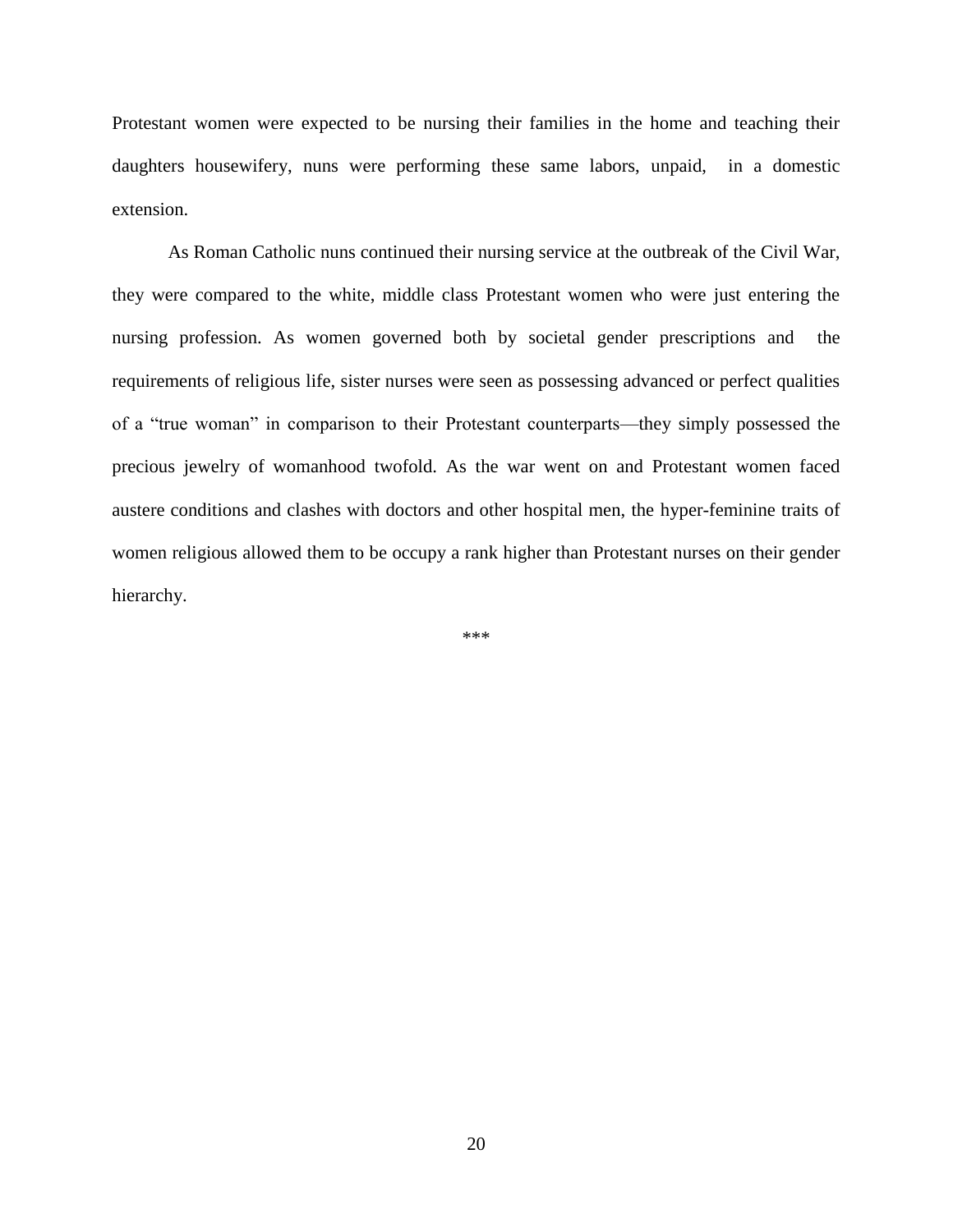### Chapter Two

 $\overline{a}$ 

"We found in the Sisters…a corps of faithful, devoted, and trained nurses": Roman Catholic Sister Nurses enter the American Civil War

During the last month of the Civil War, Sister J.S. of the Daughters of Charity recalled her entrance to war nursing at Satterlee Hospital in Philadelphia: "We landed on the grounds at 10 o' clock, the place was so large that we could not find the entrance. The workmen looked at us in amazement, thnking perhaps we belonged to the Flying Artillery."<sup>52</sup> Sr. J.S. was one of twenty-five Daughters of Charity requested by U.S. Surgeon General William A. Hammond to take over operations at Satterlee, the Union's largest hospital, in May 1862. Working one sister to a ward, the group nursed Union and Confederate men, distributed medications, assisted doctors, cooked, laundered, cleaned, and offered spiritual assistance to the waning. In a letter to Abraham Lincoln just a few months later, General Hammond confided "we found in the Sisters of Charity a corps of faithful, devoted, and trained nurses ready to administer to the sick and wounded."<sup>53</sup>

Sister J.S.'s recollection and General Hammond's praise work together to characterize sister nurses' entrance to hospital service in the American Civil War. Initally, sister nurses faced shock or outright aversion to their presence. Certainly, Satterlee's workmen were stunned when they encountered the "Flying Artillery"—Sister J.S.'s reference to the white, wide-reaching cornettes of the Daughters of Charity. However, as the sisters' ability, devotedness, and

<sup>52</sup> Sister J.S., "Notes: Satterlee Hospital, West Philadelphia, Pennsylvania." April 1865. Box 4, Folder 4, Civil War Collection, Daughters of Charity Provincial Archives, Emmitsburg, Maryland.

<sup>53</sup> William A. Hammond to Abraham Lincoln, 16 July 1862, Series 1. General Correspondence. 1833-1916. The Abraham Lincoln Papers at the Library of Congress, http://memory.loc.gov/ammem/alhtml/malhome.html. Here, Hammond refers to the Daughters of Charity as Sisters of Charity. When founded, the sisterhood in Emmitsburg was known as the Sisters of Charity. However, in 1850 the group united with the French Daughters of Charity, changing their name and rules and adopting the distinguishable white cornette.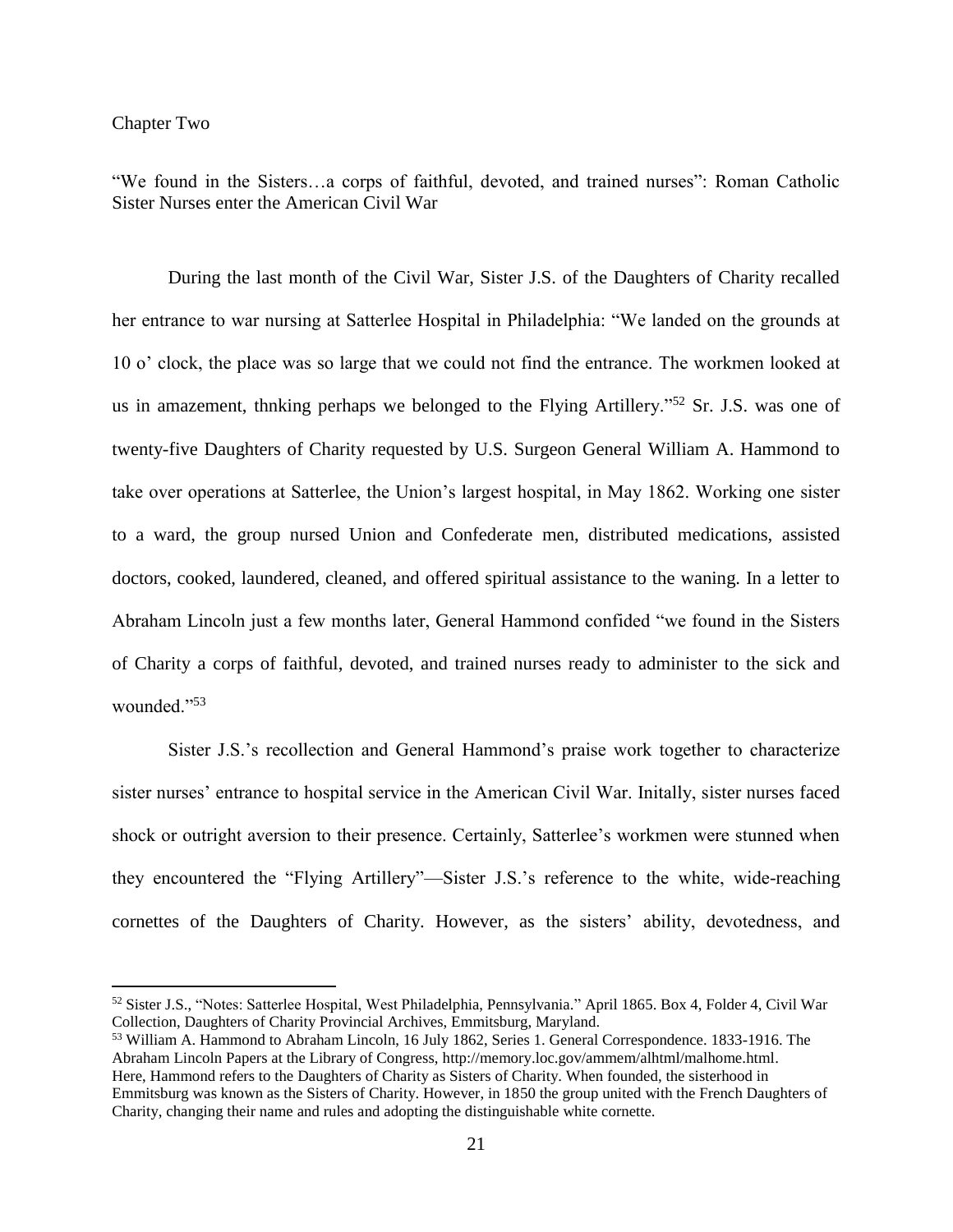traditional feminine qualities became apparent, their presence became welcomed and soughtafter in war hospitals across the Union and Confederacy. This chapter will explore sister nurses' entrance to civil war nursing with special interest in how civil war citizens' initial shock transformed into appreciation or understanding. Also, to better understand how Victorian expectations of womanhood were manifest in public nursing work, sister nurses' Civil War entrance will be contrasted with the war nursing debut of middle-class, white, Protestant women.

As nursing sisters entered hospital service, they came into contact with more Americans than ever before—raising eyebrows and suspicion along the way. Most of the aversion they met came in the form of initial shock to the sisters' appearance or a general misunderstanding of convent life. Lieutenant Colonel William Ballentine of the 82<sup>nd</sup> Ohio Volunteers camped near the Daughters of Charity "nunnery" outside Emmitsburg, Maryland in the days before the Battle of Gettysburg. While writing a letter home to his friend Luther Winget, he took time to describe his first encounter with Catholic nuns:

They wear black dresses (without any hoops), with white aprons, a cape coming over the shoulders and coming to a peak at the waist. And a white bonnet in the shape of a scoop shovel (only more so). It has a cape also which comes down to the shoulder. The bonnet is the ugliest piece of furniture I ever saw.<sup>54</sup>

While the general appearance of the sisters offended Ballentine, he went on to report that "they are said to be very kind and very good nurses."<sup>55</sup> Like many U.S. citizens of the nineteenth century, Ballentine may have been influenced by anti-Catholic and anti-nun literature that had been circulating homes and newspapers since German and Irish immigration worked up a wave of nativist sentiment in the 1830s and 40s.<sup>56</sup> The most famous of these "exposé" works was *The* 

<sup>54</sup> Lt. Col. William Ballentine to Mr. Luther Winget, 30 June 1863, Box 1 (7-5-1), Folder 4, Civil War Collection. Provincial Archives of the Daughters of Charity, Emmitsburg, Maryland.  $55$  Ibid.

<sup>&</sup>lt;sup>56</sup> Mary Denis Maher, *To Bind Up the Wounds: Catholic Sister Nurses in the U.S. Civil War (Baton Rouge:* Louisiana State University Press, 1989), 16.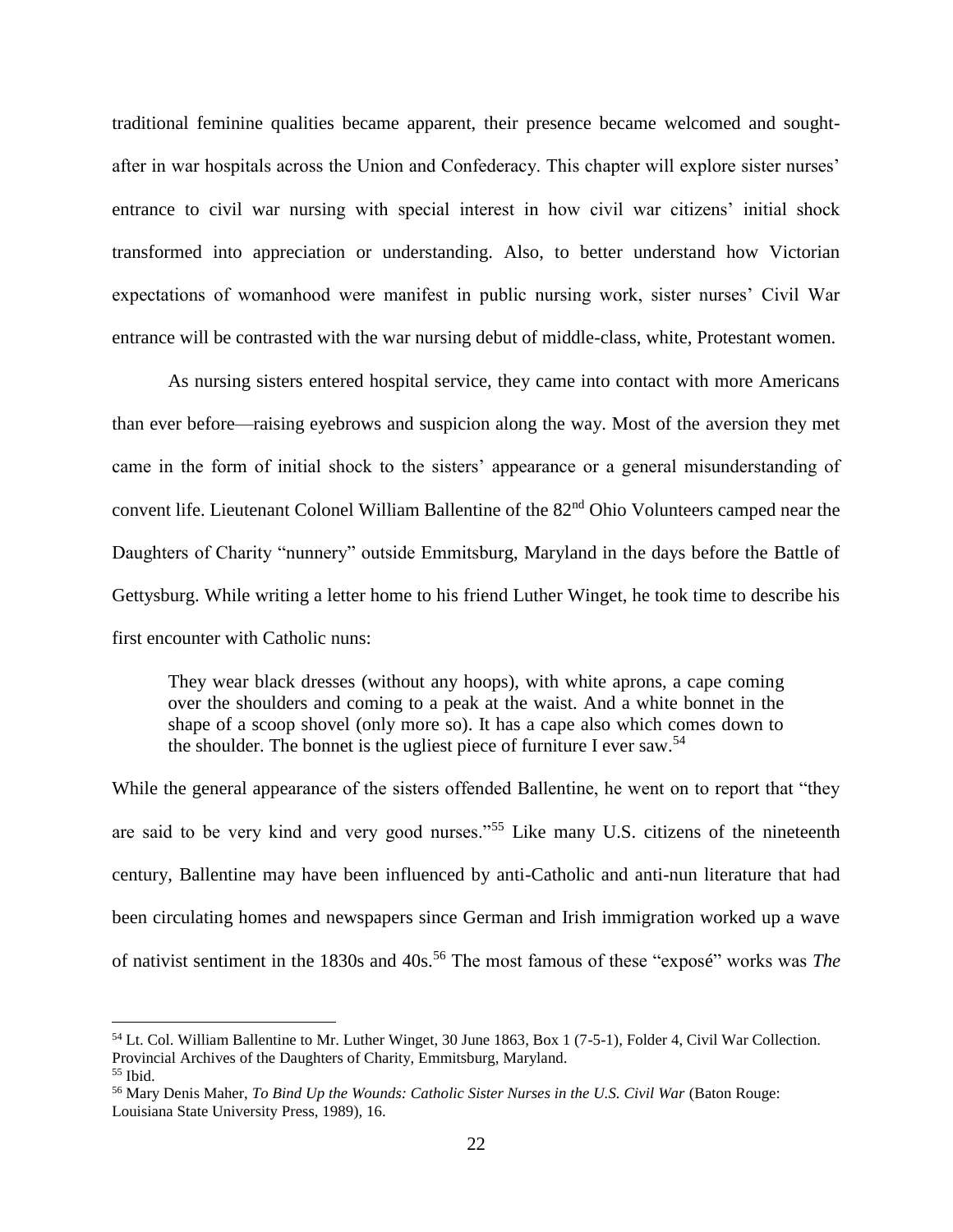*Awful Disclosures of Maria Monk,* published in 1836. The book, authored by a woman who claimed to be an escaped Religious Hospitaller of St. Joseph from Montreal's Hôtel Dieu, claimed that sisters catered to the sexual needs of Catholic priests. In one of the most lurid scenes in the book, Monk described the disposal of infants born out of priest and sister relations in the convent:

They were taken, one after another, by one of the old nuns, in the presence of us all. She pressed her hand upon the mouth and nose of the first, so tight that it could not breathe, and in a few minutes, when the hand was removed, it was dead. Then she took the other, and treated it in the same way. No sound was heard, and both the children were corpses. The greatest indifference was shown by all present during this operation; for all, as I well knew, were long accustomed to such scenes. The little bodies were then taken into the cellar, thrown into the pit I have mentioned, and covered with a quantity of lime.<sup>57</sup>

Experts promptly found Monk's *Awful Disclosures* to be false,—the woman had never joined convent life with the St. Joseph's Religious Hospitallers—but this sensationalist literature still made rounds in American homes.<sup>58</sup> American Protestant newspapers even reprinted their favorite excerpts. *The Downfall of Babylon,* a newspaper published by Samuel B. Smith, "a late popish priest," featured shocking Monk-inspired illustrations in a front-page series that stretched April to November, 1836. The pictures depicted nuns tied down on beds, hanging by their feet from iron rings in the ceiling, dropping babies in pits, and suffering in specially designed "purgatory rooms."<sup>59</sup> In another exposé novel titled *The Escaped Nun,* a woman self-described as "one who has passed through a variety of transformations, including that of a *Sister of Charity*" described a punishment in which she was forced to lie in a coffin surrounded by candles as other

<sup>57</sup> Maria Monk, *Awful Disclosures of Maria Monk, or, The Hidden Secrets of a Nun's Life in a Convent Exposed* (Manchester: Milner, 1836), 155-56.

<sup>58</sup> Ray Allen Billington, "Maria Monk and her Influence." *The Catholic Historical Review* 22 (1936), 283–296. <sup>59</sup> *The Downfall of Babylon,* April 2- November 12, 1836. Box 1, Folder "Smith, Samuel B., *The Downfall of Babylon,* New York." The George C. Stewart Research Collection. Avila University Archives, Kansas City, Missouri.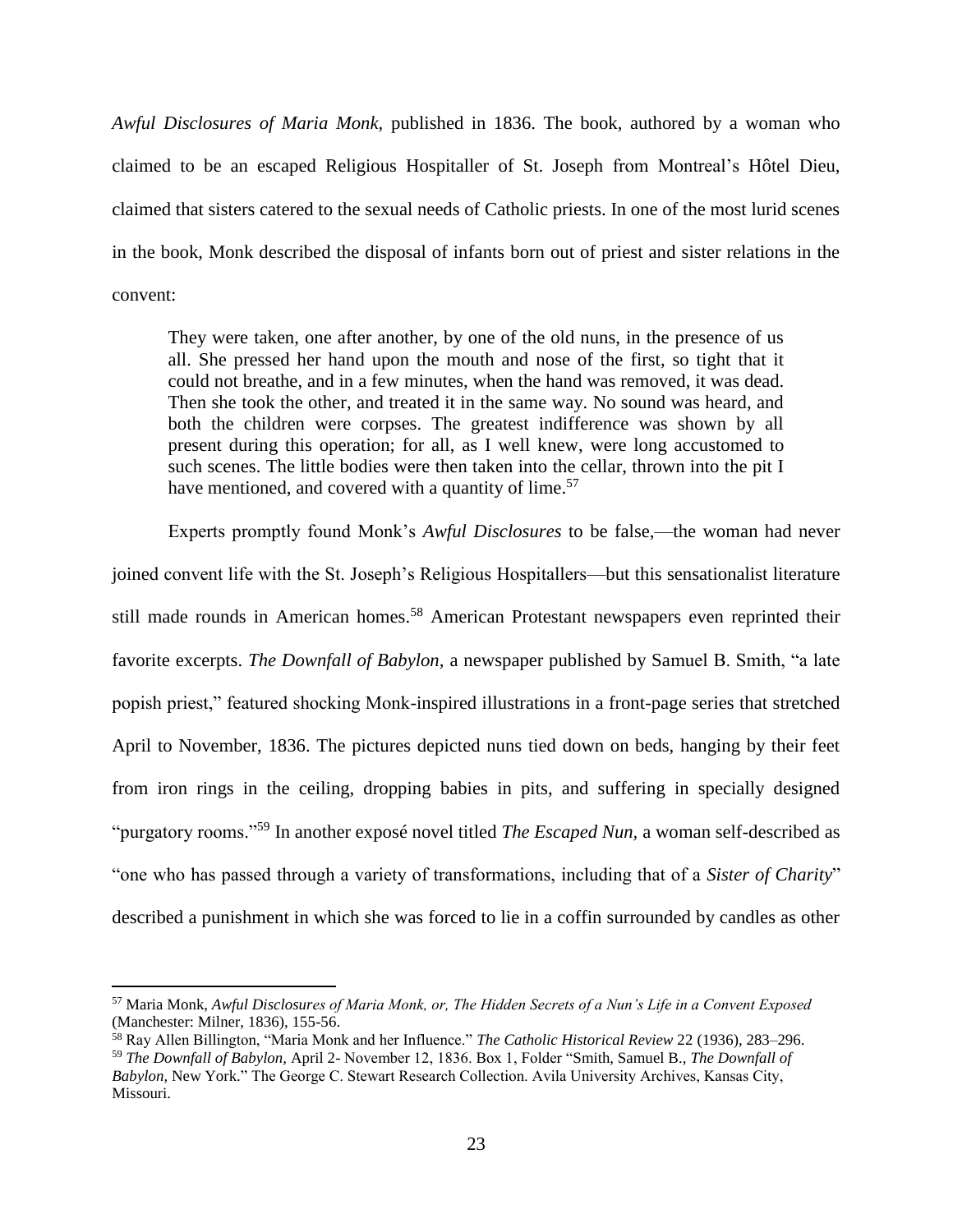nuns doused her with holy water. <sup>60</sup> After the ritual, the community refused to communicate with the chastised nun. When passing through the narrow halls, sisters "stood close with their backs to the wall, holding their veils and their clothes for fear they should touch [her]."<sup>61</sup> With all the speculation, fabrication, and general ignorance surrounding convent life, it is understandable that American men and women exhibited unease when first encountering sister nurses in war hospitals.

If not aversion or shock, the sisters attracted curiosity as they traveled into areas without much knowledge of Catholic laypeople. In *The Civil War Annals,* an unpublished manuscript of sister nurse recollections gathered after the war, one sister nurse remembered her journey to a Georgian war hospital in 1863:

We were, to many a great curiosity, so as that wherever we stopped, a crowd gathered round us, of men, women, & children. Upon one occasion leaving to wait 2 hours for a car, the curious examined us closely, saying: what, or who are they? Are they men or women? Oh! what a strange uniform this company has adopted  $\&$  e. surely the Enemy will run from them. Once or twice, they pushed roughly against us to see whether we were human beings or not. A Sr. spoke to one, and, many at this, clapped their hands & shouted aloud: She spoke! She Spoke! $62$ 

As time went on and sisters' presence became commonplace, shock and aversion levels subsided. After the war, one sister recalled: "They who at first spurned our kindest efforts, would tell us after wards, that our Religion was so calumniated by those who were ignorant of it, that, *they* had looked on us in horror until they saw for themselves what Catholics were." <sup>63</sup> Of course,

 $60$  Josephine Bunkley, *The Escaped Nun, or, Disclosures of Convent Life and the Confessions of a Sister of Charity*: *Giving a More Minute Detail of Their Inner Life and a Bolder Revelation of the Mysteries and Secrets of Nunneries Than Have Ever Before Been Submitted to the American Public* (New York: DeWitt & Davenport Publishers, 1855), 190.

<sup>61</sup> Ibid., 127.

<sup>62</sup> The Daughters of Charity, *The Civil War Annals*, 1866, 216. Box 1 (7-5-1), Folder 13, Civil War Annals Collection. Provincial Archives of the Daughters of Charity, Emmitsburg, Maryland.

<sup>63</sup> The Daughters of Charity, *The Civil War Annals,* 1866, 175. Box 1 (7-5-1), Folder 14, Civil War Annals Collection. Provincial Archives of the Daughters of Charity, Emmitsburg, Maryland.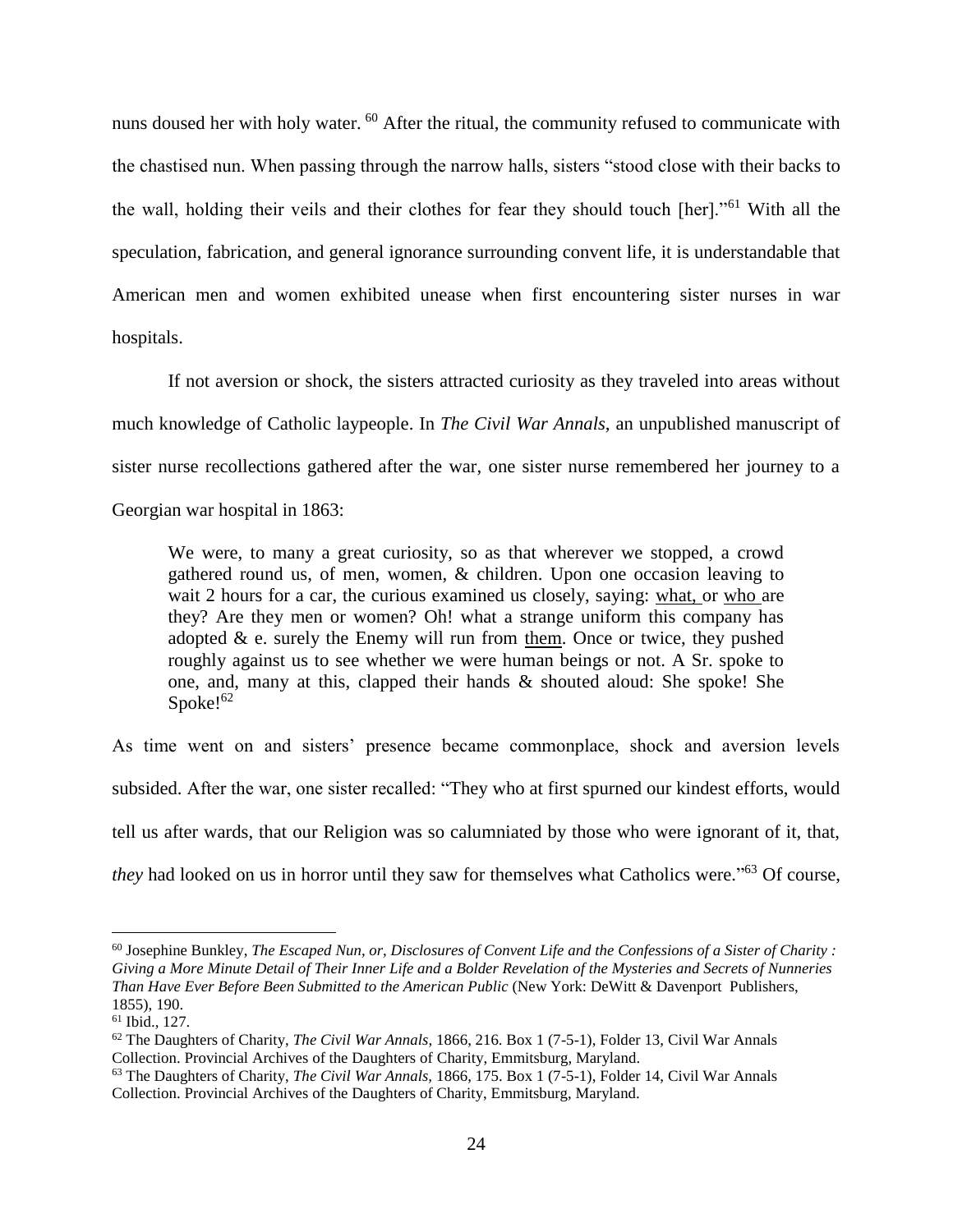anti-Catholic sentiment existed in the United States well into the twentieth century. However, many men and women who benefitted from the sisters' presence described a change of heart. A wounded man in a southern war hospital reserved this changed sentiment for the sisters alone: "Srs of Charity are like pure Gold, but the Catholics ought to be burned alive for their badness."<sup>64</sup>

As Catholic sisters established themselves as Civil War nurses, Protestant women began professional nursing service en masse for the first time in the United States. Due to the immense conflict at hand, the inability of the war department to handle growing medical needs per the traditional guidelines, and women's insistence and perseverance in being accepted to war nursing work, women were welcomed and authorized as nurses for both Union army.<sup>65</sup> However, the gendered expectations for women described in the previous chapter created some backlash and eventually a hierarchy that ranked nursing women based on their adherence to traditional gender prescriptions. By taking a closer look at the gendered atmosphere of Civil War hospitals, we can begin to understand why Walt Whitman, a volunteer war nurse himself, attested that "young ladies, however refined, educated and benevolent, do not succeed as army nurses," while, "Mothers, full of motherly feeling…bringing reminiscences of home, and with the magnetic touch of hands, are the true women nurses."<sup>66</sup>

Soon after the war's beginning, women across the Union began volunteering in hospitals without official appointments or organized distribution. In response, Surgeon General R.C.

<sup>64</sup> The Daughters of Charity, *The Civil War Annals,* 1866, 220. Box 1 (7-5-1), Folder 14, Civil War Annals Collection. Provincial Archives of the Daughters of Charity, Emmitsburg, Maryland. Chapter Three further discusses the degree to which hospital men disassociated sisters with the Catholic faith in order to better accept their ministrations.

<sup>65</sup> Frank Freemon, Gangrene and Glory: *Medical Care During the American Civil War* (Champaign, IL: University of Illinois Press, 2001).

<sup>66</sup> Walt Whitman, *The Wound Dresser: A Series of Letters Written from the Hospitals in Washington During the War of the Rebellion* (Boston: Small & Maynard, 1898), 42.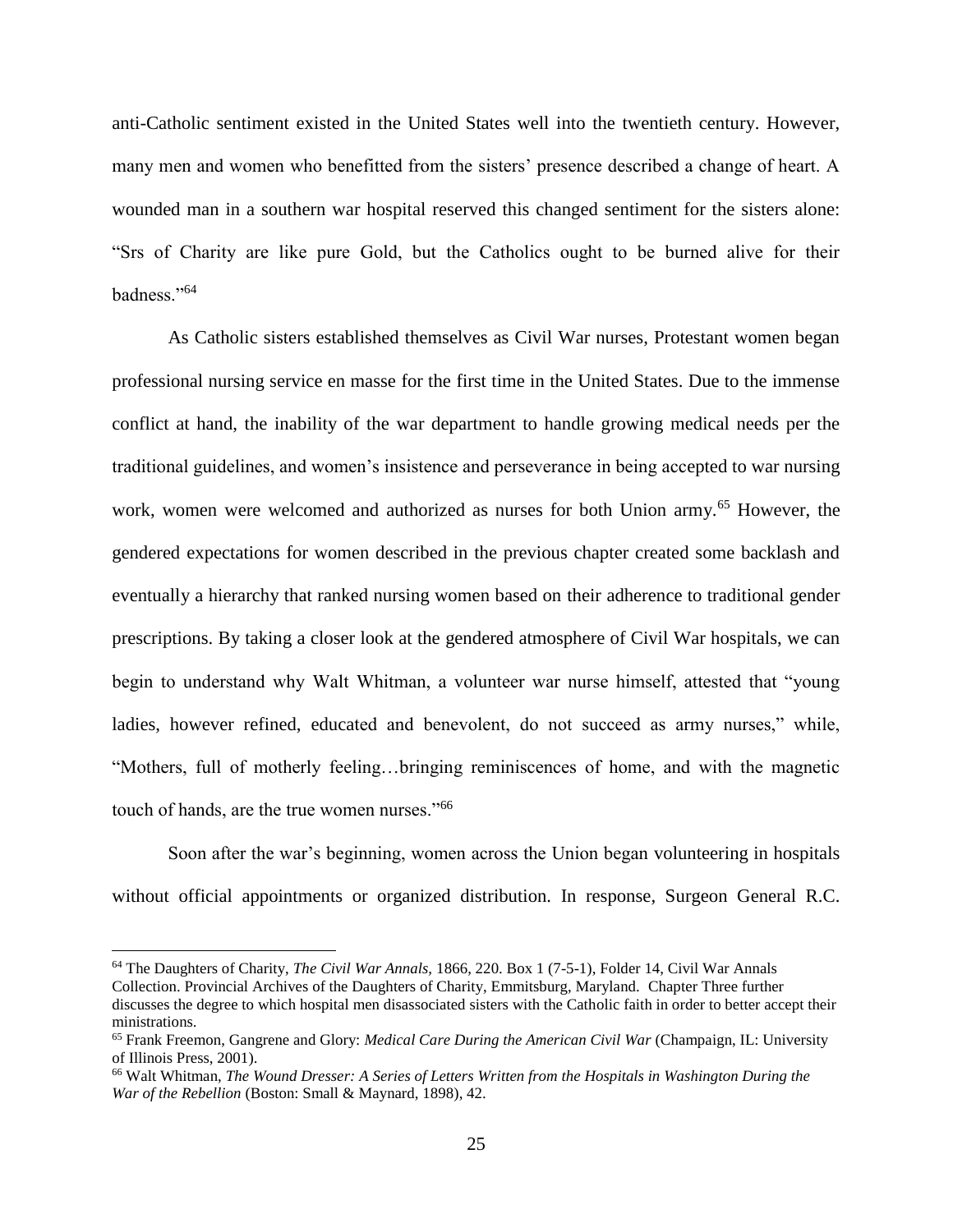Wood appointed long-time asylum reformer Dorothea Dix to the oversee female nurses' appointment to war hospitals.<sup>67</sup> Acting as the Superintendent of Army Nurses, Dix proposed a set of stringent guidelines. In addition to being between thirty and forty-five years of age, Dix required applicants to supply written testimonials indicating high levels of "morality, sobriety, honesty, and trustworthiness.<sup>"68</sup> Also, under Dix's regulations, women were to possess subordinate qualities and to "dress plain (colors brown, grey or black), and while connected with the service no ornaments of any kind."<sup>69</sup> Hannah Ropes, a Massachusettsan nursing in Georgetown's Union Hotel Hospital, wrote to her son Edward describing Dix's policies in action: "Miss Dix does not allow young people in the hospital unless very ugly; but she lets me stay during the daytime, which is not very complimentary to my good looks."<sup>70</sup>

As the Union's convoluted medical situation expanded, orders passed that effectively undermined Dix's power and allowed surgeons to take on their own attendants. Still, Dix's campaign to place only candidates that exhibited qualities most closely related to "true womanhood" in war hospitals indicates a concern for traditional gender role adherence as Protestant women moved from private sphere to public.

Fear that hospital life would damage middle-class women's delicate virtue or wholesome reputation constituted one area of backlash nursing women faced. As discussed by Jane Schultz in *Women at the Front*, both Northern and Southern women met an ongoing discourse over the dangers women faced living and working in hospitals with soldiers and medical men alike. Hospital life, many feared, would jeopardize purity, a cardinal virtue of nineteenth-century

<sup>67</sup> Jane Schultz, *Women at the Front: Hospital Workers in Civil War America* (Chapel Hill: University of North Carolina Press, 2004), 15. From the beginning of Dix's appointment, "Sisters of Charity" were placed out of the realm of her control, as they received their orders from the Surgeon General or military hospital surgeons directly. <sup>68</sup> "Women Nurses," *The National Republican*, June 12, 1861, 2.

<sup>69</sup> "Circular No. 8," *Cleveland Morning Leader,* August 20, 1862, 2.

<sup>70</sup> Hannah Ropes to Edward Ropes, 19 January 1863, in John R. Brumgardt, ed. *Civil War Nurse: The Diary and Letters of Hannah Ropes* (Knoxville: The University of Tennessee Press, 1980), 123.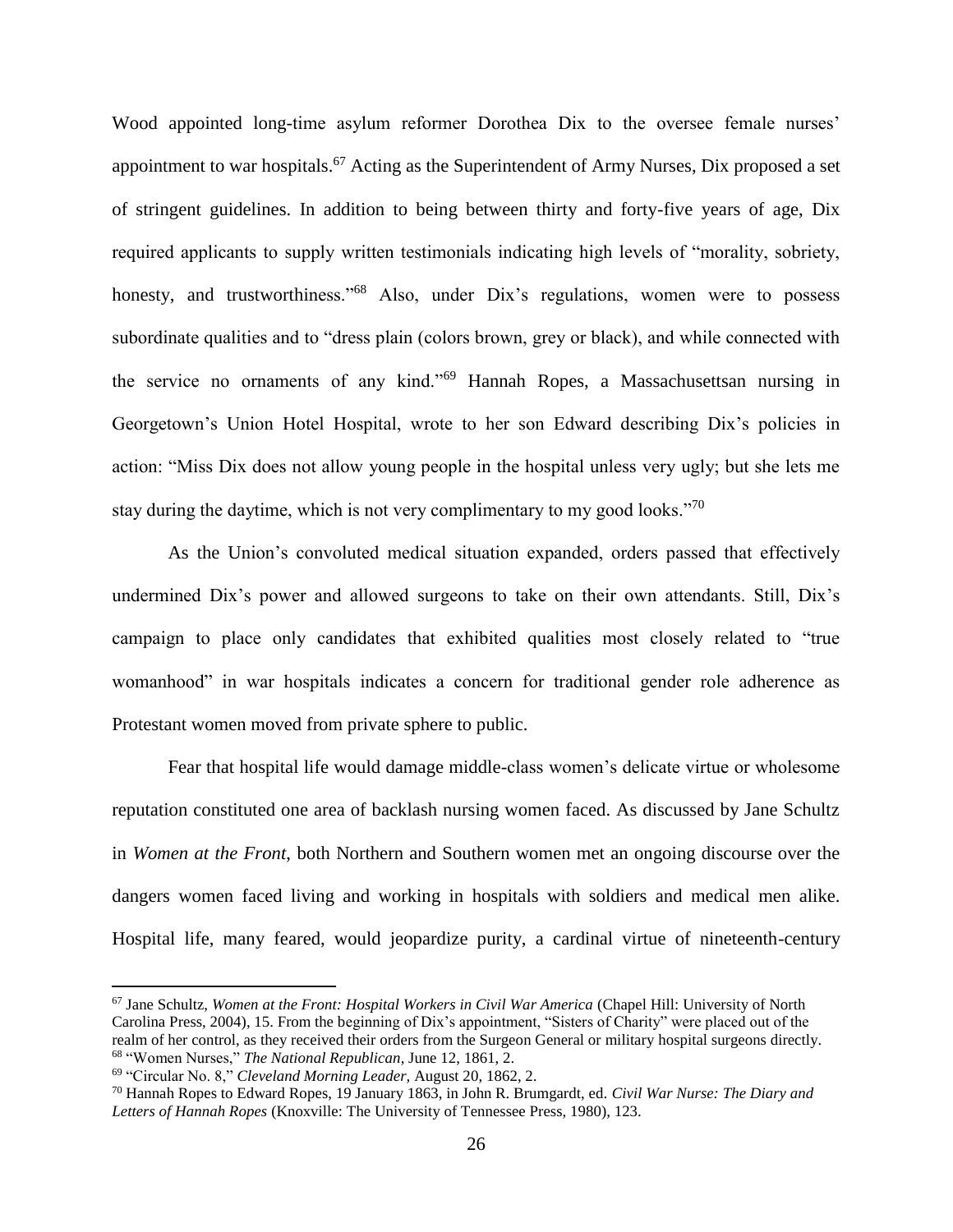womanhood. One unstated fear, according to Frank Freemon, was the exposure of young women to "the naked male body."<sup>71</sup>

Another concern voiced by war surgeons and doctors involved the insubordination and unwillingness to follow military command chains exhibited by nursing women. Even Surgeon General Hammond expressed his apprehension in hiring Protestant nurses in a letter to President Lincoln: "For the future, however, I will endeavor to obtain Protestants, but it will be a difficult task as they will not subscribe to the same discipline, nor undergo the same hardships [as sister nurses]."<sup>72</sup> Mary Livermore, an agent of the Northwestern branch of the United States Sanitary Commission, remembered a doctor's comment on Protestant women's insubordination and sister nurses' obedience in her memoir:

Your Protestant nurses are always finding some mare's-nest or other…They all write for the papers, and the story finds its way into print, and directly we are in hot water. Now, the 'Sisters' never see anything they ought not to see, nor hear anything they ought not to hear, and they never write for the papers.<sup>73</sup>

One specific area of conflict between Protestant nurses and their medical superiors concerned food distribution. In a few cases, surgeons reported subscribing a particular diet to a convalescent only to have a nurse contradict orders and offer patients homemade delicacies and richer, more nourishing foods.<sup>74</sup> In another example involving food distribution, Mary A. Bickerdyke—known as Mother Bickerdyke to the soldiers she treated—charged her surgeon superior with stealing the delicacies sent to her by the Chicago Sanitary Commission. After multiple instances of missing food, Bickerdyke set up what Mary Livermore deemed a "dangerous ruse" to determine the culprits:

<sup>71</sup> Freemon, *Gangrene and Glory,* 52.

<sup>72</sup> William A. Hammond to Abraham Lincoln, 16 July 1862, Series 1. General Correspondence. 1833-1916. The Abraham Lincoln Papers at the Library of Congress, http://memory.loc.gov/ammem/alhtml/malhome.html. <sup>73</sup> Mary A. Livermore, *My Story of the War: A Woman's Narrative of Four Years Personal Experience As a Nurse in the Union Army, and in Relief Work at Home, in Hospitals, Camps, and the Front, During the War of the Rebellion* (Hartford: A.D. Worthington & Company, 1889), 224.

<sup>74</sup> Schultz, *Women at the Front,* 131-32.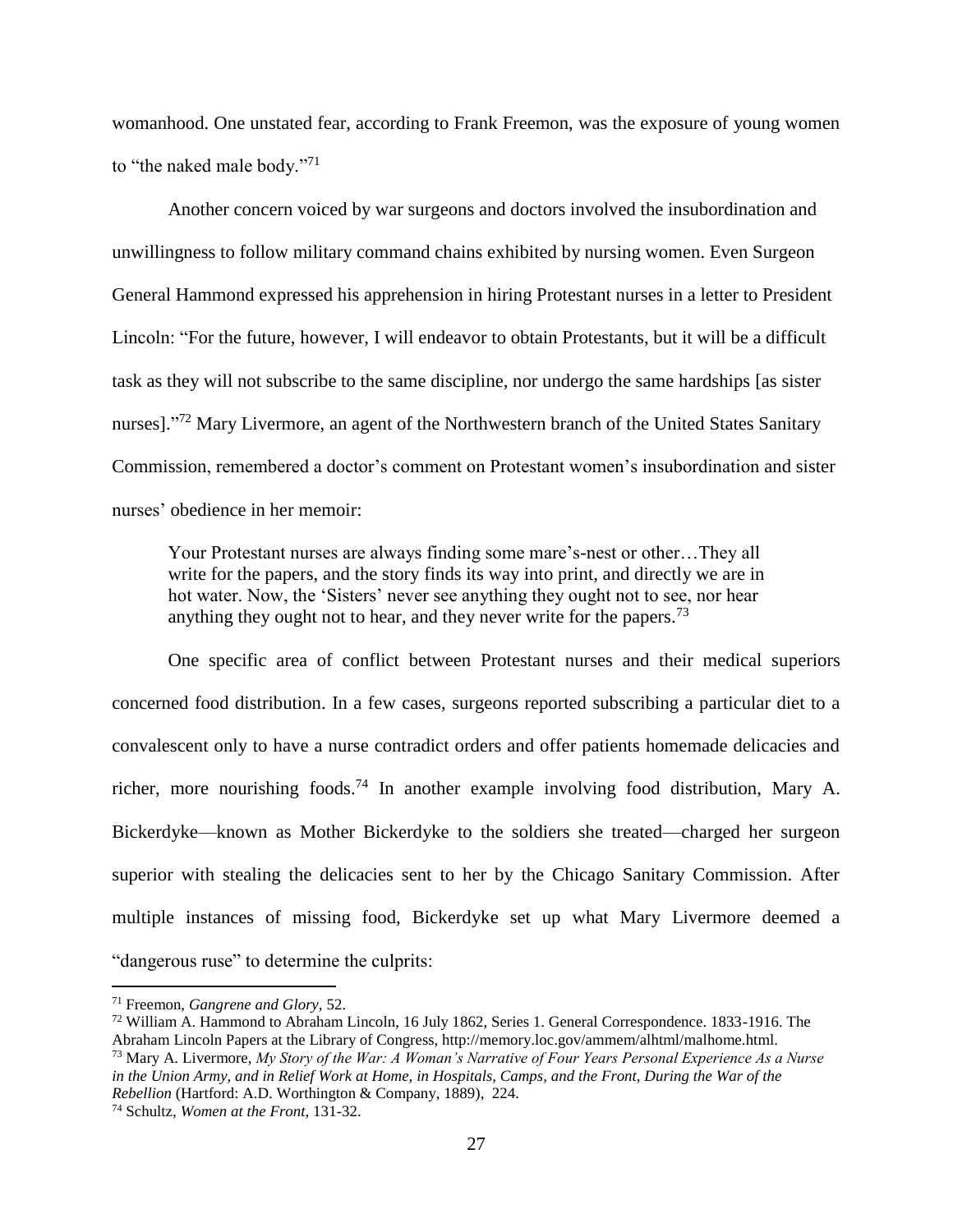Purchasing a quantity of tartar enemic at a drug store, she mixed it with some stewed peaches that she had openly cooked in the kitchen, telling Tom, the cook, that 'she wanted to leave them on the kitchen table to over night to cool.' Then she went to her own room to await results. She did not wait long. Soon the sounds of suffering from the terribly sick thieves reached her ears, when, like a Nemesis, she stalked in among them. There they were, cooks, table waiters, stewards, wardmasters,—all save some of the surgeons—suffering terribly from the emetic, but more from the apprehension that they were poisoned. 'Peaches don't seem to agree with you, eh?' she said, looking on the pale, retching, groaning fellows with a sardonic smile. 'Well let me tell you that you will have a worse time than this if you keep on stealing! You may eat something seasoned with ratsbane one of these nights.<sup>'75</sup>

While Bickerdyke's case is an example of extreme insubordination, it is well-noted that female nurses sometimes butted heads with their hospital superiors. Lack of subordination, another cardinal virtue of Victorian womanhood, affected how Protestant nurses were perceived in war hospitals in comparison to their Catholic counterparts.

As the war went on, soldiers, surgeons, and other hospital men perceived Protestant and Catholic female nurses on a hierarchical scale informed by their imbedded understanding of "true womanhood" and Victorian gender prescriptions. While Protestant women were understood to be stepping outside their traditional realm and into the war hospital, Catholic sister nurses operated in war hospitals as an extension of their religious duty. In the next chapter, the nuances of this hierarchy will be addressed to better understand the construction of sister nurses as perfect women in the Civil War hospital.

\*\*\*

<sup>75</sup> Mary A. Livermore, *My Story of the War: A Woman's Narrative of Four Years Personal Experience As a Nurse in the Union Army, and in Relief Work at Home, in Hospitals, Camps, and the Front, During the War of the Rebellion* (Hartford: A.D. Worthington & Company, 1889), 481.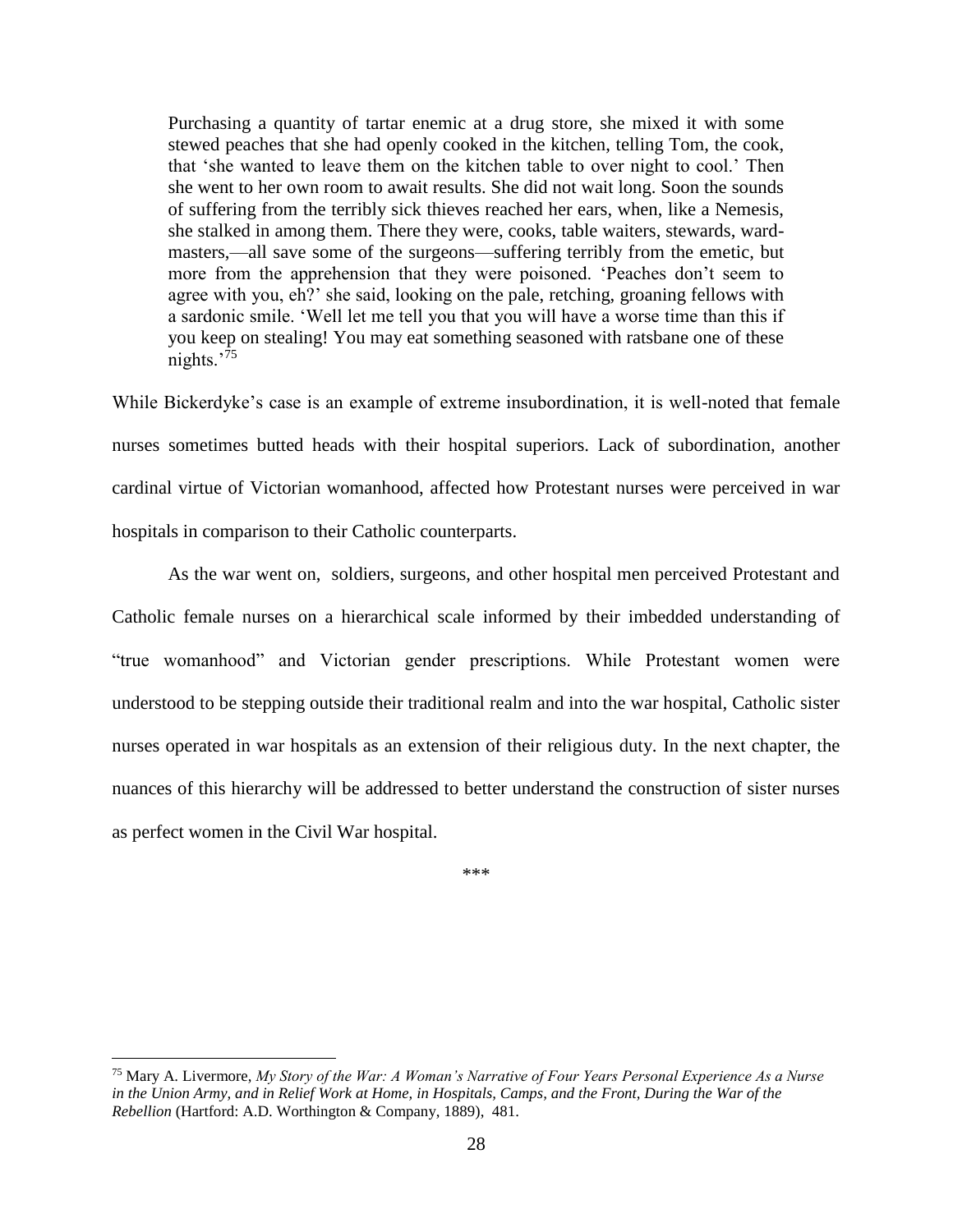#### Chapter 3

 $\overline{a}$ 

"[Oh] you are just like my mother to me!": Hospital Men and Civil War Citizens Perceive the Sister Nurses

Brigadier General Lew Wallace of Indiana fell quite hard for a certain "poetic maiden" during a visit to a Paducah, Kentucky war hospital in December 1861. Writing home to his stepmother, Wallace could not leave out any details about the woman with the "beautiful Madonna face." He described her as a delicate and refined nurse no more than twenty years old, who moved "softly among the rough men to speak comforting words, write their letters, console the dying with prayers, and send off a lock of hair from the forehead of the still sleepers passed beyond her ministration." She had a bright smile, "milkwhite teeth without a flaw, dimples… [and] lovely brown eyes." So that nothing would be missing from his awestruck description, Wallace included her name: Sister Beatrice, a nursing nun of the Sisters of the Holy Cross. Understanding his plight in adoring a woman promised to the church, Wallace lamented: "Were I a man I should try to win this fair sweet saint from her vows, and set her in a shrine for my worship, somewhere near the old birch trees of Indiana." However, resigned to her situation, he finished: "She stands in the place of mothers who cannot come, and mourns in their stead, 'most of all for the many lost souls."<sup>76</sup>

To Lew Wallace, Sister Beatrice represented everything a woman should be. With her self-sacrificing work, flawless beauty, pious intentions, pure heart, and motherly care, she embodied purity, religiosity, obedience, and domesticity—cardinal virtues prescribed for perfect

<sup>76</sup> Union Brigadier General Lew Wallace to Zerelda Gray Sanders Wallace, 18 December 1861, Box J3.1, Folder 3, The Civil War I, The Sisters of the Holy Cross Archives and Records, South Bend.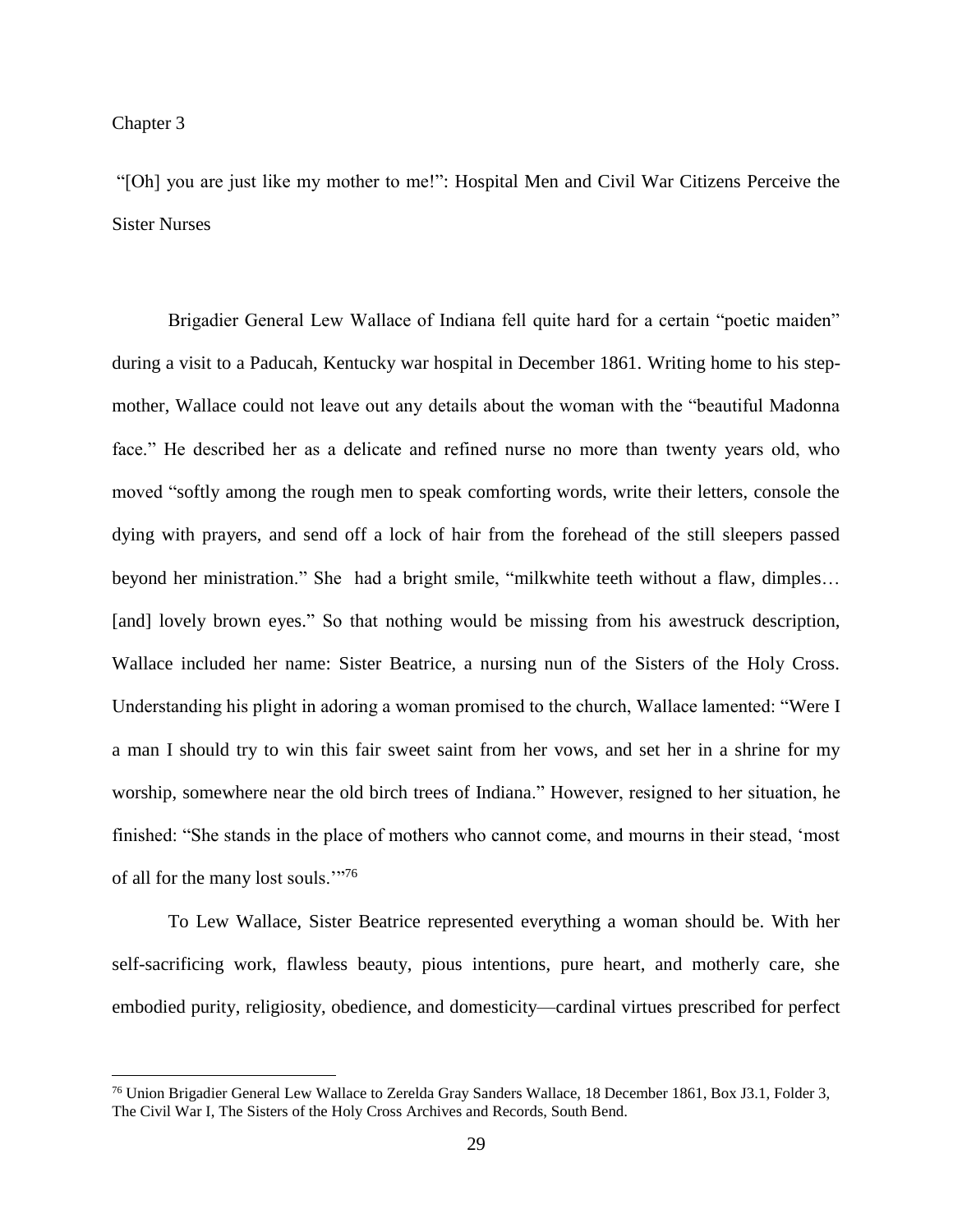Victorian womanhood.<sup>77</sup> During the Civil War, the war hospital became a place where white, middle-class, Protestant women and Catholic sisters worked alongside each other to nurse Union and Confederate men. Naturally, the hospital men and Civil War citizens who came in contact with these two groups compared, contrasted, and categorized them in a gendered manner most familiar to nineteenth-century citizens thinking of femininity—a model of perfect womanhood. In the end, Roman Catholic sisters sat at the apex of this gendered hierarchy. While Protestant women were viewed as upsetting the status quo in their newfound entrance to public nursing, Catholic nuns simply continued their expected work while demonstrating hyper-feminine qualities.

This chapter will explore the ways hospital men and civil war citizens categorized, perceived, and described Catholic sister nurses after they established their presence in war hospitals. Through exploring remarks on the womanly nature of sisters; the willingness of soldiers to see sister nurses as motherly figures; and direct comparisons made between Protestant nurses and Catholic sister nurses, we can begin to see how nursing nuns found themselves at the top of the gendered hierarchy aforementioned. Additionally, this chapter will address how Civil War soldiers sought to consciously remove sister nurses from the realm of Catholicism to better fit them into their understanding of perfect womanhood.

Early in the war, the *Indianapolis Daily Journal* reported on conditions at the newly occupied Indianapolis Hospital. After listing recent deaths and sicknesses currently present in the wards, the article ended with a few words of praise:

<sup>77</sup> Barbara Welter, "The Cult of True Womanhood: 1820-1860" *American Quarterly* 18 (Summer 1966): 151-174. Though critique of Welter's separate spheres ideology has abounded since the article's release, I hold that the ideas presented in the work are relevant and useful in understanding "perfect womanhood" as prescribed to white, middle class women in the nineteenth-century. Welter's restricted use of prescriptive literature is key to my work as I attempt to understand how widely circulated and accepted ideas about what it meant to be a "true woman" affected the perception of nuns in Civil War hospitals. For historiographical complication of separate spheres ideology, see Carol Lasser, "Beyond Separate Spheres: The Power of Public Opinion," *Journal of the Early Republic* 21 (Spring 2001): 115-123.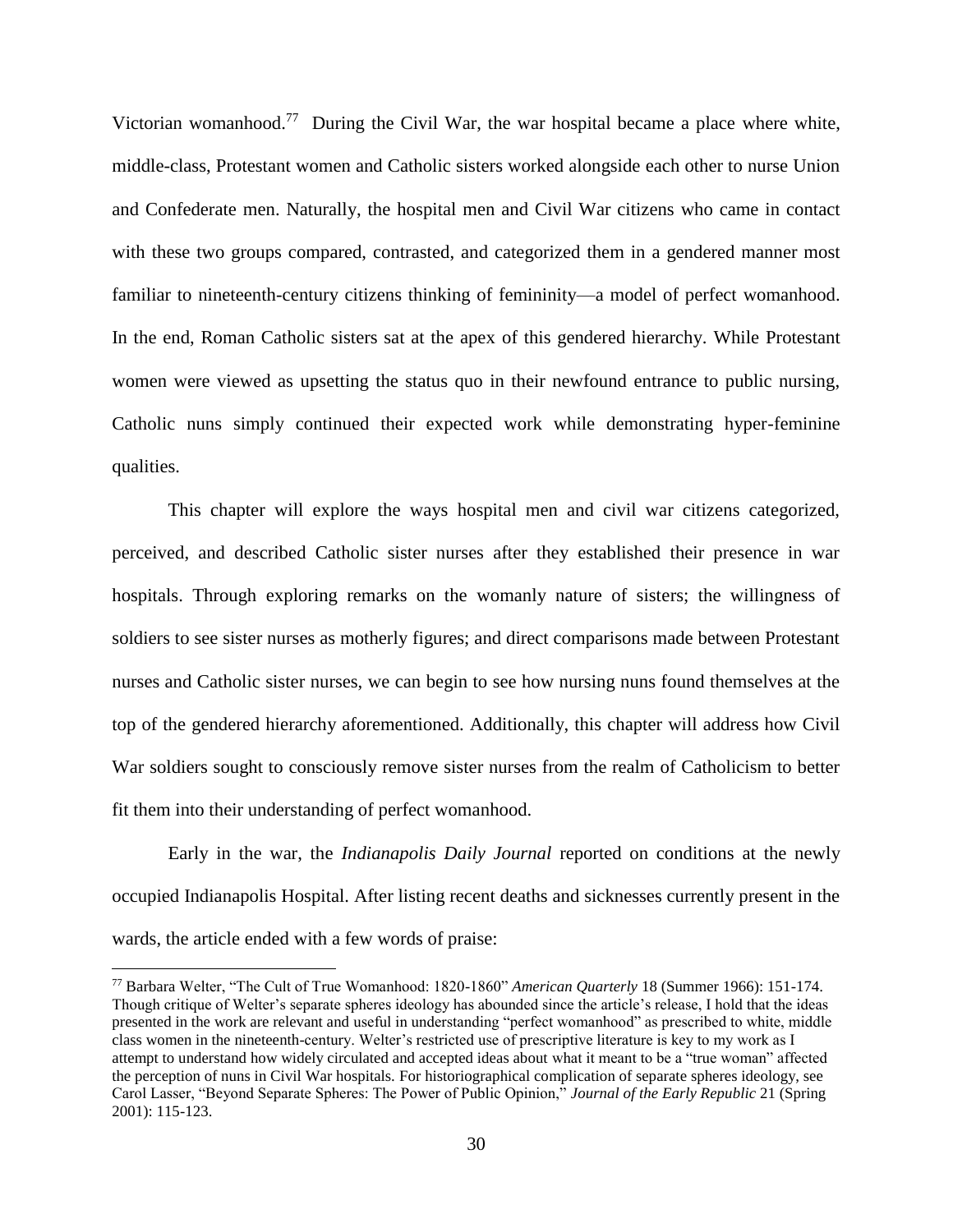In conclusion, we feel that we have performed only a plain, straight-forward duty, and that whatever success may have attended the management of the Hospital is due in great degree to the noble and self-sacrificing efforts of the meek and worthy women—the Sisters of Providence.<sup>78</sup>

Though traditionally a teaching order, the Sisters of Providence had been requested to take over daily operations at the hospital by the attending surgeons, Dr. Kitchen and Dr. Fletcher.<sup>79</sup> This is just one example of Civil War citizens willingness to praise sister nurses for traits often associated with proper womanhood. While the hospital men had only performed a normal duty, the meek, self-sacrificing, and worthy sister nurses were to thank for the hospital's success.

Other instances of general praise come from the recollections of sister nurses themselves. Sister Matilda Coskery of the Daughters of Charity recalled an incident that occurred as a group of sisters made their weekly nursing visit to a nearby war prison. The prison's original officer in command had been replaced with another, who tried to deny them entrance. Coskery described that when word of the sisters' exclusion got to the guards, "they became indignant and stepping forward, said these are not ladies or women but Sisters of Charity. Thus were we permitted to go on without further trouble."<sup>80</sup> This quote is interesting in that it offers praise to the sister nurses while simultaneously setting them on a level higher than other women. In this case, the officer in charge feared inappropriate contact between women and the coarse men and also subversive behavior from nurses not familiar with the military's chain of command. This is a recognizable example of how the sister nurses' required vows—especially chastity and obedience—affected their perception as perfect women.

<sup>78</sup> "Indianapolis Hospital," *Indianapolis Daily Journal*, August 16, 1861. Box 1, Folder 1, Civil War Collection, The Sisters of Providence Archives, Terre Haute, IN.

 $79$  Sister Mary Cecilia, unpublished journal entry, 15 May 1861. Box 1, Folder 3, Civil War Collection, The Sisters of Providence Archives, Terre Haute, IN.

<sup>80</sup> The Daughters of Charity, *The Civil War Annals,* 1866, 185. Box 1 (7-5-1), Folder 14, Civil War Annals Collection. Provincial Archives of the Daughters of Charity, Emmitsburg, Maryland.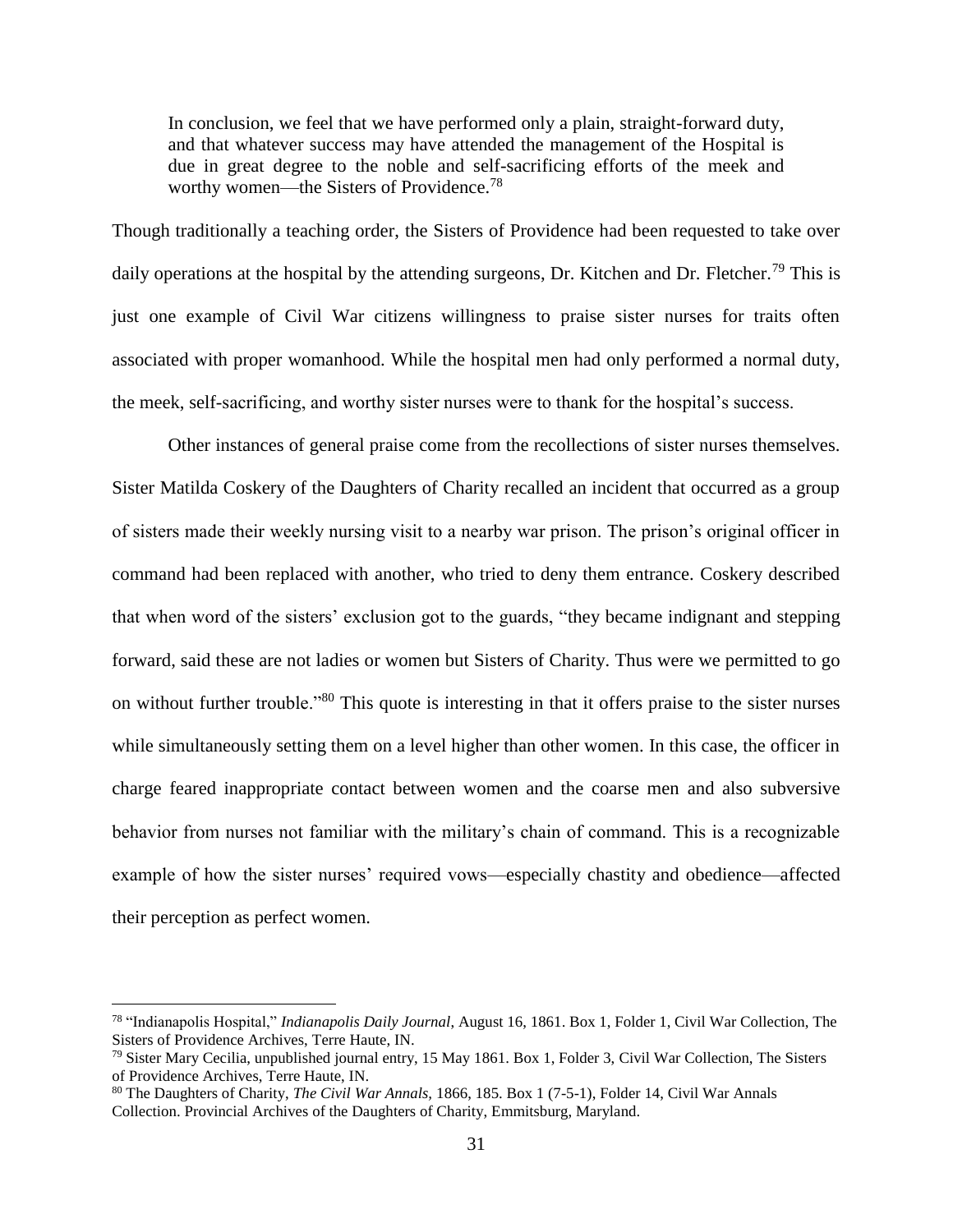In another recollection, Sister Coskery detailed an exclamation from a Northern surgeon shortly after the Battle of Antietam. After reprimanding a nurse for treating wounded Confederate soldiers better than their Union equivalents, the surgeon entreated his attendants to nurse both sides equally and embody the zeal of a sister nurse known for her impartiality: "I [could] never fear for any human misery they had charge of...—This young Lady, [said] he, is what all you Ladies [should] be."<sup>81</sup> Though directly referring to impartiality in nursing, the surgeon's statement had larger implications. By declaring the sister as the model for the other nurses to aspire to, he effectively communicated the gendered hierarchy existing in war hospitals.

Another area where the gendered hierarchy in Civil War hospitals is visible is in references to sister nurses as mothers or maternal figures. When Lew Wallace declared that Sister Beatrice stood in place of the mothers who could not travel to care for their sons, he effectively highlighted her domestic traits that contribute to the hierarchy at hand. In *This Republic of Suffering: Death and the American Civil War,* author Drew Gilpin Faust describes the significance of family members' presence at the deathbed of nineteenth-century citizens. While offering support and saying last goodbyes were part of the deathbed tradition, the real reason for their presence lay in the importance of a "good death." If family members were present at the last minutes of a loved one's life, they could discern the condition of the passing soul and know the spiritual outcome for that particular family member. During the Civil War, hundreds of miles often separated soldiers on their deathbeds from their families. In order to uphold the *ars moriendi* tradition, Civil War men created surrogates to fill the role often held by

<sup>81</sup> The Daughters of Charity, *The Civil War Annals,* 1866, 197. Box 1 (7-5-1), Folder 14, Civil War Annals Collection. Provincial Archives of the Daughters of Charity, Emmitsburg, Maryland.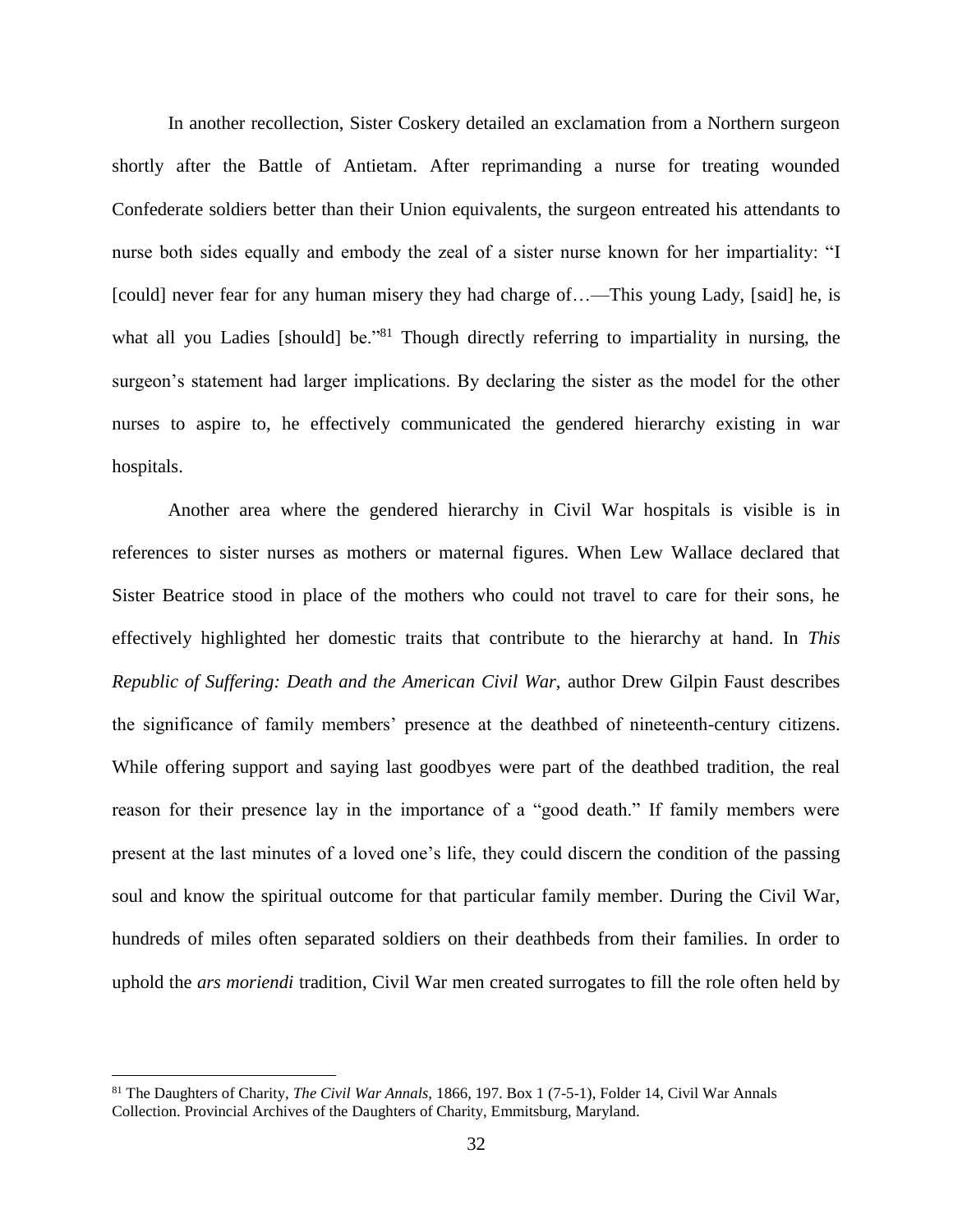their own mothers or wives.<sup>82</sup> For sister nurses, this created another level of interaction with soldiers. As women religious, soldiers sought out sisters nurses to help them die righteously and receive the afterlife. Sister nurses' religiosity and capability of insuring "good deaths" for their patients elevated their status in war hospitals. We can see this occurrence by looking at the willingness of soldiers to perceive sister nurses like their own mothers.

 In a written history of the Sisters of Charity of Nazareth, Sister Anna Blanche recalled a gloomy scene directly related to the ideas of motherhood and good death:

One day to a Louisville hospital were borne three boys, fair haired, blue-eyed, but alas, in the final stages of pneumonia. Side by side on their cots for several days lingered the poor little comrades-in-arms. The mothering of these wounded lambs became the Sisters' chief heart-breaking task. One the boys exclaimed what all felt: "O you are just like my mother to me!" Still another lad of twelve or thirteen in his last moments sobbed: "O Sister, put your head right down by me and don't leave me!" With his arms clasped around the Sister's neck, the little one passed in to the arms of the Good Shepherd.<sup>83</sup>

As soldiers sought comfort and vindication in their final hours, they "would flock to [sister nurses] like children around a Mother."<sup>84</sup> For the sisters, "It was cheering enough...to know that the absence of mother and friends from the bedside of the dying was in some degree atoned for by [their] presence."<sup>85</sup>

The final and most telling theme surrounding the gendered war hospital hierarchy concerns direct comparisons between sister nurses and their Protestant counterparts. Here, we most straightforwardly see hospital men and Civil War citizens placing one group of nursing women over another. Again, we find evidence in Union General Lew Wallace's "Sister Beatrice"

<sup>&</sup>lt;sup>82</sup> Drew Gilpin Faust, *This Republic of Suffering: Death in the American Civil War* (New York: Knopf, 2008).

<sup>83</sup> Anna Blanche McGill, *The Sisters of Charity of Nazareth, Kentucky* (New York: The Encyclopedia Press Inc., 1917), 155.

<sup>84</sup> The Daughters of Charity, *The Civil War Annals,* 1866, 178. Box 1 (7-5-1), Folder 14, Civil War Annals Collection. Provincial Archives of the Daughters of Charity, Emmitsburg, Maryland.

<sup>85</sup> Untitled newspaper clipping in scrapbook, No date, Box 1, Folder 6, Peter Paul Cooney Papers, University of Notre Dame Archives, South Bend, Indiana.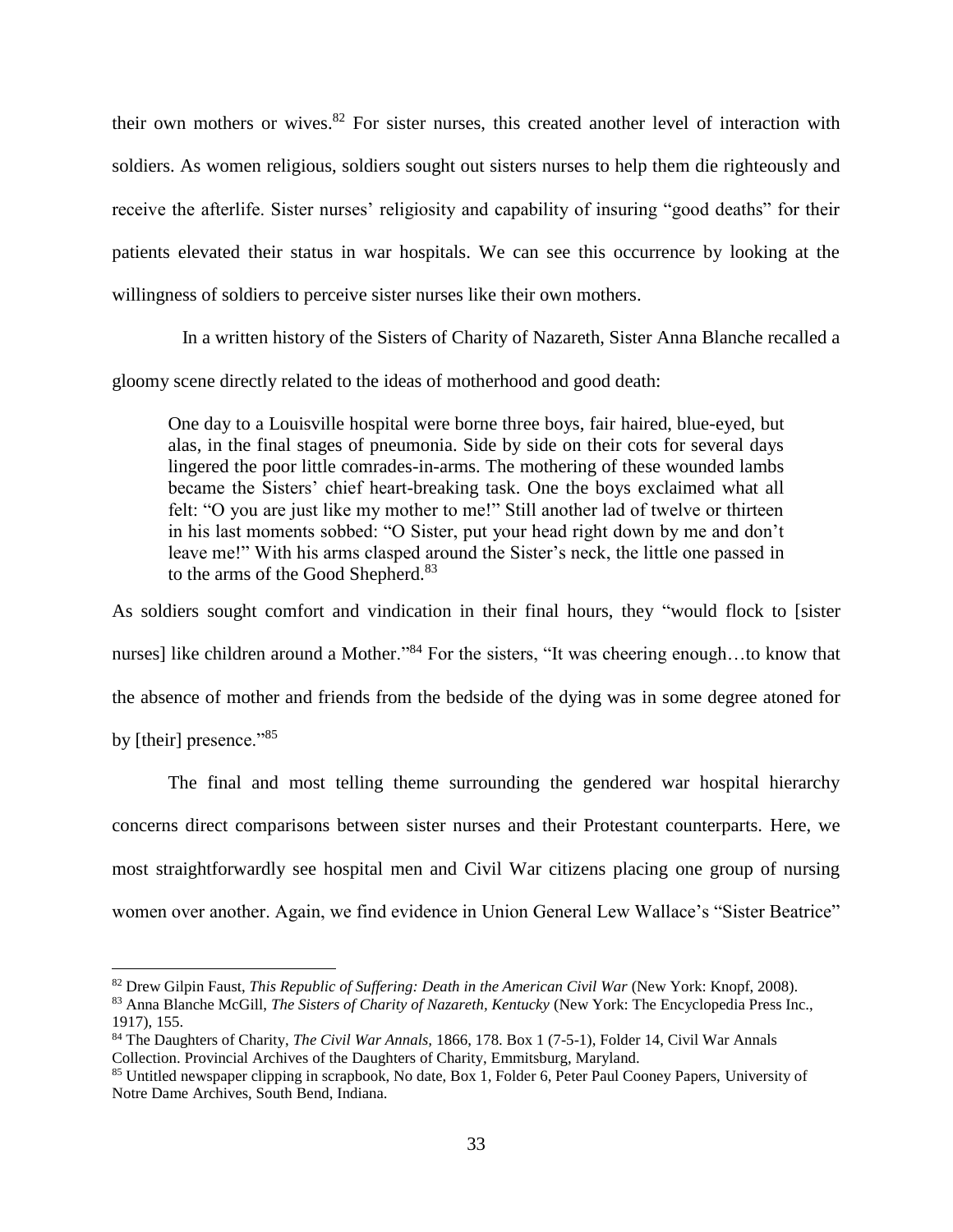letter. Considering the "flock of white doves" that had come from St. Mary's Academy, Wallace declared: "Nothing in our churches equals the devotion of nurse women. When Protestant sisters get tired they go home, but the Sisters of the Holy Cross live among the patients without thought of deserting infected places or avoiding contagion by flight."<sup>86</sup> Other, simpler comparisons about nurses' skill sets were made as well. In a letter to Mother Moncellet of the French Motherhouse, Sister Ryan of the Daughters of Charity described a nurse hierarchy in the Washington D.C. Lincoln Hospital: "The patients have unlimited confidence in the Sisters' knowledge of care for the sick. The physicians themselves frequently tell the nurses – go ask Sister how such-and-such should be done. This gives our Sisters much influence..."<sup>87</sup> After years of working in their own hospitals, many Catholic sisters brought abundant medical knowledge and nursing skills to the war's victims. As Mary Denis Maher points out in *To Bind Up the Wounds,* "only knowledge and expert skill could bring relief, even though it was universally assumed that being a woman was the only qualification needed for taking care of the sick."<sup>88</sup> The ability to bring relief to soldiers added to sister nurses' perception as perfect women. Caregiving constituted a central element of nineteenth-century domesticity and womanhood.

Like Wallace, others also remarked on Protestant nurses' unwillingness to conform to all the necessities of hospital life. One Daughter of Charity commented that some ladies refused to remove their hoops while nursing. Unfortunately for the wounded soldiers, "their hoops [would] catch the foot of a poor broken limbed man lying on the floor, so that they feared to see [the

<sup>86</sup> Union Brigadier General Lew Wallace to Zerelda Gray Sanders Wallace, 18 December 1861, Box J3.1, Folder 3, The Civil War I, The Sisters of the Holy Cross Archives and Records, South Bend.

<sup>87</sup> Sister Ryan to Mother Moncellet, October 1864, Box 2, Folder 10, Civil War Collection. Provincial Archives of the Daughters of Charity, Emmitsburg, Maryland.

<sup>88</sup> Mary Denis Maher, *To Bind Up the Wounds: Catholic Sister Nurses in the U.S. Civil War (Baton Rouge:* Louisiana State University Press, 1989), 29.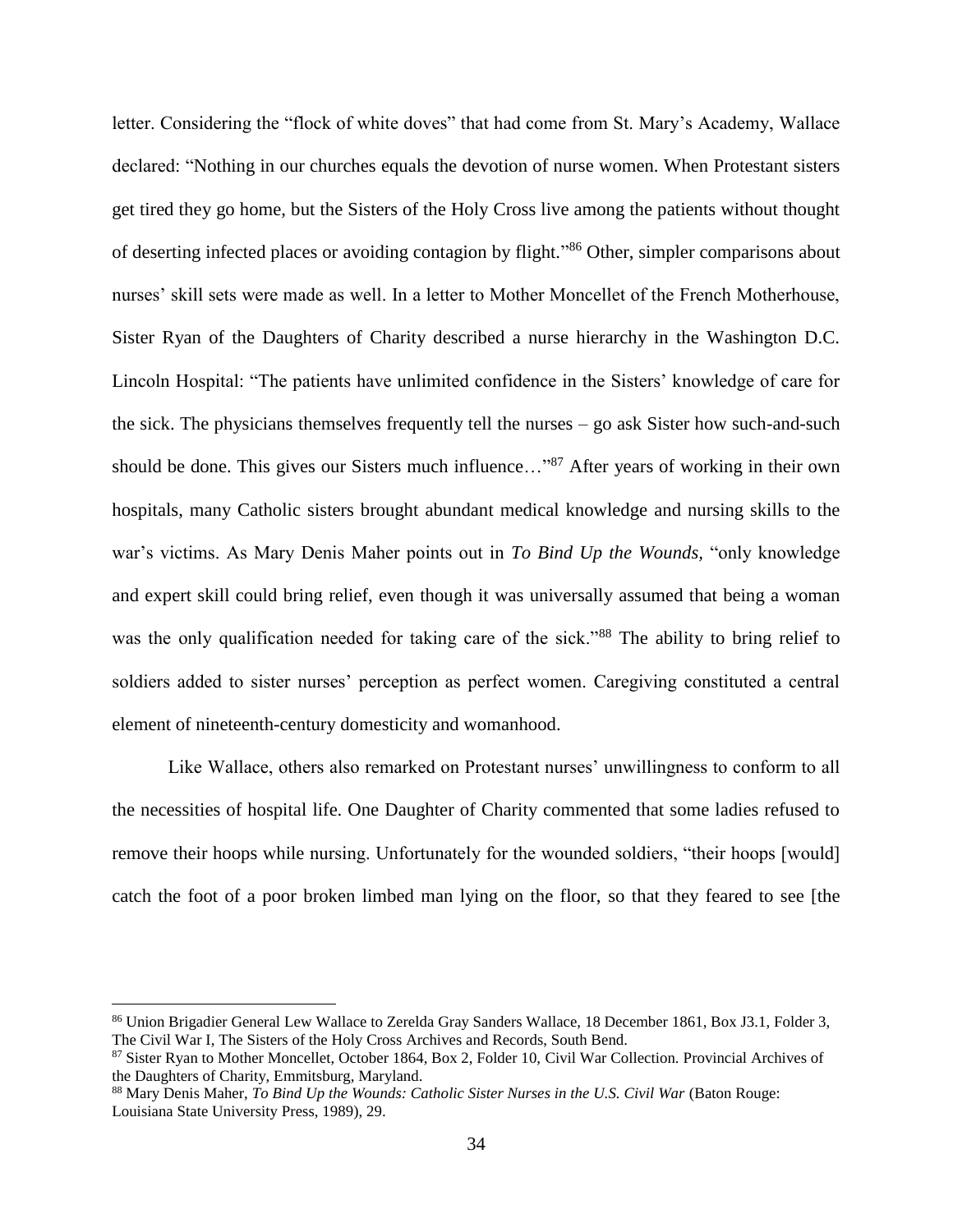Protestant women] come too near."<sup>89</sup> In another case, a man formerly opposed to the Catholic religion pulled a sister aside and confessed to her:

When you came in late last night, with the doctor to see the patient who lay dangerously ill, I noticed that you did not come alone but in company with a Sister; and when you did all that was necessary for the patient you retired. It was then my feelings became changed toward you, as I saw clearly how differently you acted, from the female nurses, who remain at night and at all times alone with the men. $90$ 

As Protestant nurses navigated war hospitals they carried societal expectations specifying how a proper woman was to behave around exposed, strange men. As vowed members of a religious order known for charitable public service before the war, sister nurses did not face the same scrutiny as their Protestant counterparts.

One area of scrutiny that might have prevented sister nurses from occupying the apex of the gendered war hospital hierarchy was the stigma attached to Catholicism. As mentioned in the previous chapter, nativism and the Know Nothing Movement stirred up anti-Catholic sentiment for a large part of the nineteenth century. However, as war hospital occupants constructed a gendered hospital hierarchy, many sought to mindfully remove sisters nurses from the realm of Catholicism to better perceive the nursing nuns as perfect women. One such example is the southern soldier earlier mentioned who considered the sisters "pure Gold," but thought "the Catholics ought to be burned alive for their badness."<sup>91</sup>

Another telling example occurred in the wards of Satterlee Hospital, where multiple Daughters of Charity nursed for the extent of the war. A Protestant chaplain had made it his mission to defame the sisters in the hospital by preaching against Catholicism. Additionally, a

<sup>89</sup> Daughters of Charity, *The Civil War Annals,* 1866, 209. Box 1, Folder 14, Civil War Annals Collection. Provincial Archives of the Daughters of Charity, Emmitsburg, Maryland.

<sup>90</sup> Daughters of Charity, *The Civil War Annals,* 1866, 130. Box 1, Folder 14, Civil War Annals Collection. Provincial Archives of the Daughters of Charity, Emmitsburg, Maryland.

<sup>91</sup> The Daughters of Charity, *The Civil War Annals,* 1866, 220. Box 1 (7-5-1), Folder 14, Civil War Annals Collection. Provincial Archives of the Daughters of Charity, Emmitsburg, Maryland.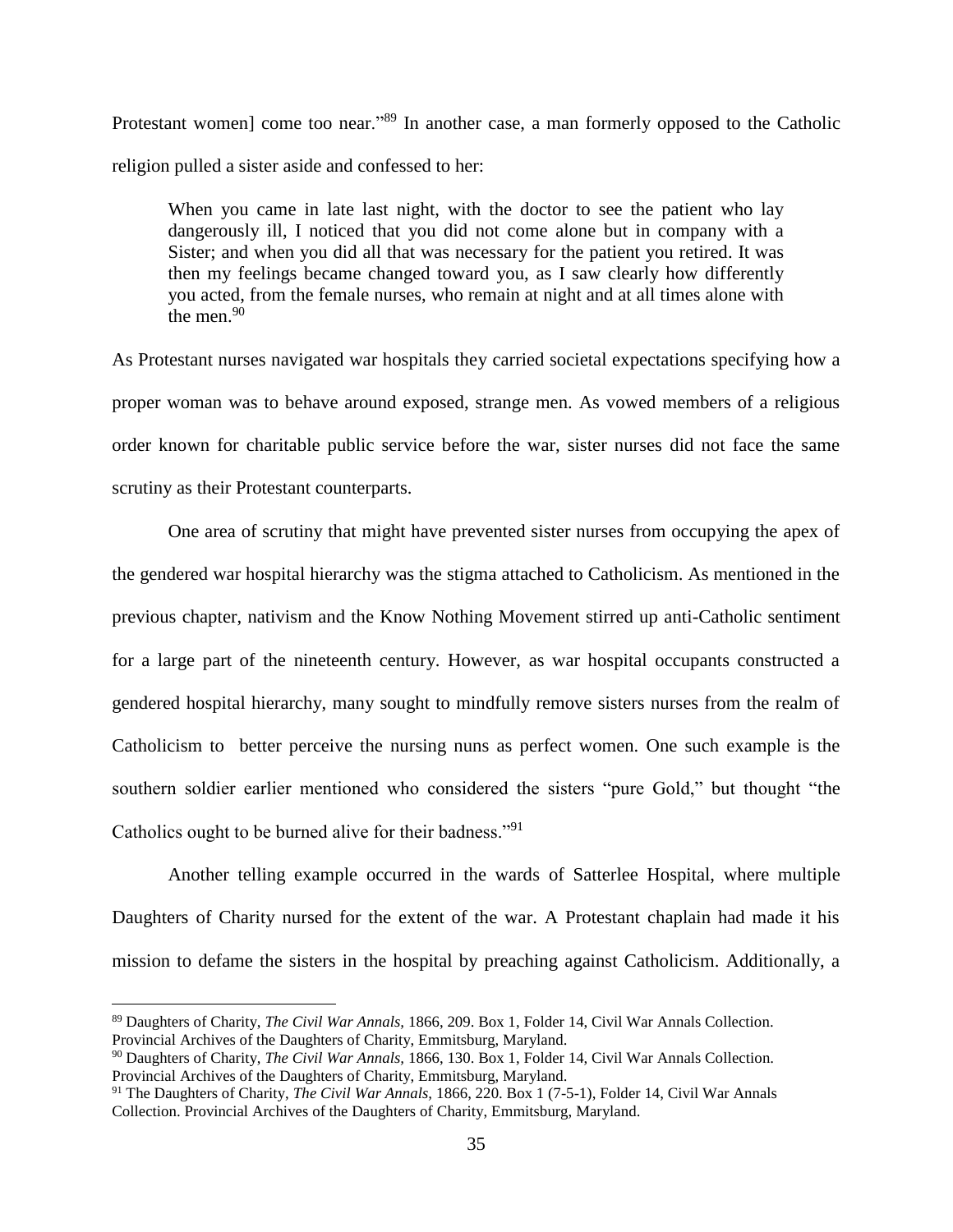group of local ladies began distributing anti-Catholic literature and bible tracts to the wounded men. However dissuaded from Catholicism the men became, they still turned to the sisters for spiritual support. One man even declared "for the future there [is] no religion…but the 'Sisters' religion."<sup>92</sup> By calling Catholicism the "Sisters' Religion," hospital men effectively disassociated sister nurses from an element that would prohibit embodiment of the nineteenthcentury definition of true womanhood.

Lew Wallace's encounter with Sister Beatrice of the Holy Cross exhibits many telling elements in the creation of a gendered Civil War hospital hierarchy. It is an example of a larger expression fashioned by soldiers and citizens as they sought to understand and categorize nursing women. In this instance, Sister Beatrice and all others found themselves ranking above Protestant women due to their purity, religiosity, obedience, and motherly nature. Considering their previous experience and social expectation to participate in public, charitable endeavors, we can see how sister nurses were perceived to be perfect women in the Civil War hospital.

\*\*\*

<sup>92</sup> The Daughters of Charity, *The Civil War Annals,* 1866, 140. Box 1 (7-5-1), Folder 14, Civil War Annals Collection. Provincial Archives of the Daughters of Charity, Emmitsburg, Maryland.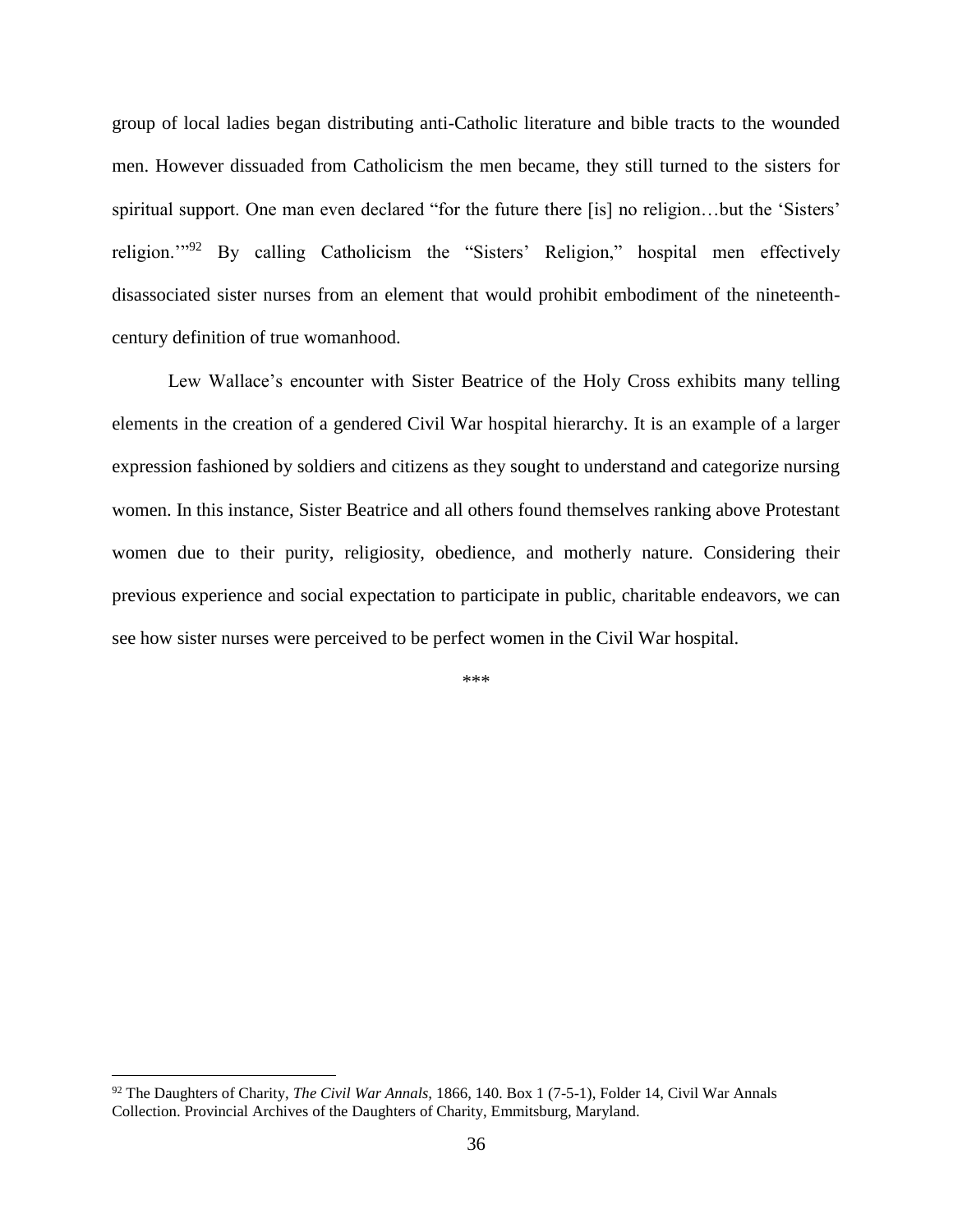### Chapter Four

 $\overline{a}$ 

"It should not be lost to posterity": Sister Nurses and Civil War Memory

At the end of the American Civil War, Roman Catholic sister nurses returned to their convents and continued to nurse, teach, and serve their communities. Except for a stint of service during the Spanish American War, sister nurses—in their typical self-effacing style—stayed out of the broader public's view. Meanwhile, a common narrative of Protestant women's war work became widely known. Protestant nurses were favorably remembered as self-sacrificing, "loving, tender, [and] Christian 'angels of mercy,'" while sister nurses received hardly any regard outside a narrow Catholic community in the first fifty years after the war.<sup>93</sup> In the hierarchy outlined in the previous three chapters, this seems illogical. If sister nurses were seen as more perfect women in their Civil War hospitals, how were they forgotten while their Protestant counterparts received high praise?

This lapse in remembering nursing nuns can be attributed to the cardinal attributes that made the sisters so successful in war hospitals. Sister nurses' obedience, meekness, and selfsacrificing nature dissuaded them from constructing their own memory. While white, middle to upper class Protestant nurses wrote war hospital memoirs, published wartime diaries, and attended memorial dedications in their honor, Catholic sister nurses did not actively construct a public narrative of their service. Nearly sixty years after the war, outside forces worked to remember the sister nurses in a national monument. By this time, however, there was little room to venture outside the widely circulated understanding of a Civil War nurse. Even with a national

<sup>93</sup> Mary A. Gardner Holland, *Our Army Nurses: Interesting Sketches, Addresses, and Photographs of Nearly One*  Hundred of the Noble Women Who Served in Hospitals and on Battlefields During Our Civil War (Boston: B. Wilkin & Co., 1895), 13.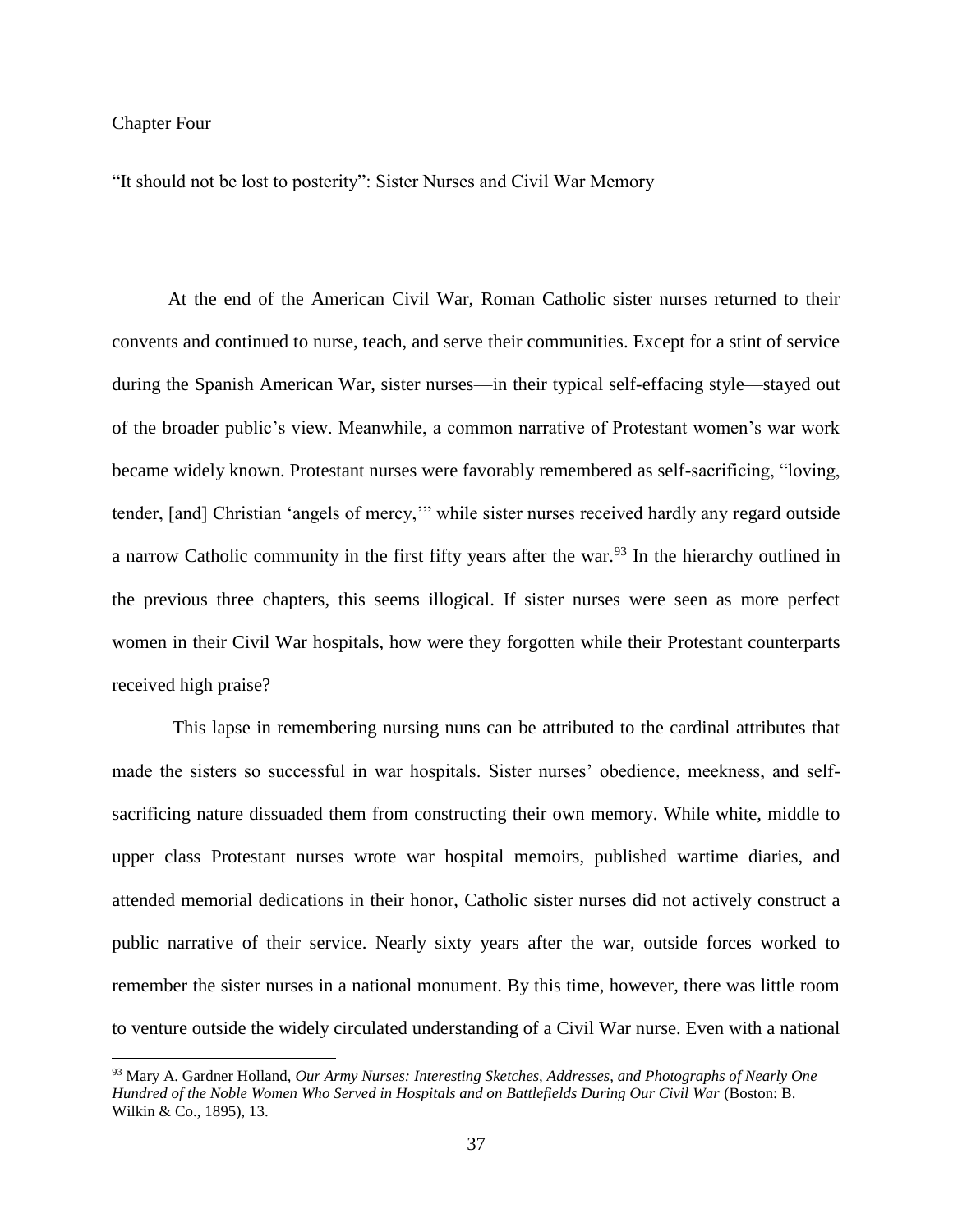monument, sister nurses failed to capture a proportional share of the "remembering" done for Civil War nurses.<sup>94</sup>

Examples of Protestant women nurses constructing their own memory abound. During the Civil War, Kate Cumming travelled with and nursed for the Confederate Army of Tennessee. She kept a diary of her Civil War experience. Immediately after the war, Cumming published her writings, titled *A Journal of Hospital Life in the Confederate Army of Tennessee: From the Battle of Shiloh to the End of the War: With Sketches of Life and Character, and Brief Notices of Current Events During that Period.* In her conclusion, she recalled the "Christian and refined women of the South."

[They] nursed the wounded and sick, preparing little delicacies, which no man has ever been able to do, for the poor bed-ridden soldier, who had lost all but honor for his country; and, when his hours were numbered, stood by his bedside when no wife, mother, or sister was there, to soothe his last moments and lift his thoughts to the Cross whereon his Redeemer had died, and to that heaven where he was waiting with open arms to receive the departing spirit.<sup>95</sup>

This closing section calls attention to the characteristics of a Protestant female nurse. She was competent—capable of preparing nourishment beyond the capacity of male doctors and nurses. She embodied femininity in her ability to become a wife, mother, or sister to a soldier. Finally, she was pious enough to help a dying man reach salvation. As evidenced in the gendered hospital hierarchy previously discussed, these attributes personified nineteenth-century womanhood for middle to upper class white women. By positioning her war experience around these attributes Cumming constructed how she wished to be remembered as a Civil War nurse.

<sup>&</sup>lt;sup>94</sup> The female nursing narrative constructed after the war "forgot" many nursing women alongside the sister nurses. Contraband women, enslaved women, and lower class white women often nursed or served as laundresses, cooks, or nurses' assistants in war hospitals. See Jane Schultz, *Women at the Front*, 2005.

<sup>95</sup> Kate Cumming, *A Journal of Hospital Life in the Confederate Army of Tennessee: From the Battle of Shiloh to the End of the War: With Sketches of Life and Character, and Brief Notices of Current Events During that Period* (Louisville: John P. Morton & Co., 1866), 188.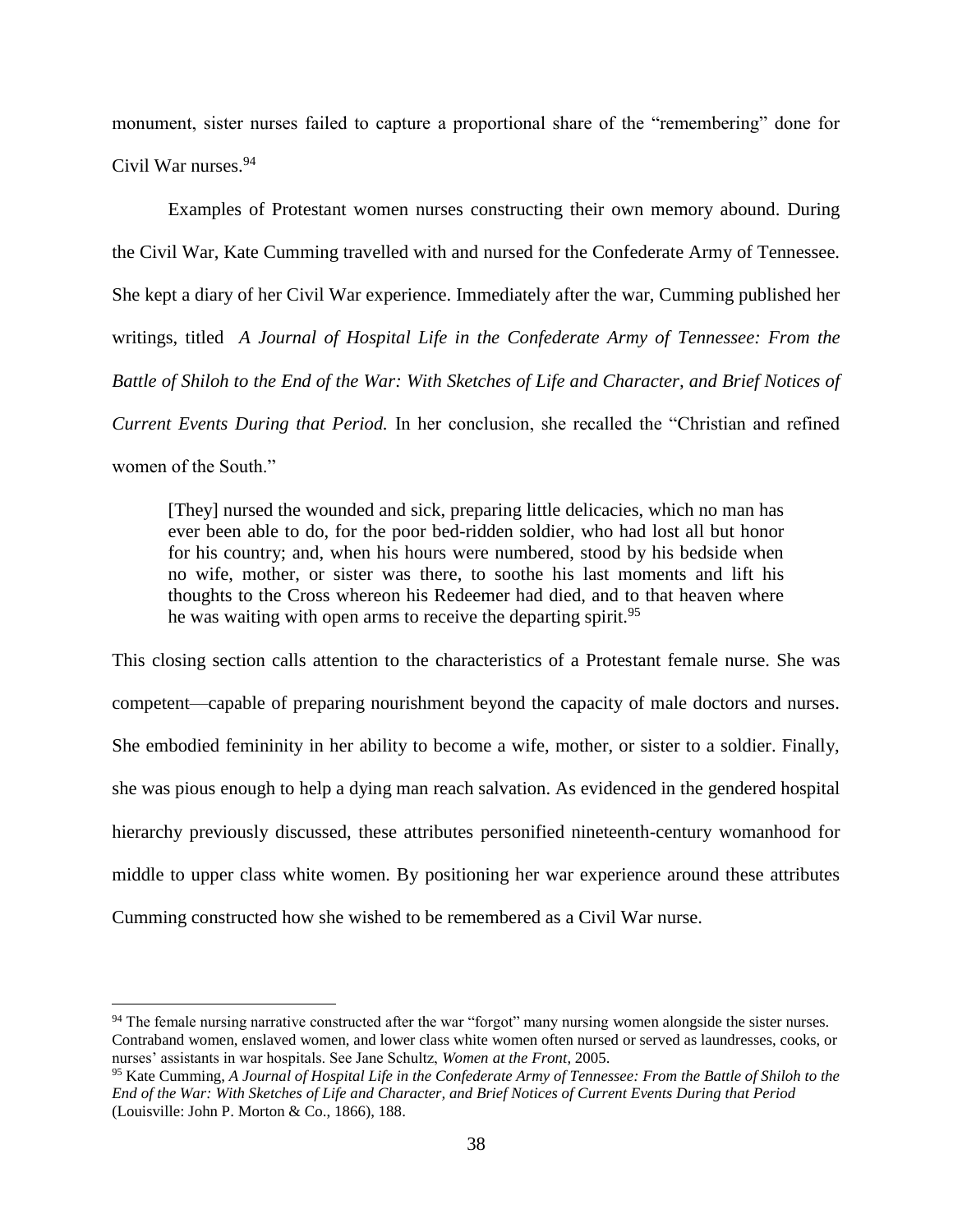Another Protestant nurse memoir published directly after the war belonged to Sarah Emma Edmonds. After complaining about incompetent women nurses from the "lower classes" Edmonds commented on the true nature of white, middle and upper class Protestant women nurses: "[T]he patriotic, whole-souled, educated woman twists up her hair…rolls up the sleeves of her plain cotton dress, and goes to work washing dirty faces, hands, and feet, as if she knew just what to do and how to do it."<sup>96</sup> According to Edmonds, women like herself were doing "work which [would] engrave their names upon the hearts of soldiers."<sup>97</sup> Their labor was hard and required self-sacrifice, but would be remembered and memorialized. In publishing her memoir, Edmonds was complicit in that memorialization.

These examples do not serve to make separate nursing women's actual experience and their written accounts. Of course, the Protestant women who left their homes and families to nurse, bathe, feed, and console ill and wounded soldiers did back-breaking and necessary work. They sacrificed and suffered alongside Catholic nursing nuns and other hospital workers. However, these cases do illustrate the ways Protestant women nurses worked to clearly define a Civil War nursing experience. In *Remembering the Civil War: Reunion and the Limits of Reconciliation,* historian Caroline Janney outlines the stakes of this endeavor. In the South, memorializing female nursing work reaffirmed women's centrality and necessity to the Confederate cause. For northern women, constructing a female nurse narrative pushed back against the male-centric war memorialization prevalent in the years following Appomattox.<sup>98</sup> Instead of simply providing the flowers for Federal Memorial Days, they worked to be remembered as important players in a nation-changing event like the Civil War.

<sup>96</sup> S. Emma Edmonds, *Nurse and Spy in the Union Army: the Adventures and Experiences of a Woman in Hospitals, Camps, and Battle-Fields* (Hartford: W.S. Williams, 1865), 371.

<sup>97</sup> Edmonds, *Nurse and Spy in the Union Army,* 370.

<sup>98</sup> Caroline Janney, *Remembering the Civil War: Reunion and the Limits of Reconciliation* (Chapel Hill: The University of North Carolina Press, 2013), 236-37.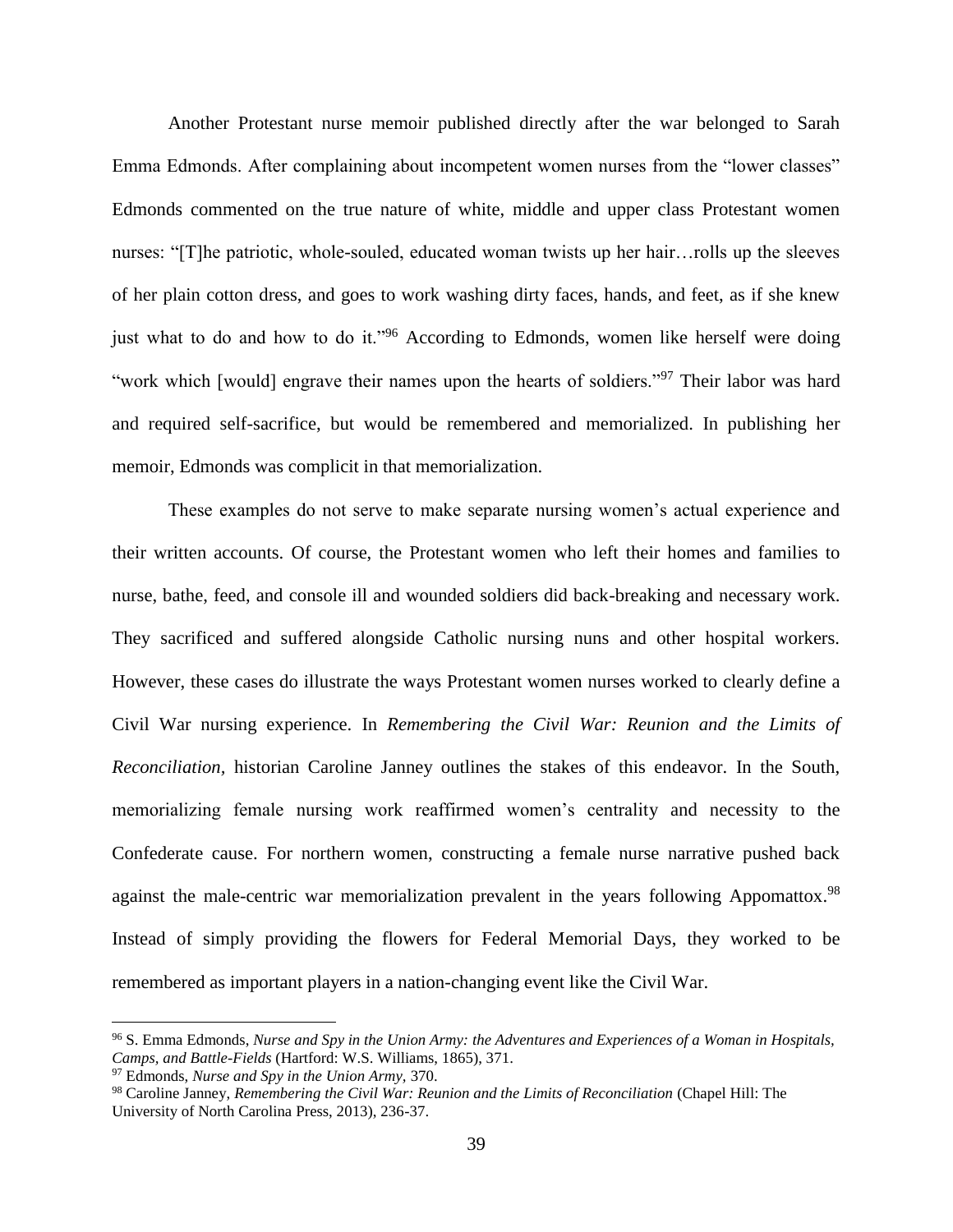In October 1864, Sister Ryan of the Daughters of Charity wrote to Mother Moncellet at the Daughters of Charity motherhouse in France:

Sometimes, Most Honored Mother, I am tempted to collect some interesting details about the circumstances we are experiencing to transmit them to you, but I am stopped by the thought that perhaps I may seem too bold, and am seeking to call attention to myself. I know that this is a proud thought Mother...<sup>99</sup>

As a sister nurse at Lincoln Hospital in Washington, D.C., the circumstances Sister Ryan was experiencing were no doubt related to her war hospital experience. Writing about her singular experience, however, would be considered "proud"—an attribute not encouraged in nineteenthcentury Catholic sisterhoods. Though Sister Ryan had the same motivation to record her wartime experience as Cumming or Edmonds, her position as a Catholic woman religious prevented an opportunity for memory construction.

This humble attitude followed sisters after the war. Many sister nurses never wrote a single surviving word about their wartime experience. Those who did were often following the orders of a Church official. In 1866, Father Francis Burlando, director of the Emmitsburg Daughters of Charity, requested that the sisters under his charge compile a record of the war hospitals they served in; the number of sisters they served with; the dates of their service; and "the number of conversions, baptisms, and Holy Communions, and incidents connected with them."<sup>100</sup> Burlando compiled the responses he received as an unpublished manuscript titled *The Civil War Annals* and sent the work to Paris, France per the motherhouse's request. This manuscript is the closest comparison to Protestant nursing women's memoirs. However, *The Civil War Annals* never reached publication or a large audience, therefore serving a very different purpose than writings like those of Cumming or Edmonds.

<sup>99</sup> Sister Ryan to Mother Moncellet, October 1864, Box 2, Folder 10, Civil War Collection, Daughters of Charity Provincial Archives, Emmitsburg, Maryland.

<sup>100</sup> Father Francis Burlando to The Daughters of Charity, 30 October 1866, Box 1, Folder 13, *The Civil War Annals*  Collection, Daughters of Charity Provincial Archives, Emmitsburg, Maryland.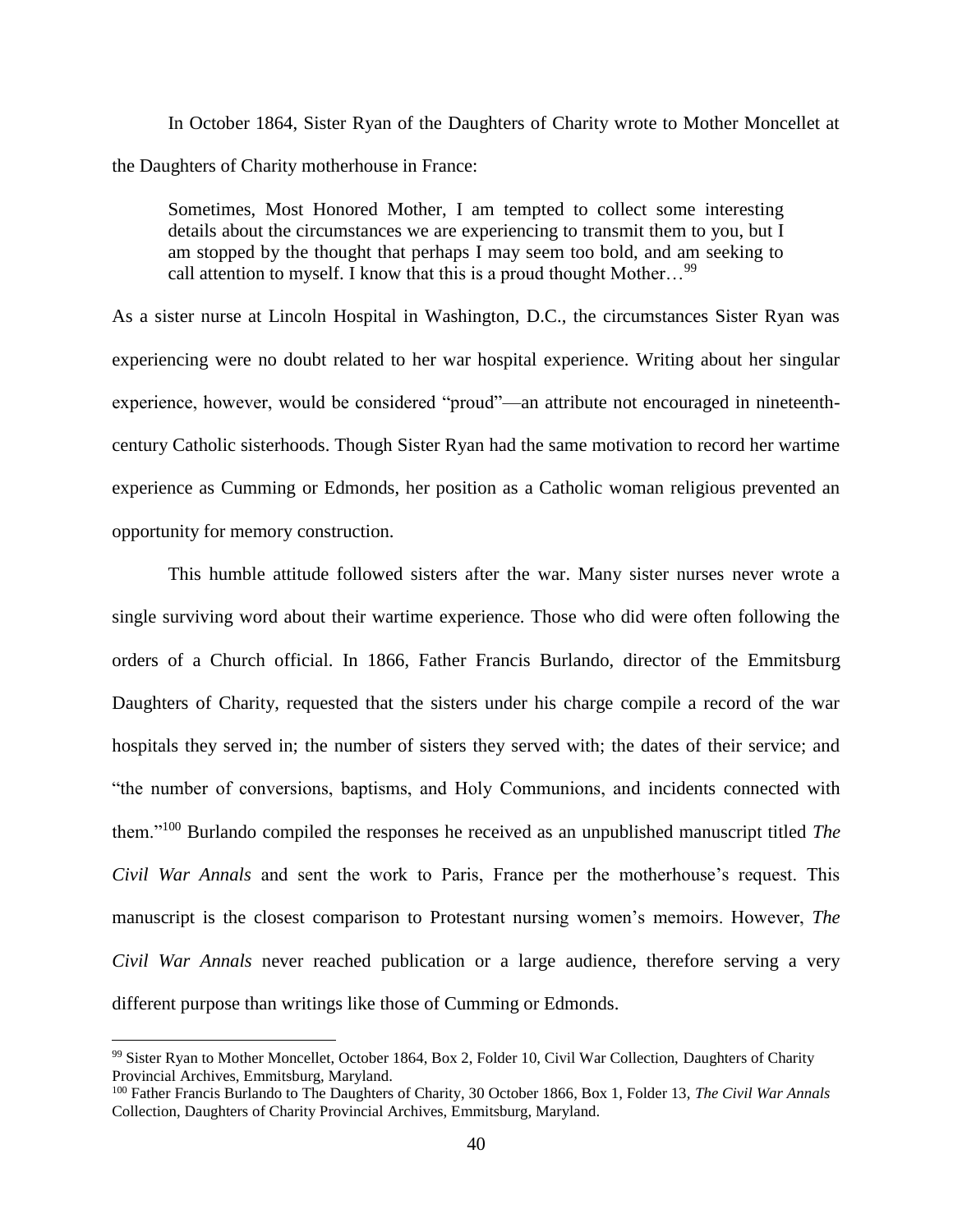A large-scale effort to memorialize the Civil War sister nurses was not coordinated until the early twentieth century. Even then, the driving force behind this effort came from outside any sisterhood or convent. In 1912, Ellen Ryan Jolly of Providence, Rhode Island was elected National President of the Ladies' Auxiliary of the Ancient Order of Hibernians (AOH). As the new leader of the nation's largest and oldest Catholic organization, Jolly laid out her plan. She wished the AOH to construct a national monument in honor of Roman Catholic nuns who served as nurses in the American Civil War.<sup>101</sup> It would take Jolly and the Ancient Order of Hibernians over ten years to complete this task. The Nuns of the Battlefield monument was finally dedicated on September 20, 1924.<sup>102</sup>

It featured a bronze-relief panel showcasing twelve orders of sister nurses. At the time of the dedication ceremony, only sixteen Civil War sister nurses were still alive. They were honored with "sprigs of green" from the ivy planted around the monument's base.<sup>103</sup> On October 10, 1924, Ellen Ryan Jolly wrote to Mother Superior Cleophas of the Sisters of Providence: "The story of the noble work done by our heroic Sisters during the trying days of the Civil War is an unwritten chapter of the history of the Catholic Church in America. It should not be lost to posterity. It belongs among the records that inspire love, admiration, [and] imitation."<sup>104</sup>

<sup>101</sup> Kathleen Szpila, "Lest We Forget: Ellen Ryan Jolly and the Nuns of the Battlefield Monument" *American Catholic Studies* 123 (Winter 2012): 23-43.

<sup>&</sup>lt;sup>102</sup> Smithsonian Art Museum Art Inventory Catalog, "Nuns of the Battlefield Sculpture" http://sirisartinventories.si.edu/ipac20/ipac.jsp?&profile=all&source=~!siartinventories&uri=full=3100001~!16187~!0#focus (accessed March 2016).

<sup>&</sup>lt;sup>103</sup> Ellen Ryan Jolly to Mother Superior Cleophas, 1926, Box 2, Folder 4, Women in Military Service for America Memorial Foundation Collection, The Archives of the Sisters of Providence, Terre Haute, Indiana.

<sup>&</sup>lt;sup>104</sup> Ellen Ryan Jolly to Mother Superior Cleophas, 10 October 1924, Box 2, Folder 4, Women in Military Service for America Memorial Foundation Collection, The Archives of the Sisters of Providence, Terre Haute, Indiana.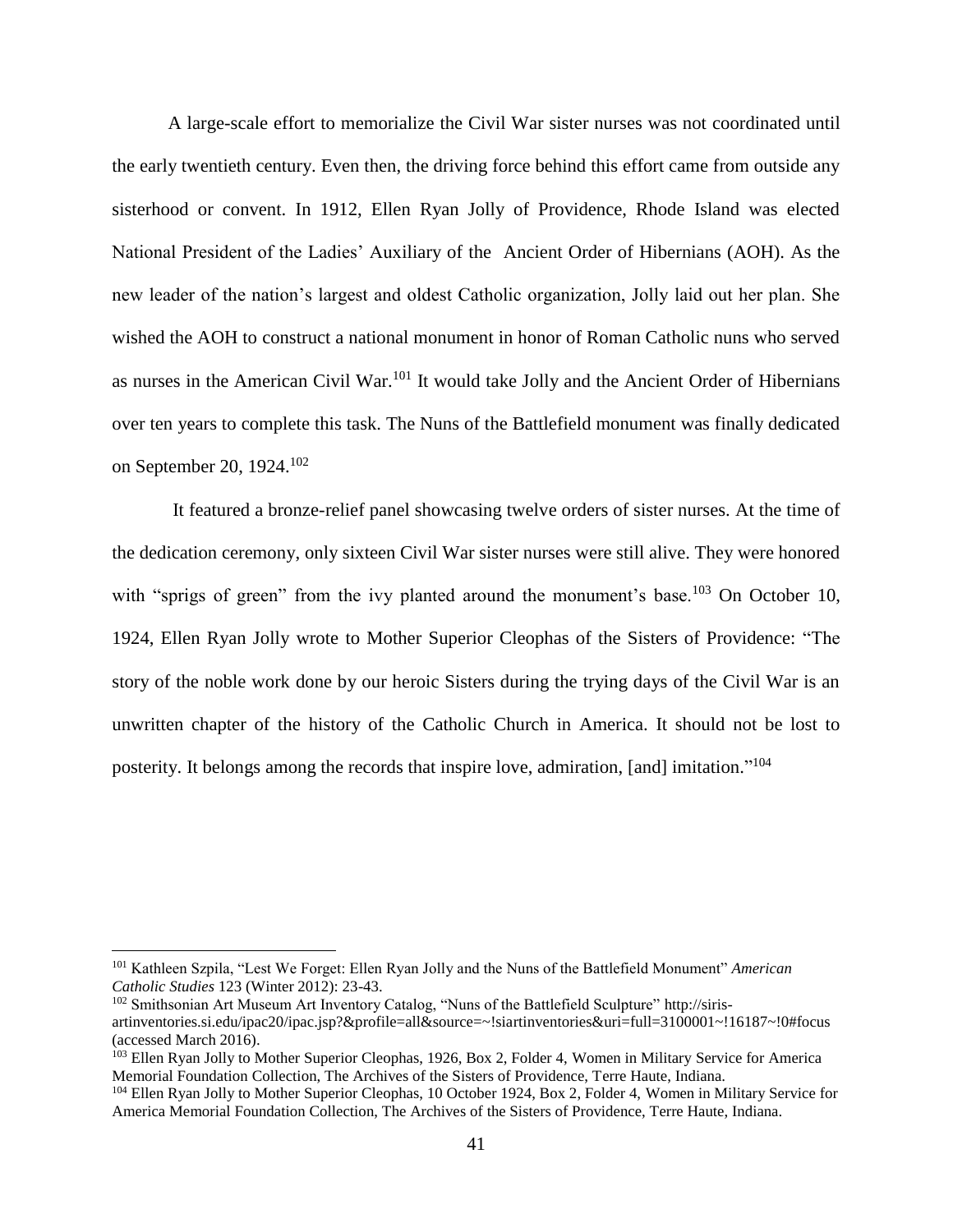

Nuns of the Battlefield Monument, Washington D.C. Personal photographs by author. 1 August 2016.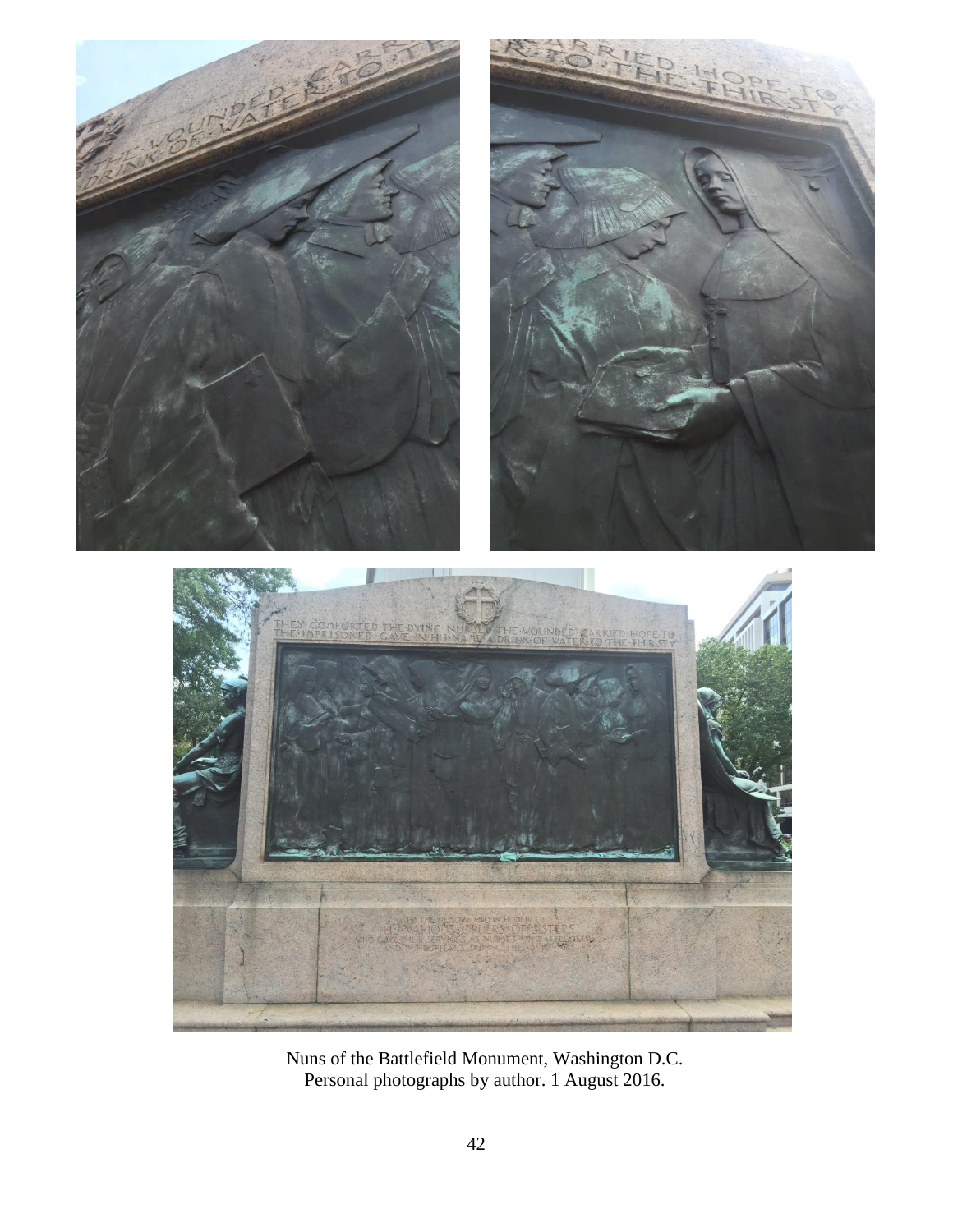### **Conclusion**

 $\overline{a}$ 

In 1866, Sister Ann Louise O'Connell remembered the last days of the war. During her rounds nursing wounded and ill men at the "Sisters of Charity" hospital in Virginia, she learned that in a few days there was to be a "Flag of Truce." Soon after, O'Connell and her fellow sisters boarded a steamer set for Baltimore. When the officer in command of the boat learned Daughters of Charity were present, he quickly dismissed any idea of checking their credentials or belongings: "I should like to see the man who would dare touch papers belonging to a Sister of Charity. I would make that fellow feel he did something very wrong to show so little respect for Ladies who had rendered such great service to Government."<sup>105</sup> Even in their travels home, sister nurses found themselves praised and venerated for their wartime service.

Nursing nuns faced a very different country as they returned to their convents in 1865. The United States as a nation underwent profound changes in those five years. Of course, the war upended families, decimated industries, set free thousands previously bound, and remolded government authority. It also, however, created a space where women previously deemed undesirable by their religious affiliation rose to the pinnacle of a gendered, war hospital hierarchy. Before the war, most citizens could not have imagined such an arrangement. As hospital men and Protestant women returned home, however, it may have not seemed so ridiculous.

Though my work is centered around Civil War nursing nuns, it has deep roots in the effects of cultural and gender expectations on the history of women's labor. As Jane E. Schultz

<sup>105</sup> The Daughters of Charity, *The Civil War Annals,* 1866, 178. Box 1 (7-5-1), Folder 14, Civil War Annals Collection. Provincial Archives of the Daughters of Charity, Emmitsburg, Maryland.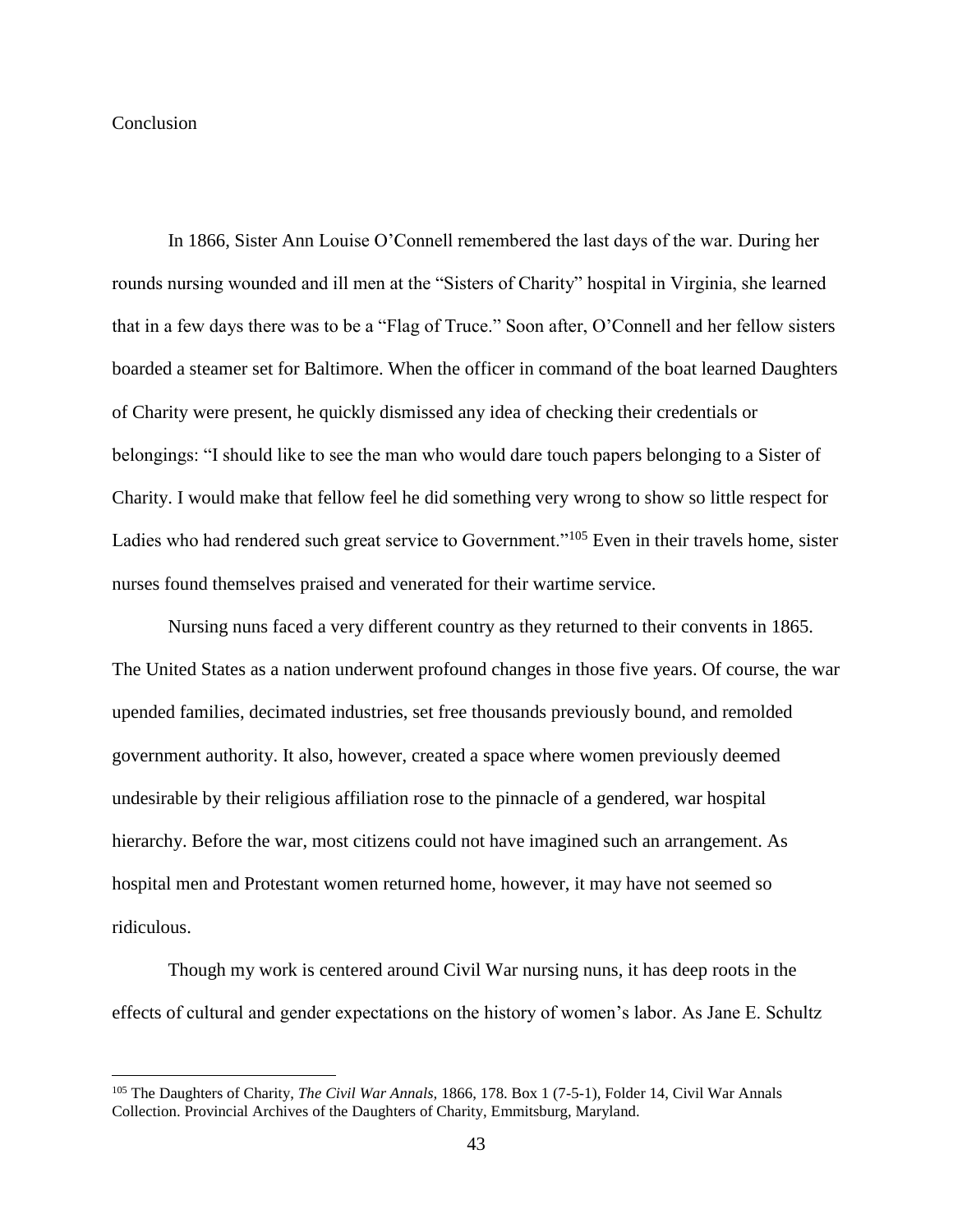points out in *Women at the Front,* white, middle-class women's nursing experience in the Civil War did not translate to widespread female public nursing after the war.<sup>106</sup> Though some scholars argue that women's wartime hospital work created "greater confidence in women's capabilities and an expanded vision of female citizenship," there was no profound revolution in the labor deemed appropriate for white, middle-class women immediately after the Civil War.<sup>107</sup> Understanding sister nurses' position as "perfect women" in the Civil War hospital can help better explain the cultural and gendered barriers women faced in their wartime service.

Through an even broader lens, the hierarchy between nursing nuns and Protestant women during the Civil War illustrates a workplace dynamic that can occur when one historical group better embodies cultural or gendered expectations than an alternate group. Though Catholic sister nurses could be seen as minority religious outsiders in war hospitals, their super-adherence to nineteenth-century gender roles greatly impacted the experience of the majority. These ideas could be better fleshed out in a larger, more diversified historical study of labor in the nineteenth-century, but the nursing dynamic experience detailed in this scholarship is an initial example.

Another direction for future research would be to focus on sister nurses and Protestant nurses' reactions to and perceptions of each other. While this study focuses on hospital men hierarchizing women, much could be added to its findings from a more well-rounded approach. It would be interesting to analyze what Protestant women nurses thought of the differential treatment sister nurses received from Army doctors and surgeons. Kate Cumming referenced this in her diary when she announced "it seems strange that [the sisters] can do with honor what is

<sup>&</sup>lt;sup>106</sup> Jane Schultz, *Women at the Front: Hospital Workers in Civil War America* (Chapel Hill: University of North Carolina Press, 2005), 147.

<sup>&</sup>lt;sup>107</sup> Libra R. Hilde, *Worth a Dozen Men: Women and Nursing in the Civil War South* (Charlottesville: University of Virginia Press, 2012), 221.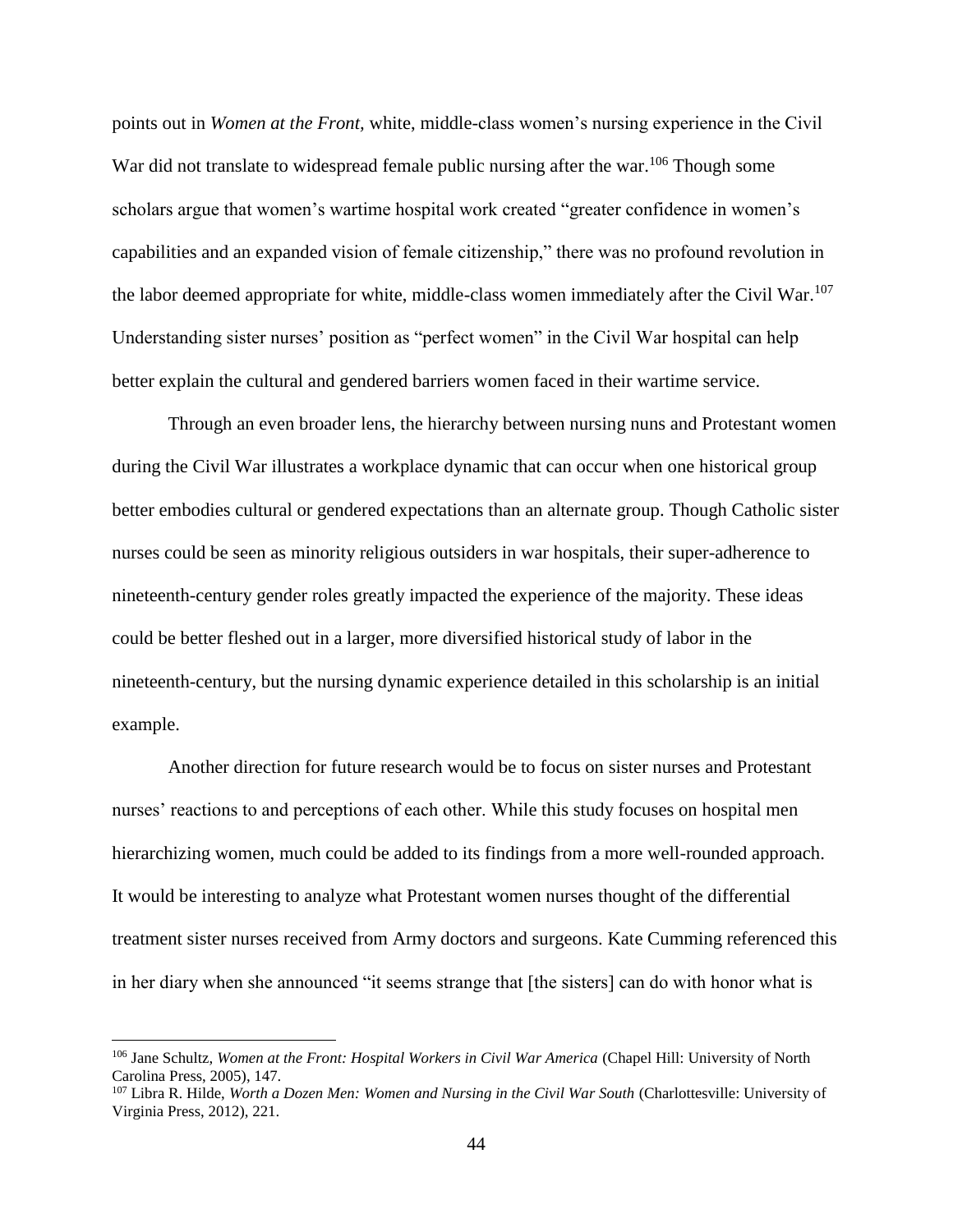wrong for other Christian women to do."<sup>108</sup> Alternately, investigating sister nurses' understanding of their prominent position in war hospitals could also lead to a fruitful study.

Finally, it would befit future historians to pay more heed to nursing women's Civil War memory. In most circles, a single archetype of a Civil War nurse exists. She is white, middleclass, and well-dressed. Most often she is pictured at the bedside of some dying lad, offering him a sip of water or writing his final letter home. This understanding or "memory" of Civil War nursing forgets the multiple types of women and women's labor that constituted war hospital reality. Though scholars like Caroline Janney and Jane Schultz are at the forefront in correcting this erroneous assumption, I have yet to find a full-length study that addresses Civil War nursing memory's construction.

On August 1, 2015, I visited the Nuns of the Battlefield monument in Washington, D.C. It sits next to St. Matthew's Cathedral near Dupont Circle. The bronze relief panel is now weathered, but the sisters' profiles remain striking; their habits and robes still tell their respective orders. Tucked away from the busy sidewalk in a city of monuments, few passerby seem to pay notice to the stately nuns gazing out on M Street. Their presence is demure, but the bronze sisters give a quiet air of strength and capability. I think their flesh and blood counterparts would have approved.

\*\*\*

<sup>108</sup> Cumming, *A Journal of Hospital Life,* 115.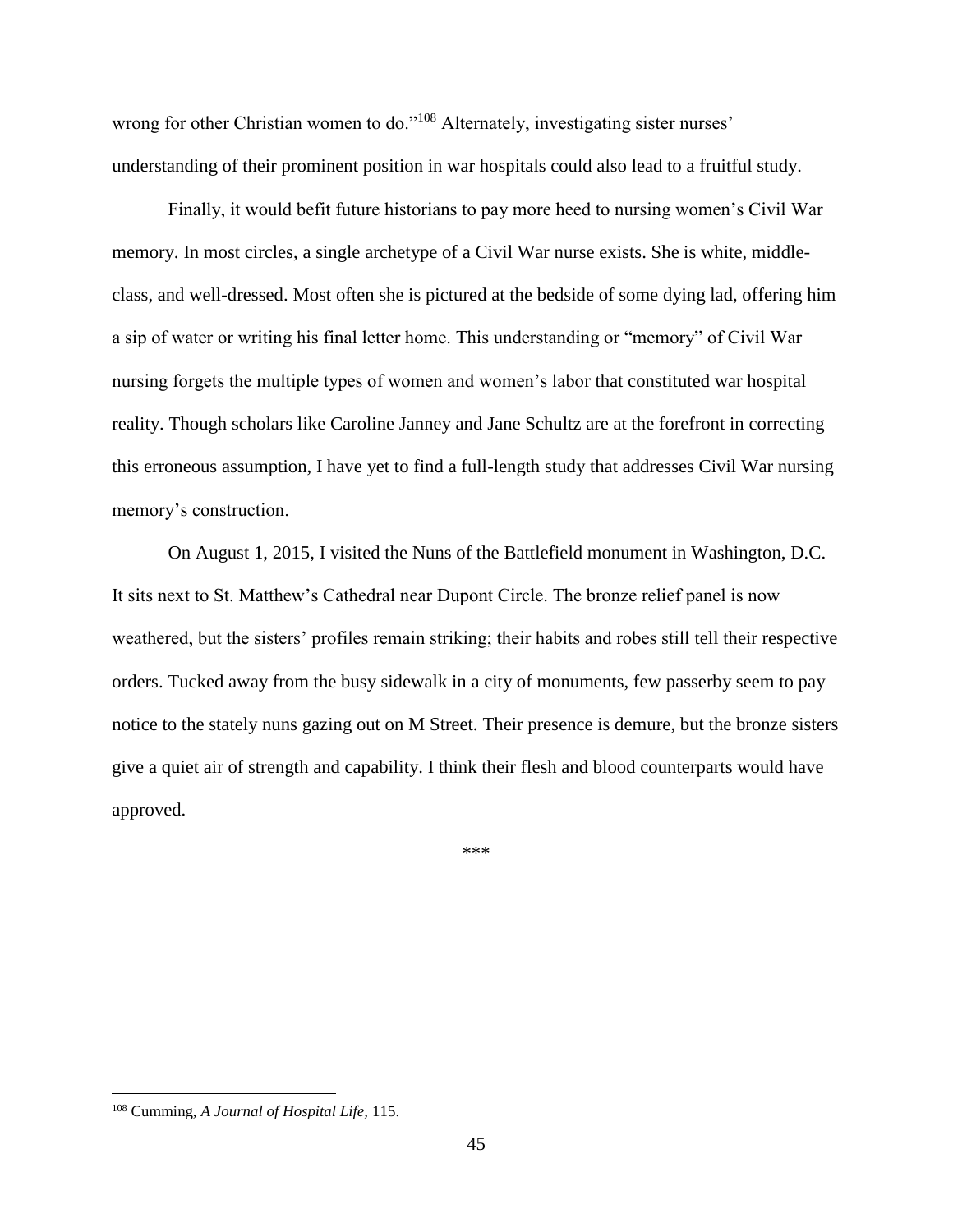#### BIBLIOGRAPHY

## **Archives:**

Martha Smith, CSJ, Ph.D. Archives & Research Center, Avila University, Kansas City, Missouri.

Daughters of Charity Provincial Archives, Emmitsburg, Maryland.

Sisters of Charity of Nazareth Archival Center, Nazareth, Kentucky.

Sisters of the Holy Cross Archives, South Bend, Indiana.

Sisters of Providence of St. Mary of the Woods Archives, Terre Haute, Indiana.

University of Notre Dame Archives, South Bend, Indiana.

#### **Collections:**

Civil War Collection, University of Notre Dame Archives, Notre Dame, IN.

Civil War Series, Box 1700: Ministry, Sisters of Providence of St. Mary of the Woods Archives, Terre Haute, IN.

Civil War Series, Box 1760: War Related Service, Sisters of Providence of St. Mary of the Woods Archives, Terre Haute, IN.

Peter Paul Cooney Papers, University of Notre Dame Archives, South Bend, IN.

Edward Sorin Papers, University of Notre Dame Archives, South Bend, IN.

Ellen Ryan Jolly Papers, University of Notre Dame Archives, South Bend, IN.

Evelyn O'Neil Collection, Martha Smith, CSJ, Ph.D. Archives & Research Center, Avila University, Kansas City, Missouri.

John W. Cavanaugh Papers, University of Notre Dame Archives, South Bend, IN.

Mary Austin Carroll Collection, Martha Smith, CSJ, Ph.D. Archives & Research Center, Avila University, Kansas City, Missouri.

Peter Paul Cooney Papers, University of Notre Dame, Notre Dame, IN.

Sisters of Charity of Nazareth in the Civil War Collection, Sisters of Charity of Nazareth Archival Center, Nazareth, Kentucky.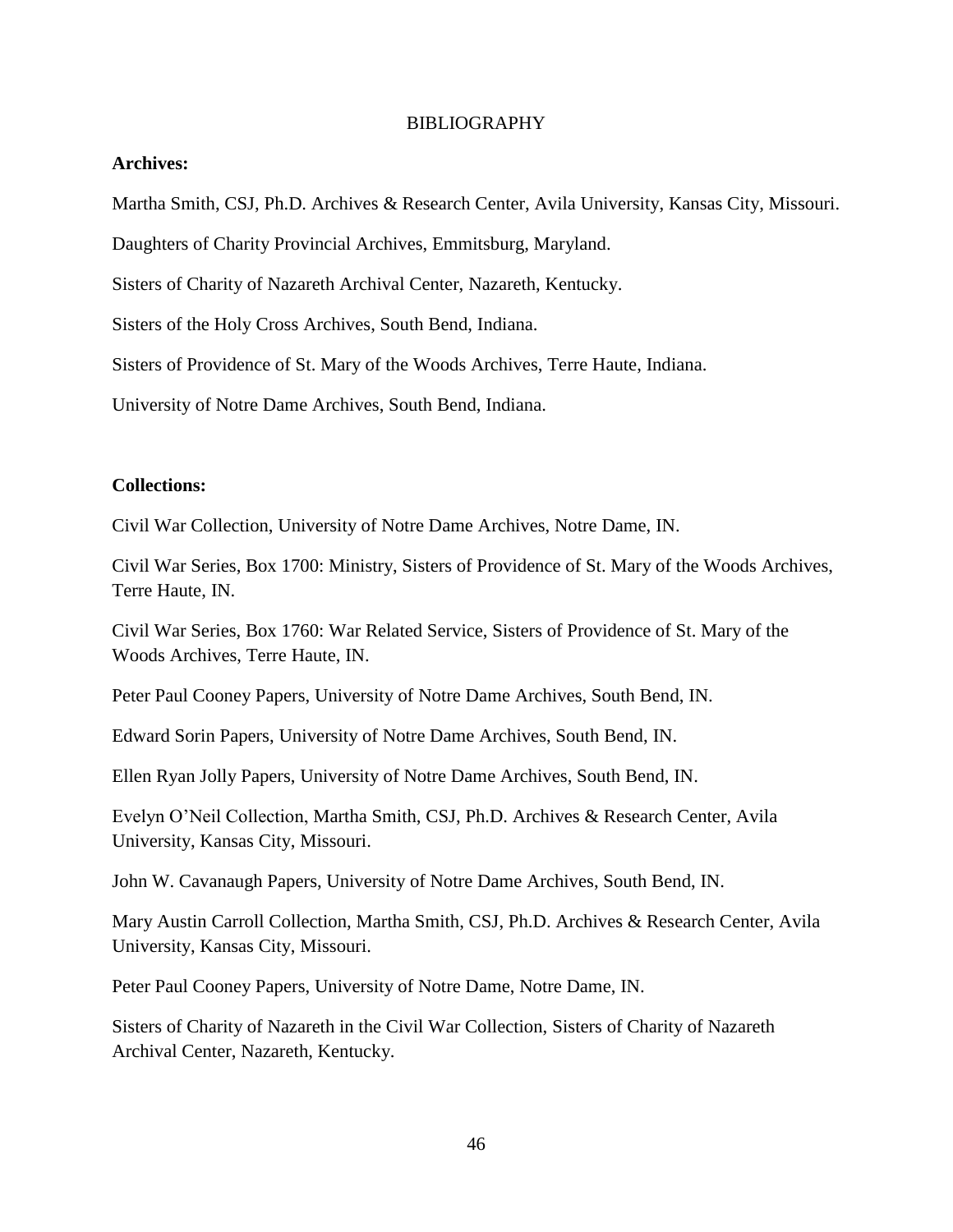*The Civil War Annals* Collection, Daughters of Charity Provincial Archives, Emmitsburg, Maryland.

The Civil War I, Box J3.1, Sisters of the Holy Cross Archives, South Bend, IN 46556

The Civil War Series, Daughters of Charity Provincial Archives, Emmitsburg, Maryland.

The George C. Stewart Research Files, Martha Smith, CSJ, Ph.D. Archives & Research Center, Avila University, Kansas City, Missouri.

### **Primary-Other:**

- Alcott, Louisa May. *Hospital Sketches and Camp and Fireside Stories.* Boston: Roberts Brothers, 1869.
- Bucklin, Sophronia. *In Hospital and Camp: A Woman's Record of Thrilling Incidents Among the Wounded in the Late War.* Philadelphia: J. E. Potter, 1869.
- Bunkley, Josephine. *The Escaped Nun, or, Disclosures of Convent Life and the Confessions of a Sister of Charity : Giving a More Minute Detail of Their Inner Life and a Bolder Revelation of the Mysteries and Secrets of Nunneries Than Have Ever Before Been Submitted to the American Public.* New York: DeWitt & Davenport Publishers, 1855.
- Cumming, Kate. *A Journal of Hospital Life in the Confederate Army of Tennessee: From the Battle of Shiloh to the End of the War: with Sketches of Life and Character, and Brief Notices of Current Events During that Period.* John P. Morgan & Co., 1866.
- Daughters of Charity of St. Vincent de Paul. *St. Vincent's Manual: Containing a Selection of Prayers and Devotional Exercises, Originally Prepared for Use of the Sisters of Charity in the United States of America.* Baltimore, John Murphy: 1848.
- Edmonds, S. Emma E. *Nurse and Spy in the Union Army: the Adventures and Experiences of a Woman in Hospitals, Camps, and Battle-Fields*. Hartford: W. S. Williams, 1865.
- Ellis, Thomas T. *Leaves from the Diary of an Army Surgeon, Or, Incidents of Field, Camp, and Hospital Life.* New York: John Bradburn, 1863.
- Holland, Mary A. Gardner. *Our Army Nurses: Interesting Sketches, Addresses, and Photographs of Nearly One Hundred of the Noble Women Who Served in Hospitals and on Battlefields During Our Civil War.* Boston: B. Wilkin & Co., 1895.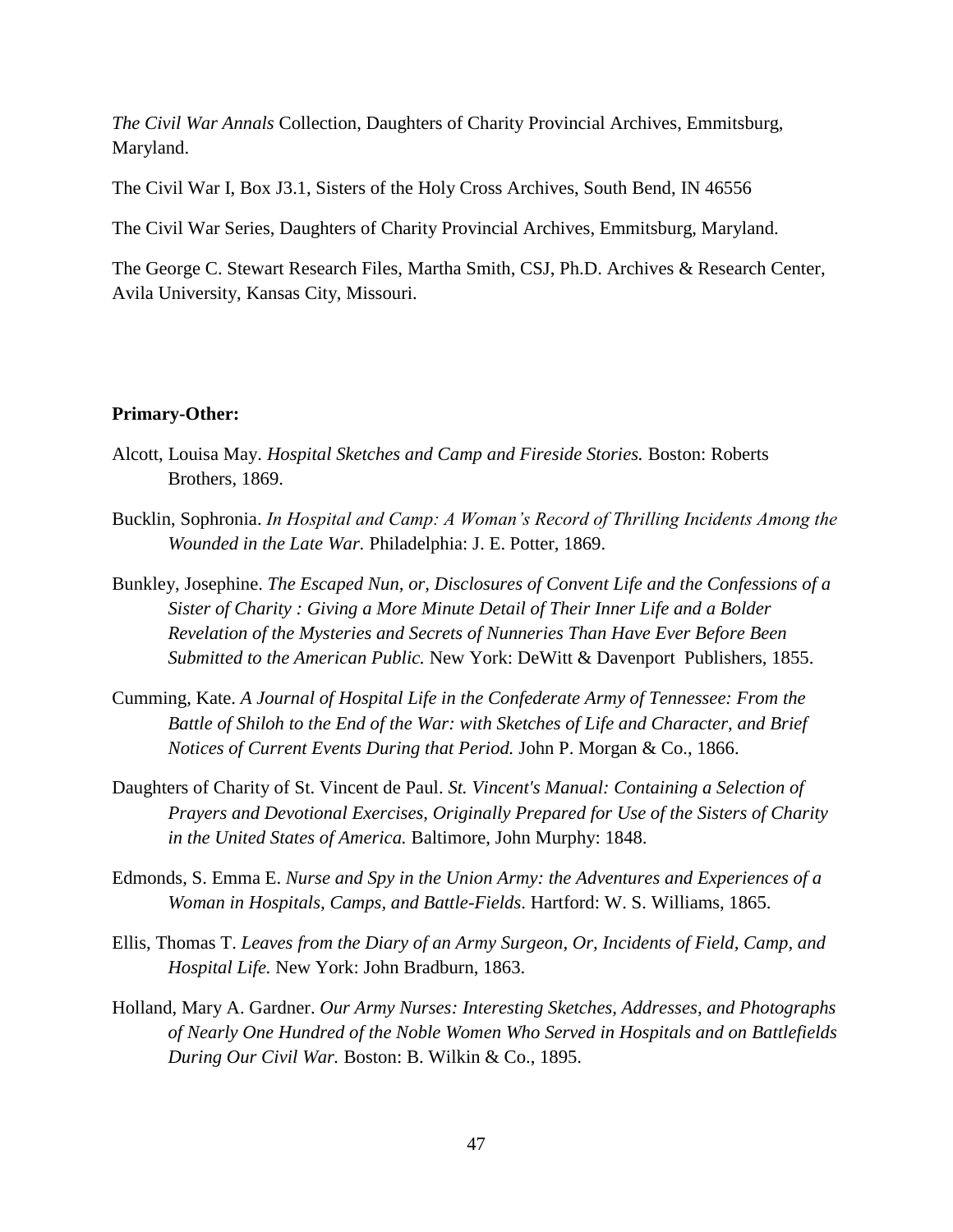- Livermore, Mary. *My Story of the War: A Woman's Narrative or Four Years Personal Experience as Nurse in the Union Army and in Relief Work in Hospitals, Camps and at the Front During the War of the Rebellion, With Anecdotes, Pathetic Incidents, and Thrilling Reminisces , Portraying the Lights and Shadows of Hospital Life and the Military Service of the War.* Hartford: A.D. Worthington & Co., 1896.
- Locke, E.W. *Three Years in Camp and Hospital.* Boston: George D. Russell & Co., ca. 1870.
- Monk, Maria. *Awful Disclosures of the Hotel Dieu Nunnery in Montreal.* New York: Howe & Bates, 1836.
- Olmstead, Frederick Law. *Hospital Transports. A Memoir of the Sick and Wounded from the Peninsula of Virginia in the Summer of 1862.* Boston: Ticknor and Fields, 1863.
- Potter, Alonzo. *Notes of Hospital Life From November, 1861 to August, 1863.* Philadelphia: J.B. Lippincott & Co., 1864.
- Reed, Rebecca. *Six Months in a Convent.* Boston: Russell, Odeorne, & MetCalf, 1835.
- Souder, Emily B. *Leaves from the Battle of Gettysburg. A Series of Letters from A Field Hospital and National Poems.* Philadelphia: Caxton Press of C. Sherman, Son, and Co., 1864.
- Westervelt, William. *Lights and Shadows of Army Life, As Seen by a Private Soldier.* Marlboro: C.H. Cochran Book and Pamphlet Printer, 1886.
- Whitman, Walt. *The Wound Dresser. A Series of Letters Written from the Hospitals in Washington During the War of the Rebellion.* Boston: Small, Maynard, & Co., 1898.
- Woolsey, Jane Stewart. *Hospital Days.* New York: D. Van Nostrand, 1913.
- Zerbe Erving, Anne Priscilla. *Reminiscences of the Life of a Nurse in Field, Hospital and Camp, During the Civil War.* Newburgh: Daily News, 1904.

#### **Secondary:**

- Barton, George. *Angels of the Battlefield: A History of the Labors of the Catholic Sisterhoods in the Late Civil War.* Philadelphia: Catholic Art Pub. Co., 1897.
- Billington, Ray Allen. "Maria Monk and her Influence." *The Catholic Historical Review* 22 (1936), 283–296.
- Brewer, Eileen Mary. *Nuns and the Education of American Catholic Women, 1860-1920.* Chicago: Loyola University Press, 1987.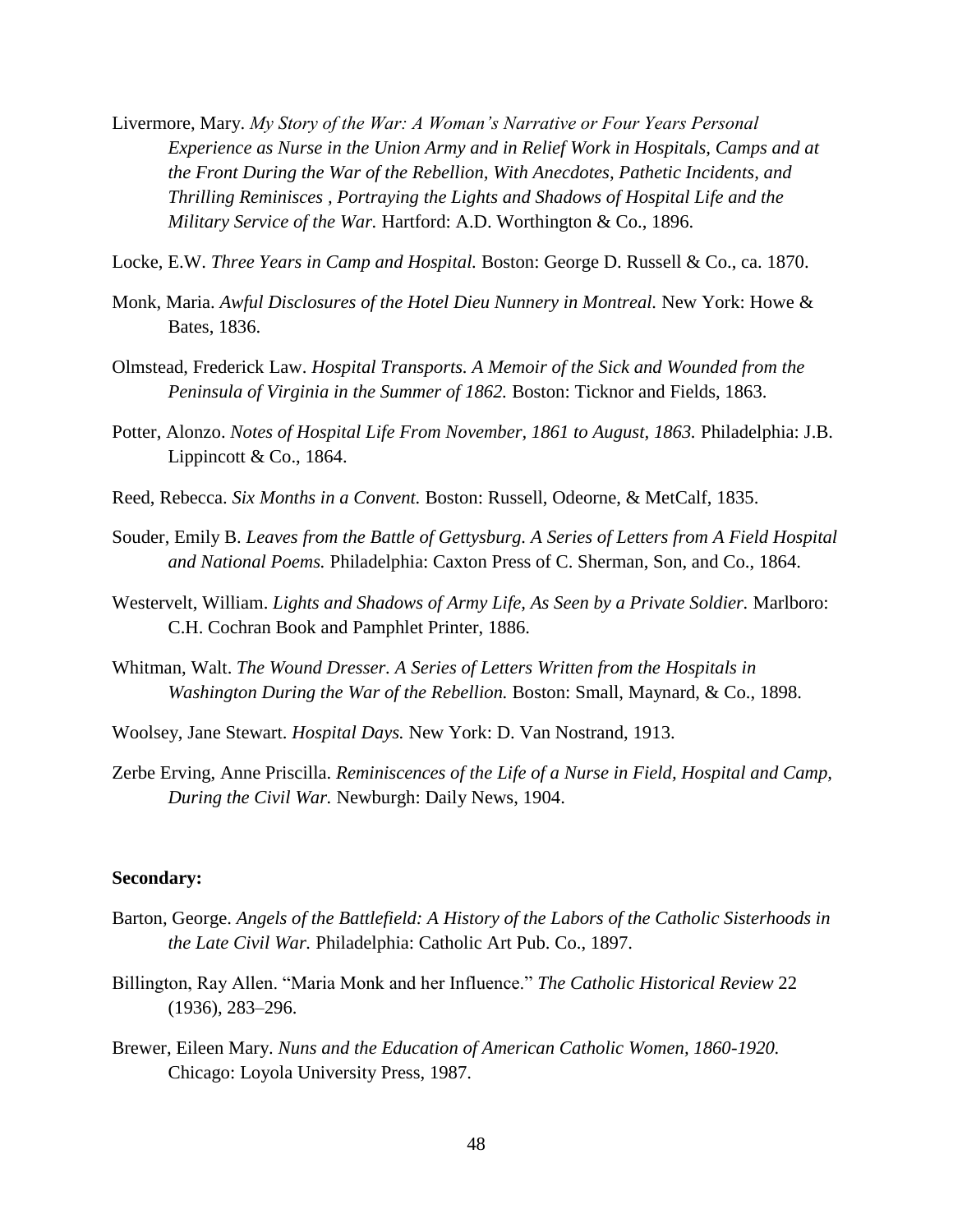- Brumgardt, John R. ed. *Civil War Nurse: The Diary and Letters of Hannah Ropes*. Knoxville: The University of Tennessee Press, 1980.
- Bynum, Victoria. *Unruly Women: The Politics of Social and Sexual Control in the Old South*. Chapel Hill: University of North Carolina Press, 1992.
- Coburn, Carol and Martha Smith. *Spirited Lives: How Nuns Shaped Catholic Culture and American Life, 1836-1920.* Chapel Hill: University of North Carolina Press.
- Devine, Shauna. *Learning from the Wounded: The Civil War and the Rise of American Medical Science.* Chapel Hill: The University of North Carolina Press, 2014.
- Donnelly, Eleanor C. *Life of Sister Mary Gonzaga Grace of the Daughters of Charity of St. Vincent de Paul 1812-1897.* Philadelphia, n.p., 1900.
- Ewens, Mary. *The Role of the Nun in Nineteenth Century America*. New York City: Arno Press, 1978.
- Faust, Drew Gilpin. *Mothers of Invention: Women of the Slaveholding South in the American Civil War.* Chapel Hill: University of North Carolina Press, 1996.
- Faust, Drew Gilpin. *This Republic of Suffering: Death and the American Civil War*. New York: Alfred A. Knopf, 2008.
- Fialka, John. *Catholic Nuns and the Making of America*. New York: St. Martin's Press, 2003
- Firor Scott, Ann. *The Southern Lady: From Pedestal to Politics*. Chicago: Chicago University Press, 1970.
- Fitzpatrick, Michael F. 1997. "The Mercy Brigade." Civil War Times Illustrated 36, no. 5: 34. Academic Search Complete, EBSCOhost (accessed February 15, 2014).
- Freemon, Frank. *Gangrene and Glory: Medical Care during the American Civil War*. Madison: Fairleigh Dickinson University Press, 1998.
- Gamber, Wendy. *The Boardinghouse in Nineteenth Century America.* Baltimore: John Hopkinds University Press, 2007.
- Giesberg, Judith. *Army at Home: Women and the Civil War on the Northern Home Front*. Chapel Hill: University of North Carolina Press, 2009.
- Ginzberg, Lori. *Women and the Work of Benevolence: Morality, Politics, and Class in the Nineteenth Century United States*. New Haven: Yale University Press, 1990.
- Hall, Richard. *Women on the Civil War Battlefront*. Lawrence: University Press of Kansas, 2006.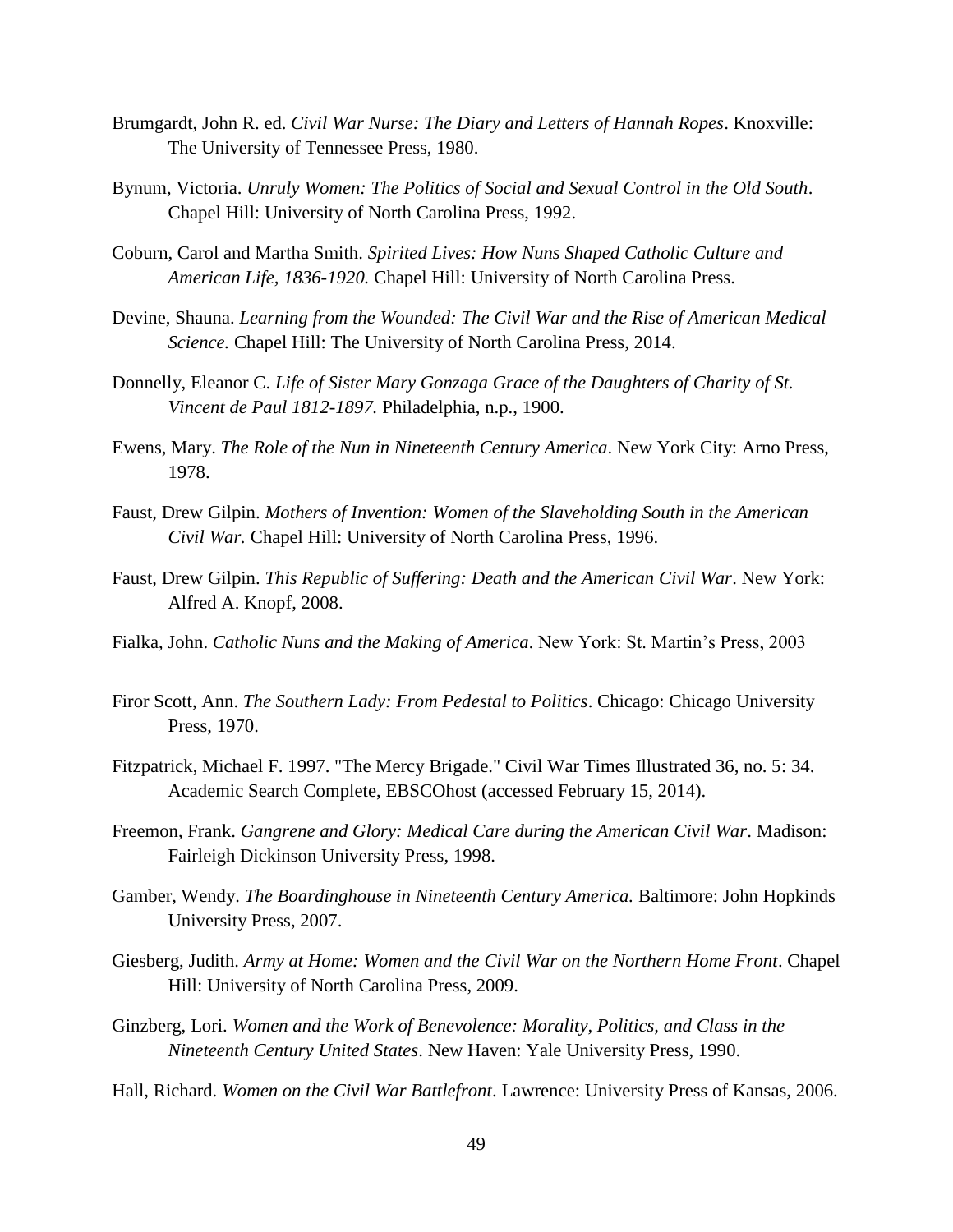- Janney, Caroline. *Remembering the Civil War: Reunion and the Limits of Reconciliation.*  Asheville: The University of North Carolina Press, 2013.
- Jolly, Ellen Ryan. *Nuns of the Battlefield*. Providence: The Providence Visitor Press, 1927.
- Kelley, Mary . "Beyond the Boundaries," *Journal of the Early Republic* 21 (2001): 73-78.
- Kennelly, Karen. *American Catholic Women: A Historical Exploration.* London: Macmillian, 1989.
- Lasser, Carol. "Beyond Separate Spheres: The Power of Public Opinion," *Journal of the Early Republic* 21 (2001): 115-123.
- Leonard, Elizabeth D. *Yankee Women: Gender Battles in the Civil War*. New York: Norton, 1994.
- Libster, Martha, and Betty Ann McNeil. *Enlightened Charity: The Holistic Nursing Care, Education, and Advices Concerning the Sick of Sister Matilda Coskery, 1799-1870*. West Lafayette: Golden Apple Publications, 2009.
- Maher, Mary Denis. *To Bind up the Wounds: Catholic Sister Nurses in the U.S. Civil War*. New York: Greenwood Press, 1989.
- Mannard, Joseph. "Maternity of the Spirit: Nuns and Domesticity in Antebellum America." *U.S. Catholic Historian* 5, no. 3-4 (1986): 305-324.
- Massey, Mary Elizabeth. *Bonnet Brigades: American Women and the Civil War*. New York: Alfred A. Knopf, 1966.
- McAllister, Anna Shannon. *A Flame in the Wilderness: Life and Letters of Mother Angela Gillespie, 1824-1887, American Foundress of the Sisters of the Holy Cross.* Whitefish: Literary Licensing LLC, 1944.
- McCann, Mary Agnes. *The History of Mother Seton's Daughters*. New York: Longmans, Green, and Company, 1917.
- McNeil, Betty Ann. *Charity Afire: Daughters of Charity Civil War Nurses*. Hanover: Sheridan Press, 2011.
- McNeil, Betty Ann. *Dear Masters: Daughters of Charity of Saint Vincent de Paul, Civil War Nurses: Extracts From Accounts by Sister Nurses*. Emmitsburg: Daughters of Charity of Saint Vincent de Paul, 2011.
- McGill, Anna Blanche. *The Sisters of Charity of Nazareth, Kentucky*. New York: The Encyclopedia Press Inc., 1917.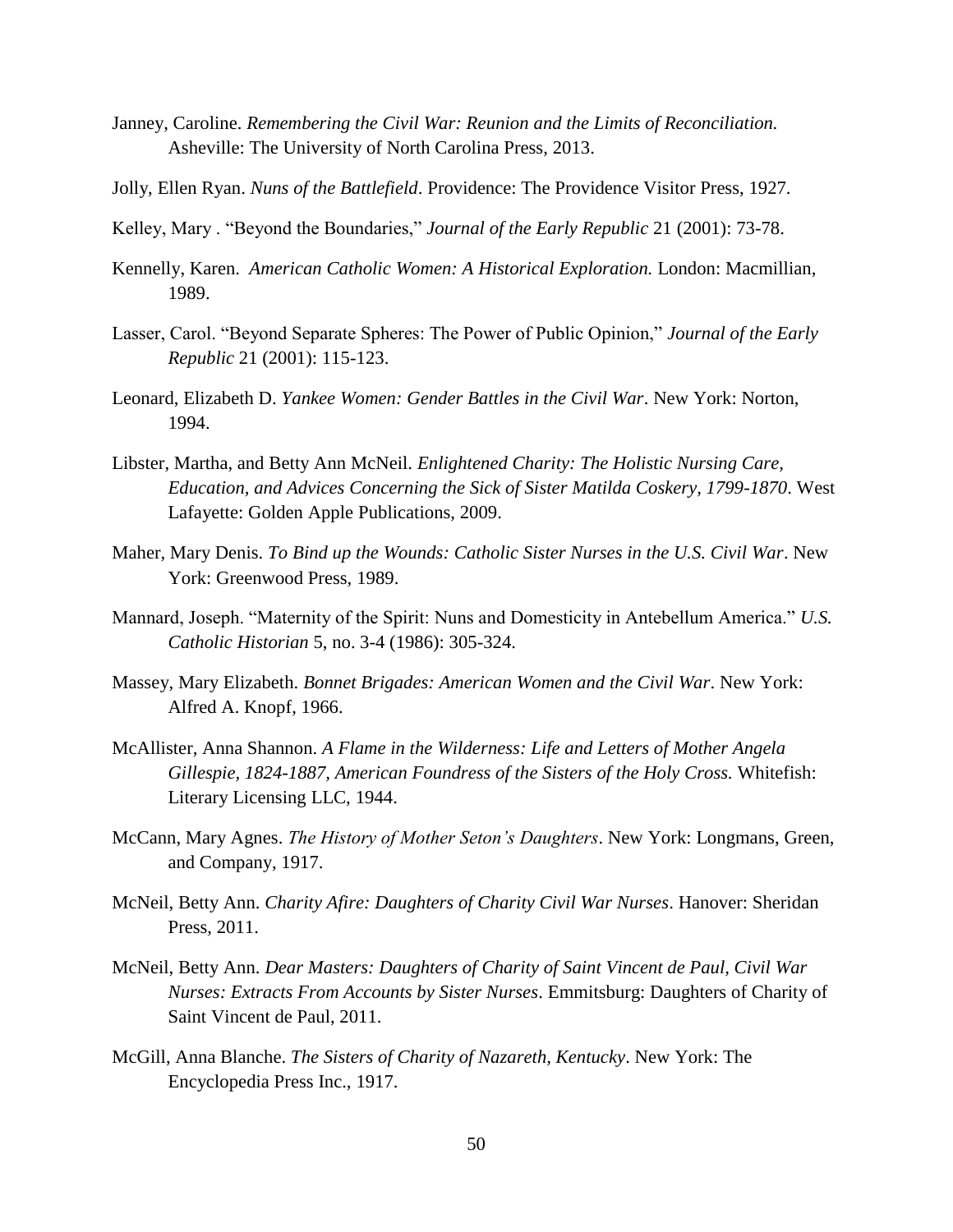- Metz, Judith. *The Sisters of Charity of Cincinnati in the Civil War: The Love of Christ Urges Us.* Cincinnati: Sisters of Charity of Cincinnati, 2012.
- Mug, Mary Theodosia. *Lest We Forget: The Sisters of Providence of Saint Mary of the Woods in Civil War Service.* Mobile: Providence Press, 1931.
- Quinn, E. Moore. "'I have been trying very hard to be powerful "nice"…': the correspondence of Sister M. De Sales (Brennan) during the American Civil War." Irish Studies Review 18, no. 2 (2010): 213-233.
- Risse, Guenter. *Mending Bodies, Saving Souls: A History of Hospitals*. Oxford: Oxford University Press, 1999.
- Ross, Kristie R. *"Women are Needed Here": Northern Protestant Women as Nurses During the Civil War, 1861-1865*. New York City: Columbia University, 1993.
- Ryan, Mary*. The Empire of Domesticity: American Writing About Domesticity.* New Haven: Yale University Press, 1977.
- Schmidt, James. *Notre Dame and the Civil War: Marching Onward to Victory*. Charleston: History Press, 2010.
- Schultz, Jane. ed. *This Birthplace of Souls: The Civil War Nursing Diary of Harriet Eaton*. New York: Oxford University Press, 2012.
- Schultz, Jane. *Women at the Front: Hospital Workers in Civil War America*. Chapel Hill: University of North Carolina Press, 2004.
- Silber, Nina, and Catherine Clinton, eds. *Battle Scars: Gender and Sexuality in the American Civil War*. New York City: Oxford University Press, 2006.
- Silber, Nina, and Nina Silber, eds. *Divided Houses: Gender and the Civil War*. New York City: Oxford University Press, 1992.
- Silber, Nina. *Daughters of the Union: Northern Women Fight the Civil War.* Cambridge: Harvard University Press, 2005.
- Smaridge, Norah. *Hands of Mercy: The Story of Sister Nurses in the Civil War.* Whitefish: Literary Licensing LLC, 2001.
- Szpila, Kathleen "Lest We Forget: Ellen Ryan Jolly and the Nuns of the Battlefield Monument." *American Catholic Studies* 123 (Winter 2012): 23-43.